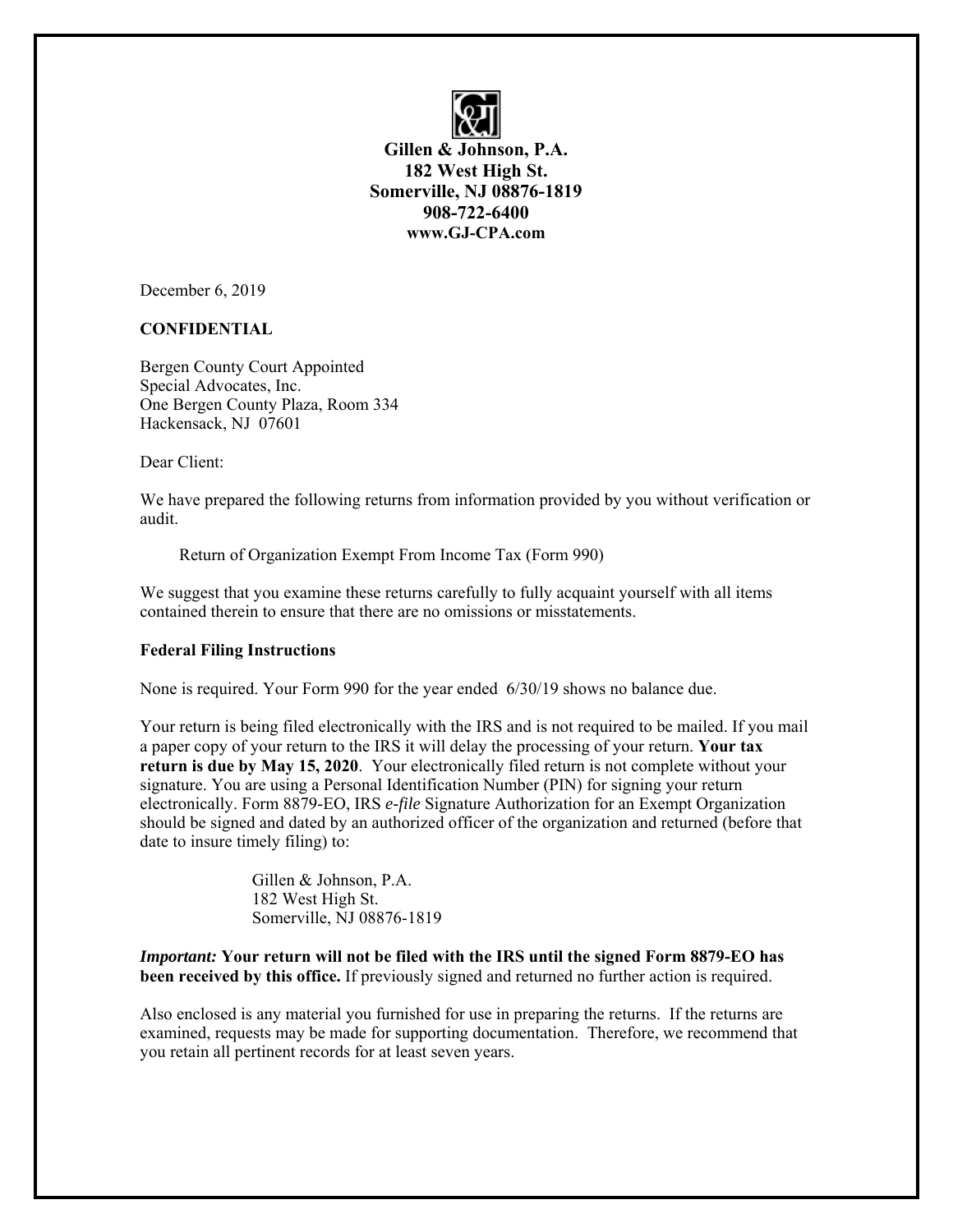In order that we may properly advise you of tax considerations, please keep us informed of any significant changes in your financial affairs or of any correspondence received from taxing authorities.

If you have any questions, or if we can be of assistance in any way, please call.

Sincerely,

Gillen & Johnson, P.A.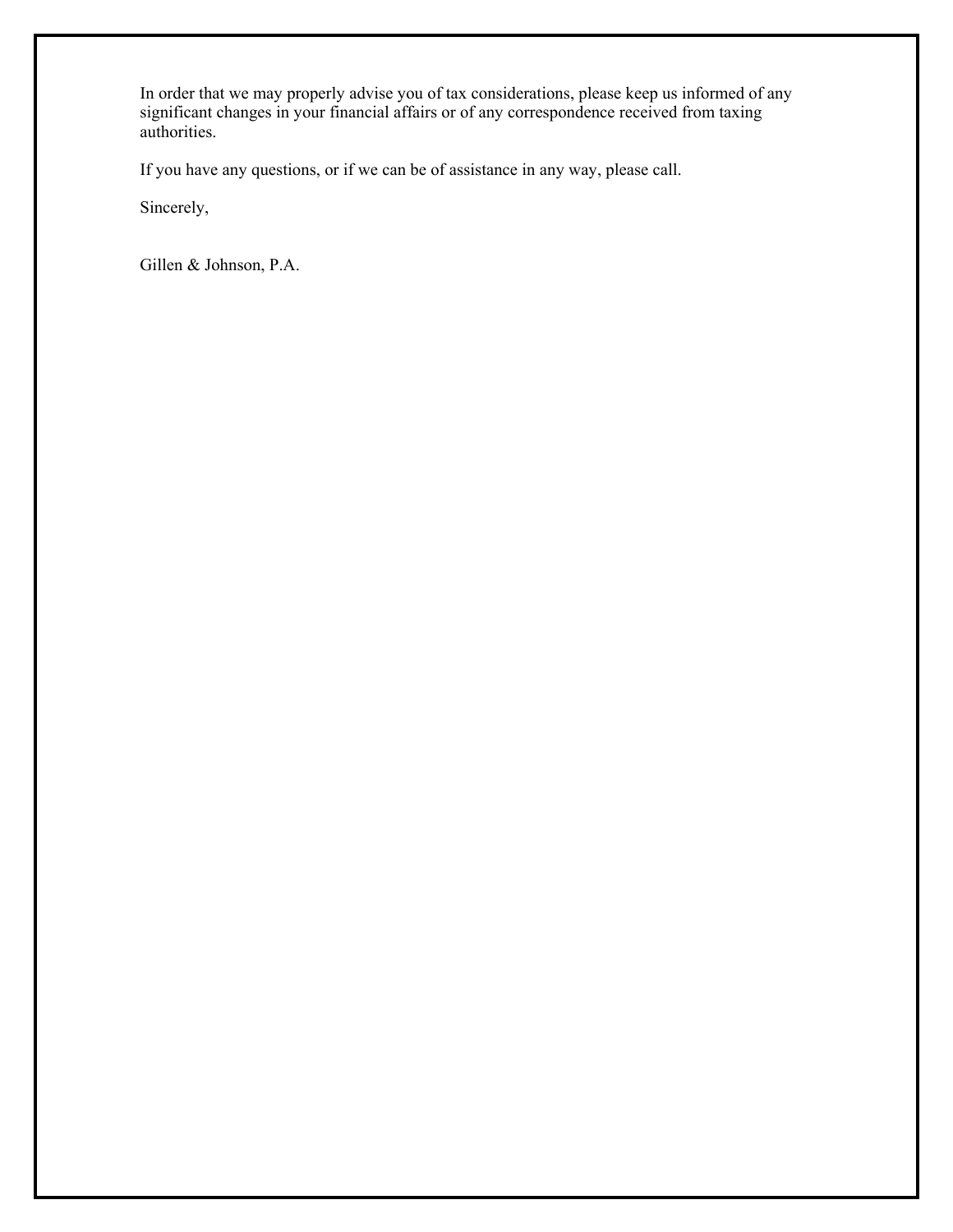Department of the Treasury

# **990 a 2018 2018 2018 2018 2018 2018 2018 2018 Dependent Organization Exempt From Income Tax 2018**

▶ Go to *www.irs.gov/Form990* for instructions and the latest information. **• Do not enter social security numbers on this form as it may be made public. Open to Public** 



|                                                                                                                     |                                 | For the 2018 calendar year, or tax year beginning $07/01/18$ , and ending $06/30/19$                                                                                                       |                                               |                          |                                            |  |  |  |  |  |
|---------------------------------------------------------------------------------------------------------------------|---------------------------------|--------------------------------------------------------------------------------------------------------------------------------------------------------------------------------------------|-----------------------------------------------|--------------------------|--------------------------------------------|--|--|--|--|--|
| C Name of organization<br>D Employer identification number<br>Bergen County Court Appointed<br>Check if applicable: |                                 |                                                                                                                                                                                            |                                               |                          |                                            |  |  |  |  |  |
|                                                                                                                     | Address change                  | Special Advocates, Inc.                                                                                                                                                                    |                                               |                          |                                            |  |  |  |  |  |
|                                                                                                                     | Name change                     | Doing business as                                                                                                                                                                          |                                               |                          | 90-0060769                                 |  |  |  |  |  |
|                                                                                                                     |                                 | Number and street (or P.O. box if mail is not delivered to street address)<br>One Bergen County Plaza, Room 334                                                                            | Room/suite                                    | E Telephone number       | 201-336-7520                               |  |  |  |  |  |
|                                                                                                                     | Initial return<br>Final return/ | City or town, state or province, country, and ZIP or foreign postal code                                                                                                                   |                                               |                          |                                            |  |  |  |  |  |
|                                                                                                                     | terminated                      |                                                                                                                                                                                            |                                               |                          |                                            |  |  |  |  |  |
|                                                                                                                     | Amended return                  | Hackensack<br>NJ 07601<br>F Name and address of principal officer:                                                                                                                         |                                               | G Gross receipts\$       | 470,292                                    |  |  |  |  |  |
|                                                                                                                     | Application pending             |                                                                                                                                                                                            | H(a) Is this a group return for subordinates? |                          | $ \mathbf{x} $<br>Yes<br>No                |  |  |  |  |  |
|                                                                                                                     |                                 | Ellen Davis                                                                                                                                                                                |                                               |                          | Yes<br>No                                  |  |  |  |  |  |
|                                                                                                                     |                                 | 1 Bergen Cty. Plaza, Suite 334                                                                                                                                                             | H(b) Are all subordinates included?           |                          |                                            |  |  |  |  |  |
|                                                                                                                     |                                 | Hackensack<br>NJ 07601                                                                                                                                                                     |                                               |                          | If "No," attach a list. (see instructions) |  |  |  |  |  |
|                                                                                                                     | Tax-exempt status:              | $ \mathbf{X} $ 501(c)(3)<br>$\blacktriangleleft$ (insert no.)<br>501(c)<br>4947(a)(1) or<br>527                                                                                            |                                               |                          |                                            |  |  |  |  |  |
|                                                                                                                     | Website: $\blacktriangleright$  | bergencasa.org                                                                                                                                                                             | $H(c)$ Group exemption number                 |                          |                                            |  |  |  |  |  |
|                                                                                                                     | K Form of organization:         | $ \mathbf{X} $ Corporation<br>Other $\blacktriangleright$<br>Association<br>Trust                                                                                                          | L Year of formation: 2003                     |                          | M State of legal domicile: NJ              |  |  |  |  |  |
|                                                                                                                     | Part I                          | <b>Summary</b>                                                                                                                                                                             |                                               |                          |                                            |  |  |  |  |  |
|                                                                                                                     |                                 | 1 Briefly describe the organization's mission or most significant activities:                                                                                                              |                                               |                          |                                            |  |  |  |  |  |
|                                                                                                                     |                                 | The Organization provides court-appointed volunteers to advocate for                                                                                                                       |                                               |                          |                                            |  |  |  |  |  |
|                                                                                                                     |                                 | permanent homes for children. See Schedule O for further information.                                                                                                                      |                                               |                          |                                            |  |  |  |  |  |
| <b>Activities &amp; Governance</b>                                                                                  |                                 |                                                                                                                                                                                            |                                               |                          |                                            |  |  |  |  |  |
|                                                                                                                     |                                 | 2 Check this box $\blacktriangleright$ if the organization discontinued its operations or disposed of more than 25% of its net assets.                                                     |                                               |                          |                                            |  |  |  |  |  |
|                                                                                                                     |                                 | 3 Number of voting members of the governing body (Part VI, line 1a)                                                                                                                        |                                               | 3                        | 13                                         |  |  |  |  |  |
|                                                                                                                     |                                 |                                                                                                                                                                                            |                                               | $\overline{\mathbf{4}}$  | 13                                         |  |  |  |  |  |
|                                                                                                                     |                                 |                                                                                                                                                                                            |                                               | 5                        | 6                                          |  |  |  |  |  |
|                                                                                                                     |                                 | 6 Total number of volunteers (estimate if necessary)                                                                                                                                       |                                               | 6                        | 98                                         |  |  |  |  |  |
|                                                                                                                     |                                 | 7a Total unrelated business revenue from Part VIII, column (C), line 12 [11] [11] [11] [12] [11] [11] [12] [1                                                                              |                                               | 7a                       | 0                                          |  |  |  |  |  |
|                                                                                                                     |                                 |                                                                                                                                                                                            |                                               | 7b                       | 0                                          |  |  |  |  |  |
|                                                                                                                     |                                 |                                                                                                                                                                                            | <b>Prior Year</b>                             |                          | <b>Current Year</b>                        |  |  |  |  |  |
|                                                                                                                     |                                 | 8 Contributions and grants (Part VIII, line 1h)                                                                                                                                            |                                               | 353,819                  | 417,637                                    |  |  |  |  |  |
|                                                                                                                     |                                 | 9 Program service revenue (Part VIII, line 2g)                                                                                                                                             |                                               |                          |                                            |  |  |  |  |  |
| Revenue                                                                                                             |                                 | 10 Investment income (Part VIII, column (A), lines 3, 4, and 7d)                                                                                                                           |                                               | 196                      | 59                                         |  |  |  |  |  |
|                                                                                                                     |                                 | 11 Other revenue (Part VIII, column (A), lines 5, 6d, 8c, 9c, 10c, and 11e)<br><u> 1986 - Johann Barnett, martin a</u>                                                                     |                                               | 20,376                   | 15,265                                     |  |  |  |  |  |
|                                                                                                                     |                                 | 12 Total revenue - add lines 8 through 11 (must equal Part VIII, column (A), line 12)                                                                                                      |                                               | 374,391                  | 432,961                                    |  |  |  |  |  |
|                                                                                                                     |                                 | 13 Grants and similar amounts paid (Part IX, column (A), lines 1-3)                                                                                                                        |                                               |                          | O                                          |  |  |  |  |  |
|                                                                                                                     |                                 | <u> 1999 - Johann Stoff, martin Stoff, martin Stoff, martin Stoff, martin Stoff, martin Stoff, martin Stoff, marti</u><br>14 Benefits paid to or for members (Part IX, column (A), line 4) |                                               |                          |                                            |  |  |  |  |  |
|                                                                                                                     |                                 | 15 Salaries, other compensation, employee benefits (Part IX, column (A), lines 5-10)                                                                                                       |                                               | 286,989                  | 295,379                                    |  |  |  |  |  |
| xpenses                                                                                                             |                                 | 16aProfessional fundraising fees (Part IX, column (A), line 11e)                                                                                                                           |                                               |                          |                                            |  |  |  |  |  |
|                                                                                                                     |                                 | 33,824<br><b>b</b> Total fundraising expenses (Part IX, column (D), line 25) ▶                                                                                                             |                                               |                          |                                            |  |  |  |  |  |
| Ш                                                                                                                   |                                 | 17 Other expenses (Part IX, column (A), lines 11a-11d, 11f-24e)                                                                                                                            |                                               | 38,805                   | 47,696                                     |  |  |  |  |  |
|                                                                                                                     |                                 | .<br>18 Total expenses. Add lines 13-17 (must equal Part IX, column (A), line 25) [                                                                                                        |                                               | 325,794                  | 343,075                                    |  |  |  |  |  |
|                                                                                                                     |                                 | 19 Revenue less expenses. Subtract line 18 from line 12                                                                                                                                    |                                               | 48,597                   | 89,886                                     |  |  |  |  |  |
|                                                                                                                     |                                 |                                                                                                                                                                                            | <b>Beginning of Current Year</b>              |                          | End of Year                                |  |  |  |  |  |
| Net Assets or<br>Fund Balances                                                                                      |                                 | 20 Total assets (Part X, line 16)                                                                                                                                                          |                                               | 276,876                  | 358,438                                    |  |  |  |  |  |
|                                                                                                                     |                                 | 21 Total liabilities (Part X, line 26)                                                                                                                                                     |                                               | 20,835                   | 12,511                                     |  |  |  |  |  |
|                                                                                                                     |                                 | 22 Net assets or fund balances. Subtract line 21 from line 20                                                                                                                              |                                               | 256,041                  | 345,927                                    |  |  |  |  |  |
|                                                                                                                     | Part II                         | <b>Signature Block</b>                                                                                                                                                                     |                                               |                          |                                            |  |  |  |  |  |
|                                                                                                                     |                                 | Under penalties of perjury, I declare that I have examined this return, including accompanying schedules and statements, and to the best of my knowledge and belief, it                    |                                               |                          |                                            |  |  |  |  |  |
|                                                                                                                     |                                 | true, correct, and complete. Declaration of preparer (other than officer) is based on all information of which preparer has any knowledge.                                                 |                                               |                          |                                            |  |  |  |  |  |
|                                                                                                                     |                                 |                                                                                                                                                                                            |                                               |                          |                                            |  |  |  |  |  |
| Sign                                                                                                                |                                 | Signature of officer                                                                                                                                                                       |                                               | Date                     |                                            |  |  |  |  |  |
| <b>Here</b>                                                                                                         |                                 |                                                                                                                                                                                            | President                                     |                          |                                            |  |  |  |  |  |
|                                                                                                                     |                                 | Zonie LeSane<br>Type or print name and title                                                                                                                                               |                                               |                          |                                            |  |  |  |  |  |
|                                                                                                                     |                                 | Print/Type preparer's name<br>Preparer's signature                                                                                                                                         | Date                                          |                          | PTIN<br>if                                 |  |  |  |  |  |
| Paid                                                                                                                |                                 |                                                                                                                                                                                            |                                               | Check                    |                                            |  |  |  |  |  |
|                                                                                                                     | Preparer                        | David A. Williams, CPA                                                                                                                                                                     |                                               | $12/06/19$ self-employed | P01308413                                  |  |  |  |  |  |
|                                                                                                                     | Firm's name<br><b>Use Only</b>  | Gillen & Johnson, P.A.                                                                                                                                                                     |                                               | Firm's EIN ▶             | 22-2173092                                 |  |  |  |  |  |
|                                                                                                                     |                                 | 182 West High St.                                                                                                                                                                          |                                               |                          |                                            |  |  |  |  |  |
|                                                                                                                     | Firm's address                  | Somerville, NJ<br>08876-1819                                                                                                                                                               |                                               | Phone no.                | 908-722-6400                               |  |  |  |  |  |
|                                                                                                                     |                                 | May the IRS discuss this return with the preparer shown above? (see instructions)                                                                                                          |                                               |                          | X Yes<br>No                                |  |  |  |  |  |

| Sign<br><b>Here</b>  | Signature of officer<br>Type or print name and title | Zonie LeSane                                                                                                                                                              |                      | President |           | Date                                    |                                                                  |
|----------------------|------------------------------------------------------|---------------------------------------------------------------------------------------------------------------------------------------------------------------------------|----------------------|-----------|-----------|-----------------------------------------|------------------------------------------------------------------|
| Paid                 | Print/Type preparer's name<br>David A. Williams, CPA |                                                                                                                                                                           | Preparer's signature |           | Date      | if<br>Check<br>$12/06/19$ self-employed | <b>PTIN</b><br>P01308413                                         |
| Preparer<br>Use Only | Firm's name                                          | Gillen & Johnson, P.A.<br>182 West High St.                                                                                                                               |                      |           |           | Firm's $EIN$                            | 22-2173092                                                       |
| <b>DAA</b>           | Firm's address                                       | Somerville, NJ<br>May the IRS discuss this return with the preparer shown above? (see instructions)<br>For Paperwork Reduction Act Notice, see the separate instructions. | 08876-1819           |           | Phone no. |                                         | $908 - 722 - 6400$<br>x<br>l No<br><b>Yes</b><br>Form 990 (2018) |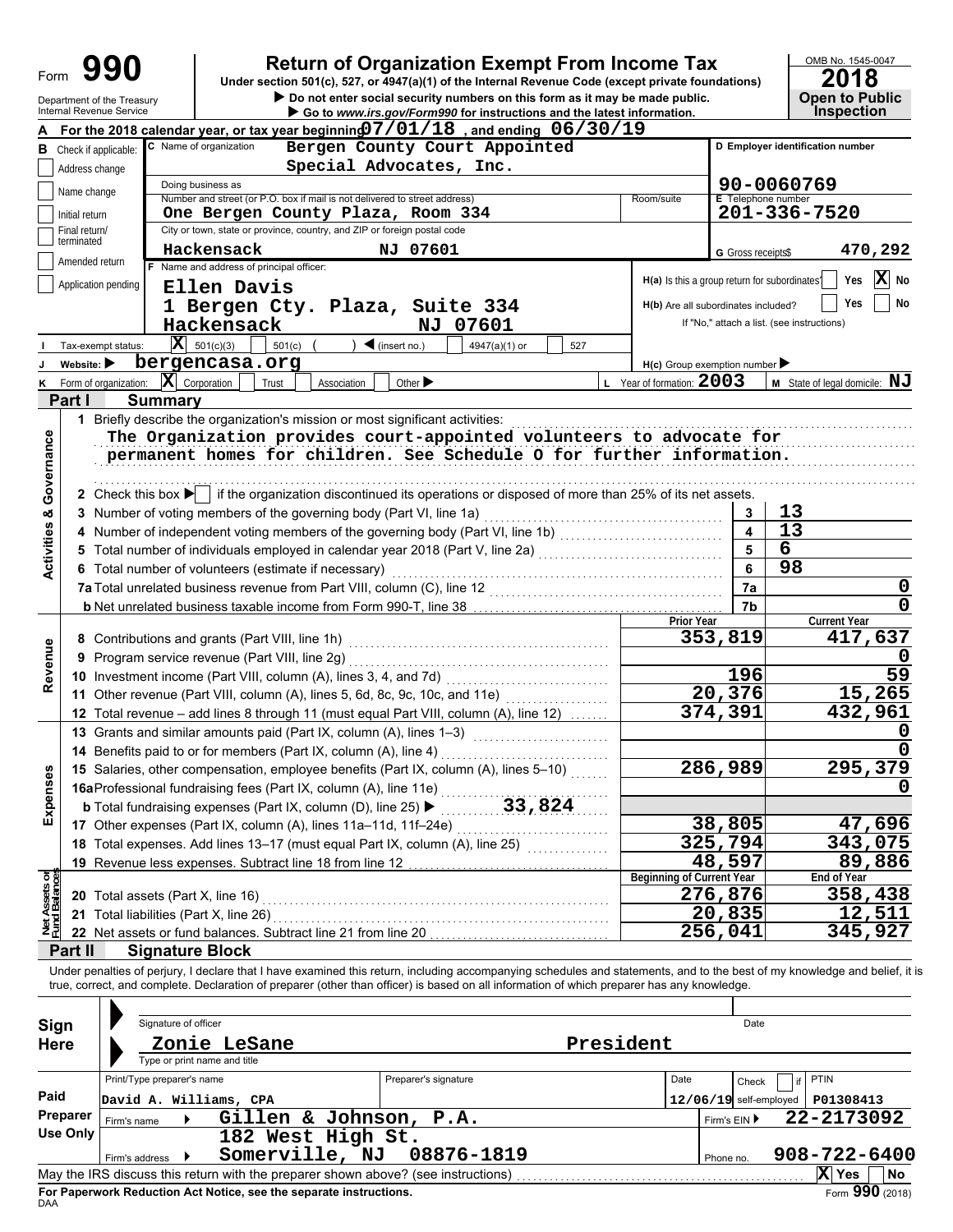|                                                                                                                    | Form 990 (2018) Bergen County Court Appointed                                                                                                                                                                                                                                                                                                                                                                                       | 90-0060769 |               | Page 2                |
|--------------------------------------------------------------------------------------------------------------------|-------------------------------------------------------------------------------------------------------------------------------------------------------------------------------------------------------------------------------------------------------------------------------------------------------------------------------------------------------------------------------------------------------------------------------------|------------|---------------|-----------------------|
| Part III                                                                                                           | <b>Statement of Program Service Accomplishments</b>                                                                                                                                                                                                                                                                                                                                                                                 |            |               | $ \mathbf{X} $        |
| 1 Briefly describe the organization's mission:                                                                     | Check if Schedule O contains a response or note to any line in this Part III                                                                                                                                                                                                                                                                                                                                                        |            |               |                       |
| See Schedule O                                                                                                     |                                                                                                                                                                                                                                                                                                                                                                                                                                     |            |               |                       |
|                                                                                                                    |                                                                                                                                                                                                                                                                                                                                                                                                                                     |            |               |                       |
|                                                                                                                    |                                                                                                                                                                                                                                                                                                                                                                                                                                     |            |               |                       |
|                                                                                                                    |                                                                                                                                                                                                                                                                                                                                                                                                                                     |            |               |                       |
|                                                                                                                    | 2 Did the organization undertake any significant program services during the year which were not listed on the                                                                                                                                                                                                                                                                                                                      |            |               |                       |
| prior Form 990 or 990-EZ?                                                                                          |                                                                                                                                                                                                                                                                                                                                                                                                                                     |            |               | Yes $X$ No            |
| If "Yes," describe these new services on Schedule O.                                                               |                                                                                                                                                                                                                                                                                                                                                                                                                                     |            |               |                       |
| 3                                                                                                                  | Did the organization cease conducting, or make significant changes in how it conducts, any program                                                                                                                                                                                                                                                                                                                                  |            |               |                       |
| services?                                                                                                          |                                                                                                                                                                                                                                                                                                                                                                                                                                     |            |               | Yes $\overline{X}$ No |
| If "Yes," describe these changes on Schedule O.                                                                    |                                                                                                                                                                                                                                                                                                                                                                                                                                     |            |               |                       |
| 4                                                                                                                  | Describe the organization's program service accomplishments for each of its three largest program services, as measured by                                                                                                                                                                                                                                                                                                          |            |               |                       |
|                                                                                                                    | expenses. Section 501(c)(3) and 501(c)(4) organizations are required to report the amount of grants and allocations to others,                                                                                                                                                                                                                                                                                                      |            |               |                       |
|                                                                                                                    | the total expenses, and revenue, if any, for each program service reported.                                                                                                                                                                                                                                                                                                                                                         |            |               |                       |
|                                                                                                                    | permanent homes for children. The organization is principally in the<br>business of recruiting, training, and supervising volunteers who are<br>appointed by a judge in Family court to advocate for a child or family of<br>children who are in foster care. This year, the Organization served 180<br>children and utilized the services of 98 volunteers who donated 7,486<br>hours of their time to the organization's mission. |            |               |                       |
|                                                                                                                    | Program services expenses and other expenses as presented here does not<br>include \$269,144 of donated services (see Schedule O for details).                                                                                                                                                                                                                                                                                      |            |               |                       |
|                                                                                                                    |                                                                                                                                                                                                                                                                                                                                                                                                                                     |            | ) (Revenue \$ |                       |
|                                                                                                                    |                                                                                                                                                                                                                                                                                                                                                                                                                                     |            |               |                       |
|                                                                                                                    |                                                                                                                                                                                                                                                                                                                                                                                                                                     |            |               |                       |
|                                                                                                                    |                                                                                                                                                                                                                                                                                                                                                                                                                                     |            |               |                       |
|                                                                                                                    |                                                                                                                                                                                                                                                                                                                                                                                                                                     |            |               |                       |
|                                                                                                                    |                                                                                                                                                                                                                                                                                                                                                                                                                                     |            |               |                       |
|                                                                                                                    |                                                                                                                                                                                                                                                                                                                                                                                                                                     |            |               |                       |
|                                                                                                                    |                                                                                                                                                                                                                                                                                                                                                                                                                                     |            |               |                       |
|                                                                                                                    |                                                                                                                                                                                                                                                                                                                                                                                                                                     |            |               |                       |
|                                                                                                                    |                                                                                                                                                                                                                                                                                                                                                                                                                                     |            |               |                       |
| $(\mathsf{Expenses}\, \mathsf{\$})$                                                                                |                                                                                                                                                                                                                                                                                                                                                                                                                                     |            | ) (Revenue \$ |                       |
|                                                                                                                    |                                                                                                                                                                                                                                                                                                                                                                                                                                     |            |               |                       |
|                                                                                                                    |                                                                                                                                                                                                                                                                                                                                                                                                                                     |            |               |                       |
|                                                                                                                    |                                                                                                                                                                                                                                                                                                                                                                                                                                     |            |               |                       |
|                                                                                                                    |                                                                                                                                                                                                                                                                                                                                                                                                                                     |            |               |                       |
|                                                                                                                    |                                                                                                                                                                                                                                                                                                                                                                                                                                     |            |               |                       |
|                                                                                                                    |                                                                                                                                                                                                                                                                                                                                                                                                                                     |            |               |                       |
|                                                                                                                    |                                                                                                                                                                                                                                                                                                                                                                                                                                     |            |               |                       |
|                                                                                                                    |                                                                                                                                                                                                                                                                                                                                                                                                                                     |            |               |                       |
|                                                                                                                    |                                                                                                                                                                                                                                                                                                                                                                                                                                     |            |               |                       |
|                                                                                                                    |                                                                                                                                                                                                                                                                                                                                                                                                                                     |            |               |                       |
|                                                                                                                    |                                                                                                                                                                                                                                                                                                                                                                                                                                     |            |               |                       |
|                                                                                                                    |                                                                                                                                                                                                                                                                                                                                                                                                                                     |            |               |                       |
| <b>4b</b> (Code:<br>N/A<br>4c (Code:<br>N/A<br>4d Other program services (Describe in Schedule O.)<br>(Expenses \$ | including grants of\$<br>279,502                                                                                                                                                                                                                                                                                                                                                                                                    |            | (Revenue \$   |                       |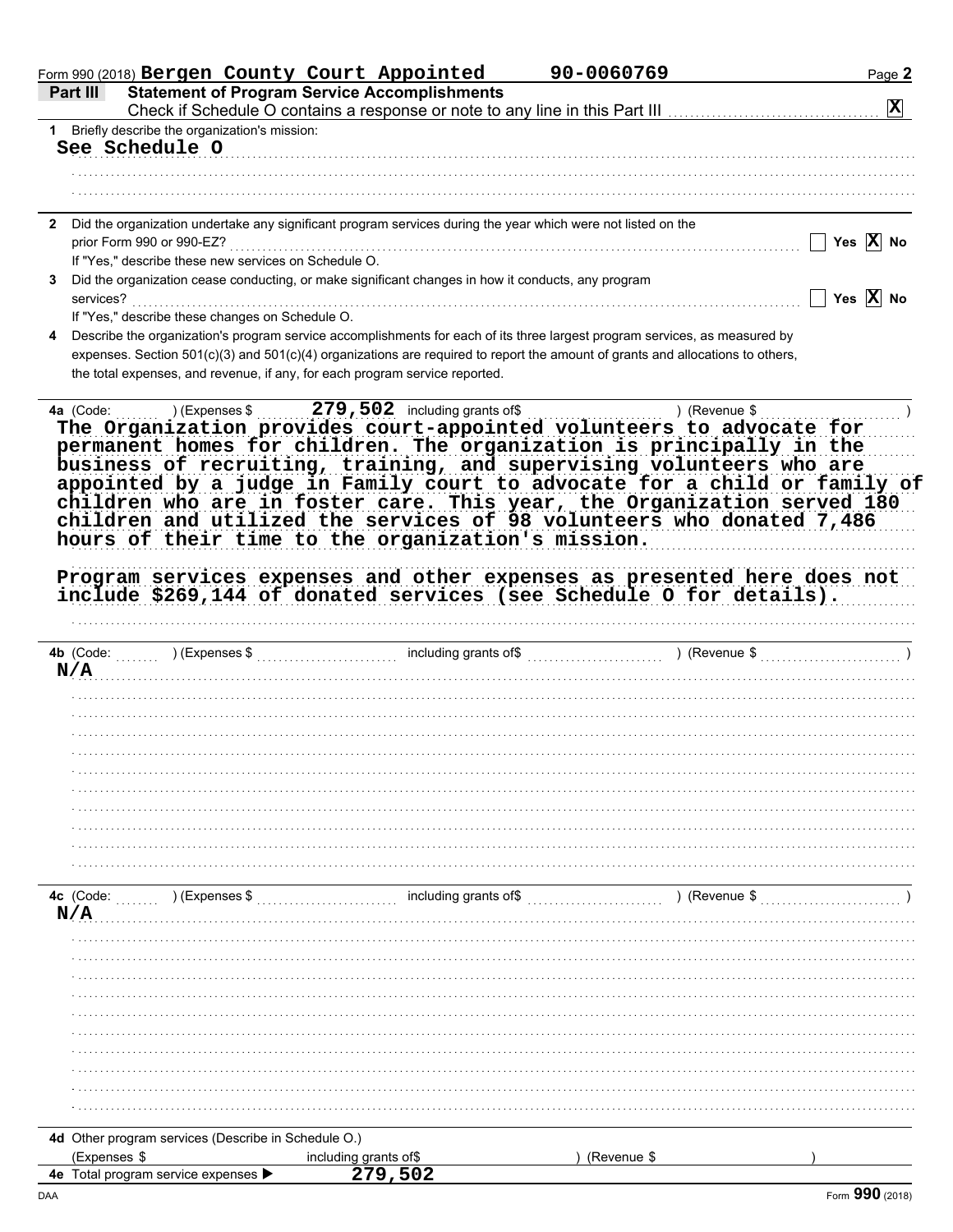|                                                |  | Form 990 (2018) Bergen County Court Appointed | 90-0060769 | Page $\bm{3}$ |
|------------------------------------------------|--|-----------------------------------------------|------------|---------------|
| <b>Part IV Checklist of Required Schedules</b> |  |                                               |            |               |

|     |                                                                                                                                                                                                                           |                 | $Yes \mid$  | No       |
|-----|---------------------------------------------------------------------------------------------------------------------------------------------------------------------------------------------------------------------------|-----------------|-------------|----------|
| 1.  | Is the organization described in section $501(c)(3)$ or $4947(a)(1)$ (other than a private foundation)? If "Yes,"                                                                                                         |                 |             |          |
|     | complete Schedule A                                                                                                                                                                                                       | 1               | X           |          |
| 2   | Is the organization required to complete Schedule B, Schedule of Contributors (see instructions)?                                                                                                                         | $\mathbf{2}$    | $\mathbf X$ |          |
| 3   | Did the organization engage in direct or indirect political campaign activities on behalf of or in opposition to                                                                                                          |                 |             |          |
|     | candidates for public office? If "Yes," complete Schedule C, Part I                                                                                                                                                       | 3               |             | X        |
| 4   | Section 501(c)(3) organizations. Did the organization engage in lobbying activities, or have a section 501(h)                                                                                                             |                 |             |          |
|     | election in effect during the tax year? If "Yes," complete Schedule C, Part II                                                                                                                                            | 4               |             | X        |
| 5   | Is the organization a section $501(c)(4)$ , $501(c)(5)$ , or $501(c)(6)$ organization that receives membership dues,                                                                                                      |                 |             |          |
|     | assessments, or similar amounts as defined in Revenue Procedure 98-19? If "Yes," complete Schedule C, Part III<br>Did the organization maintain any donor advised funds or any similar funds or accounts for which donors | 5               |             | X        |
| 6   | have the right to provide advice on the distribution or investment of amounts in such funds or accounts? If                                                                                                               |                 |             |          |
|     | "Yes," complete Schedule D, Part I                                                                                                                                                                                        | 6               |             | X        |
| 7   | Did the organization receive or hold a conservation easement, including easements to preserve open space,                                                                                                                 |                 |             |          |
|     | the environment, historic land areas, or historic structures? If "Yes," complete Schedule D, Part II                                                                                                                      | 7               |             | X        |
| 8   | Did the organization maintain collections of works of art, historical treasures, or other similar assets? If "Yes,"                                                                                                       |                 |             |          |
|     | complete Schedule D, Part III                                                                                                                                                                                             | 8               |             | X        |
| 9   | Did the organization report an amount in Part X, line 21, for escrow or custodial account liability, serve as a                                                                                                           |                 |             |          |
|     | custodian for amounts not listed in Part X; or provide credit counseling, debt management, credit repair, or                                                                                                              |                 |             |          |
|     | debt negotiation services? If "Yes," complete Schedule D, Part IV                                                                                                                                                         | 9               |             | X        |
| 10  | Did the organization, directly or through a related organization, hold assets in temporarily restricted                                                                                                                   |                 |             |          |
|     | endowments, permanent endowments, or quasi-endowments? If "Yes," complete Schedule D, Part V                                                                                                                              | 10              |             | X        |
| 11  | If the organization's answer to any of the following questions is "Yes," then complete Schedule D, Parts VI,                                                                                                              |                 |             |          |
|     | VII, VIII, IX, or X as applicable.                                                                                                                                                                                        |                 |             |          |
| a   | Did the organization report an amount for land, buildings, and equipment in Part X, line 10? If "Yes,"                                                                                                                    |                 |             |          |
|     | complete Schedule D, Part VI                                                                                                                                                                                              | 11a             | X           |          |
| b   | Did the organization report an amount for investments—other securities in Part X, line 12 that is 5% or more                                                                                                              |                 |             |          |
|     | of its total assets reported in Part X, line 16? If "Yes," complete Schedule D, Part VII                                                                                                                                  | 11 <sub>b</sub> |             | X        |
| c   | Did the organization report an amount for investments—program related in Part X, line 13 that is 5% or more                                                                                                               |                 |             |          |
|     | of its total assets reported in Part X, line 16? If "Yes," complete Schedule D, Part VIII                                                                                                                                 | 11c             |             | X        |
| d   | Did the organization report an amount for other assets in Part X, line 15 that is 5% or more of its total assets                                                                                                          |                 |             |          |
|     | reported in Part X, line 16? If "Yes," complete Schedule D, Part IX                                                                                                                                                       | 11d             |             | X        |
| е   | Did the organization report an amount for other liabilities in Part X, line 25? If "Yes," complete Schedule D, Part X                                                                                                     | 11e             | X           |          |
| f   | Did the organization's separate or consolidated financial statements for the tax year include a footnote that addresses                                                                                                   |                 |             |          |
|     | the organization's liability for uncertain tax positions under FIN 48 (ASC 740)? If "Yes," complete Schedule D, Part X                                                                                                    | 11f             | X           |          |
|     | 12a Did the organization obtain separate, independent audited financial statements for the tax year? If "Yes," complete                                                                                                   |                 |             |          |
|     | Schedule D, Parts XI and XII                                                                                                                                                                                              | 12a             | X           |          |
|     | <b>b</b> Was the organization included in consolidated, independent audited financial statements for the tax year? If                                                                                                     |                 |             |          |
|     | "Yes," and if the organization answered "No" to line 12a, then completing Schedule D, Parts XI and XII is optional                                                                                                        | 12 <sub>b</sub> |             | <u>x</u> |
| 13  | Is the organization a school described in section 170(b)(1)(A)(ii)? If "Yes," complete Schedule E                                                                                                                         | 13              |             | X        |
| 14a | Did the organization maintain an office, employees, or agents outside of the United States?                                                                                                                               | 14a             |             | X        |
| b   | Did the organization have aggregate revenues or expenses of more than \$10,000 from grantmaking,                                                                                                                          |                 |             |          |
|     | fundraising, business, investment, and program service activities outside the United States, or aggregate                                                                                                                 |                 |             |          |
|     | foreign investments valued at \$100,000 or more? If "Yes," complete Schedule F, Parts I and IV [[[[[[[[[[[[[[[                                                                                                            | 14b             |             | X        |
| 15  | Did the organization report on Part IX, column (A), line 3, more than \$5,000 of grants or other assistance to or                                                                                                         |                 |             |          |
|     | for any foreign organization? If "Yes," complete Schedule F, Parts II and IV                                                                                                                                              | 15              |             | X        |
| 16  | Did the organization report on Part IX, column (A), line 3, more than \$5,000 of aggregate grants or other                                                                                                                |                 |             |          |
|     | assistance to or for foreign individuals? If "Yes," complete Schedule F, Parts III and IV                                                                                                                                 | 16              |             | X        |
| 17  | Did the organization report a total of more than \$15,000 of expenses for professional fundraising services on                                                                                                            |                 |             |          |
|     |                                                                                                                                                                                                                           | 17              |             | X        |
| 18  | Did the organization report more than \$15,000 total of fundraising event gross income and contributions on                                                                                                               |                 |             |          |
|     | Part VIII, lines 1c and 8a? If "Yes," complete Schedule G, Part II                                                                                                                                                        | 18              | Х           |          |
| 19  | Did the organization report more than \$15,000 of gross income from gaming activities on Part VIII, line 9a?                                                                                                              |                 |             |          |
|     |                                                                                                                                                                                                                           | 19              |             | <u>x</u> |
| 20a | Did the organization operate one or more hospital facilities? If "Yes," complete Schedule H                                                                                                                               | <b>20a</b>      |             | X        |
| b   | If "Yes" to line 20a, did the organization attach a copy of its audited financial statements to this return?                                                                                                              | 20 <sub>b</sub> |             |          |
| 21  | Did the organization report more than \$5,000 of grants or other assistance to any domestic organization or                                                                                                               |                 |             |          |
|     |                                                                                                                                                                                                                           | 21              |             | X        |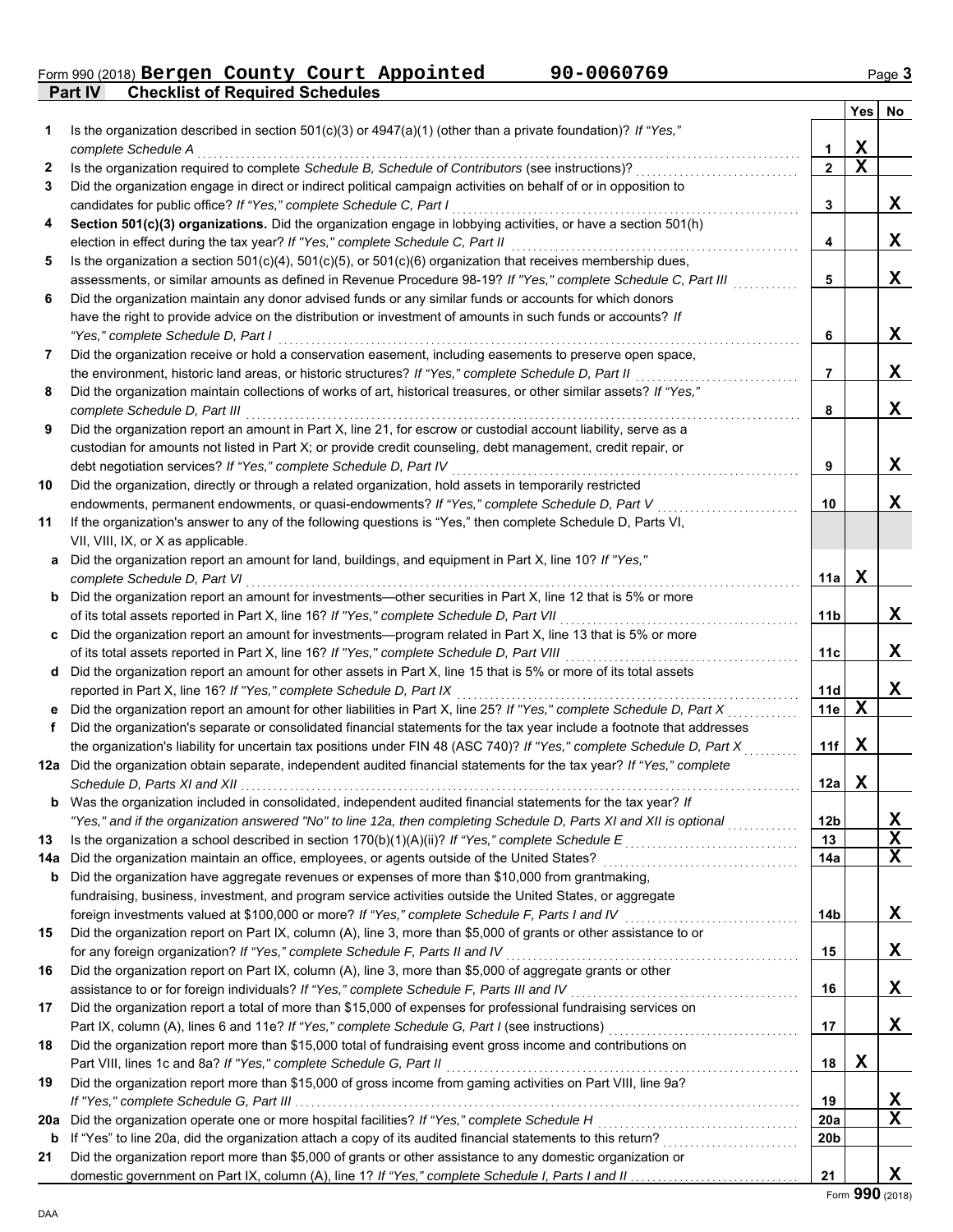Form 990 (2018) Page **4 Part IV Checklist of Required Schedules** *(continued)* **Bergen County Court Appointed 90-0060769**

|             |                                                                                                                                                                                                                      |                |             |     | Yes | No |
|-------------|----------------------------------------------------------------------------------------------------------------------------------------------------------------------------------------------------------------------|----------------|-------------|-----|-----|----|
| 22          | Did the organization report more than \$5,000 of grants or other assistance to or for domestic individuals on                                                                                                        |                |             |     |     |    |
|             | Part IX, column (A), line 2? If "Yes," complete Schedule I, Parts I and III                                                                                                                                          |                |             | 22  |     | X  |
| 23          | Did the organization answer "Yes" to Part VII, Section A, line 3, 4, or 5 about compensation of the                                                                                                                  |                |             |     |     |    |
|             | organization's current and former officers, directors, trustees, key employees, and highest compensated                                                                                                              |                |             |     |     |    |
|             | employees? If "Yes," complete Schedule J                                                                                                                                                                             |                |             | 23  |     | X  |
|             | 24a Did the organization have a tax-exempt bond issue with an outstanding principal amount of more than                                                                                                              |                |             |     |     |    |
|             | \$100,000 as of the last day of the year, that was issued after December 31, 2002? If "Yes," answer lines 24b                                                                                                        |                |             |     |     |    |
|             | through 24d and complete Schedule K. If "No," go to line 25a                                                                                                                                                         |                |             | 24a |     | X  |
| b           | Did the organization invest any proceeds of tax-exempt bonds beyond a temporary period exception?                                                                                                                    |                |             | 24b |     |    |
|             | Did the organization maintain an escrow account other than a refunding escrow at any time during the year<br>to defease any tax-exempt bonds?                                                                        |                |             | 24c |     |    |
| d           | Did the organization act as an "on behalf of" issuer for bonds outstanding at any time during the year?                                                                                                              |                |             | 24d |     |    |
|             | 25a Section 501(c)(3), 501(c)(4), and 501(c)(29) organizations. Did the organization engage in an excess benefit                                                                                                     |                |             |     |     |    |
|             | transaction with a disqualified person during the year? If "Yes," complete Schedule L, Part I                                                                                                                        |                |             | 25a |     | X  |
| b           | Is the organization aware that it engaged in an excess benefit transaction with a disqualified person in a prior                                                                                                     |                |             |     |     |    |
|             | year, and that the transaction has not been reported on any of the organization's prior Forms 990 or 990-EZ?                                                                                                         |                |             |     |     |    |
|             | If "Yes," complete Schedule L, Part I                                                                                                                                                                                |                |             | 25b |     | X  |
| 26          | Did the organization report any amount on Part X, line 5, 6, or 22 for receivables from or payables to any                                                                                                           |                |             |     |     |    |
|             | current or former officers, directors, trustees, key employees, highest compensated employees, or                                                                                                                    |                |             |     |     |    |
|             | disqualified persons? If "Yes," complete Schedule L, Part II                                                                                                                                                         |                |             | 26  |     | X  |
| 27          | Did the organization provide a grant or other assistance to an officer, director, trustee, key employee,                                                                                                             |                |             |     |     |    |
|             | substantial contributor or employee thereof, a grant selection committee member, or to a 35% controlled                                                                                                              |                |             |     |     |    |
|             | entity or family member of any of these persons? If "Yes," complete Schedule L, Part III                                                                                                                             |                |             | 27  |     | X  |
| 28          | Was the organization a party to a business transaction with one of the following parties (see Schedule L,                                                                                                            |                |             |     |     |    |
|             | Part IV instructions for applicable filing thresholds, conditions, and exceptions):                                                                                                                                  |                |             |     |     |    |
| а           | A current or former officer, director, trustee, or key employee? If "Yes," complete Schedule L, Part IV<br>A family member of a current or former officer, director, trustee, or key employee? If "Yes," complete    |                |             | 28a |     | X  |
| b           | Schedule L, Part IV                                                                                                                                                                                                  |                |             | 28b |     | X  |
| c           | An entity of which a current or former officer, director, trustee, or key employee (or a family member thereof)                                                                                                      |                |             |     |     |    |
|             | was an officer, director, trustee, or direct or indirect owner? If "Yes," complete Schedule L, Part IV                                                                                                               |                |             | 28c |     | X  |
| 29          | Did the organization receive more than \$25,000 in non-cash contributions? If "Yes," complete Schedule M                                                                                                             |                |             | 29  |     | X  |
| 30          | Did the organization receive contributions of art, historical treasures, or other similar assets, or qualified                                                                                                       |                |             |     |     |    |
|             | conservation contributions? If "Yes," complete Schedule M                                                                                                                                                            |                |             | 30  |     | X  |
| 31          | Did the organization liquidate, terminate, or dissolve and cease operations? If "Yes," complete Schedule N, Part I                                                                                                   |                |             | 31  |     | X  |
| 32          | Did the organization sell, exchange, dispose of, or transfer more than 25% of its net assets? If "Yes,"                                                                                                              |                |             |     |     |    |
|             | complete Schedule N, Part II                                                                                                                                                                                         |                |             | 32  |     | X  |
| 33          | Did the organization own 100% of an entity disregarded as separate from the organization under Regulations                                                                                                           |                |             |     |     |    |
|             | sections 301.7701-2 and 301.7701-3? If "Yes," complete Schedule R, Part I                                                                                                                                            |                |             | 33  |     | X  |
| 34          | Was the organization related to any tax-exempt or taxable entity? If "Yes," complete Schedule R, Part II, III,                                                                                                       |                |             |     |     |    |
|             | or IV, and Part V, line 1                                                                                                                                                                                            |                |             | 34  |     | X  |
| 35a         | Did the organization have a controlled entity within the meaning of section 512(b)(13)?                                                                                                                              |                |             | 35a |     | X  |
| b           | If "Yes" to line 35a, did the organization receive any payment from or engage in any transaction with a<br>controlled entity within the meaning of section 512(b)(13)? If "Yes," complete Schedule R, Part V, line 2 |                |             | 35b |     |    |
| 36          | Section 501(c)(3) organizations. Did the organization make any transfers to an exempt non-charitable                                                                                                                 |                |             |     |     |    |
|             | related organization? If "Yes," complete Schedule R, Part V, line 2                                                                                                                                                  |                |             | 36  |     | X  |
| 37          | Did the organization conduct more than 5% of its activities through an entity that is not a related organization                                                                                                     |                |             |     |     |    |
|             | and that is treated as a partnership for federal income tax purposes? If "Yes," complete Schedule R, Part VI                                                                                                         |                |             | 37  |     | X  |
| 38          | Did the organization complete Schedule O and provide explanations in Schedule O for Part VI, lines 11b and                                                                                                           |                |             |     |     |    |
|             | 19? Note. All Form 990 filers are required to complete Schedule O.                                                                                                                                                   |                |             | 38  | X   |    |
|             | <b>Statements Regarding Other IRS Filings and Tax Compliance</b><br>Part V                                                                                                                                           |                |             |     |     |    |
|             | Check if Schedule O contains a response or note to any line in this Part V.                                                                                                                                          |                |             |     |     |    |
|             |                                                                                                                                                                                                                      |                |             |     | Yes | No |
| 1a          | Enter the number reported in Box 3 of Form 1096. Enter -0- if not applicable                                                                                                                                         | 1a             | 1           |     |     |    |
| $\mathbf b$ | Enter the number of Forms W-2G included in line 1a. Enter -0- if not applicable                                                                                                                                      | 1 <sub>b</sub> | $\mathbf 0$ |     |     |    |
| c           | Did the organization comply with backup withholding rules for reportable payments to vendors and                                                                                                                     |                |             |     |     |    |
|             |                                                                                                                                                                                                                      |                |             | 1c  |     |    |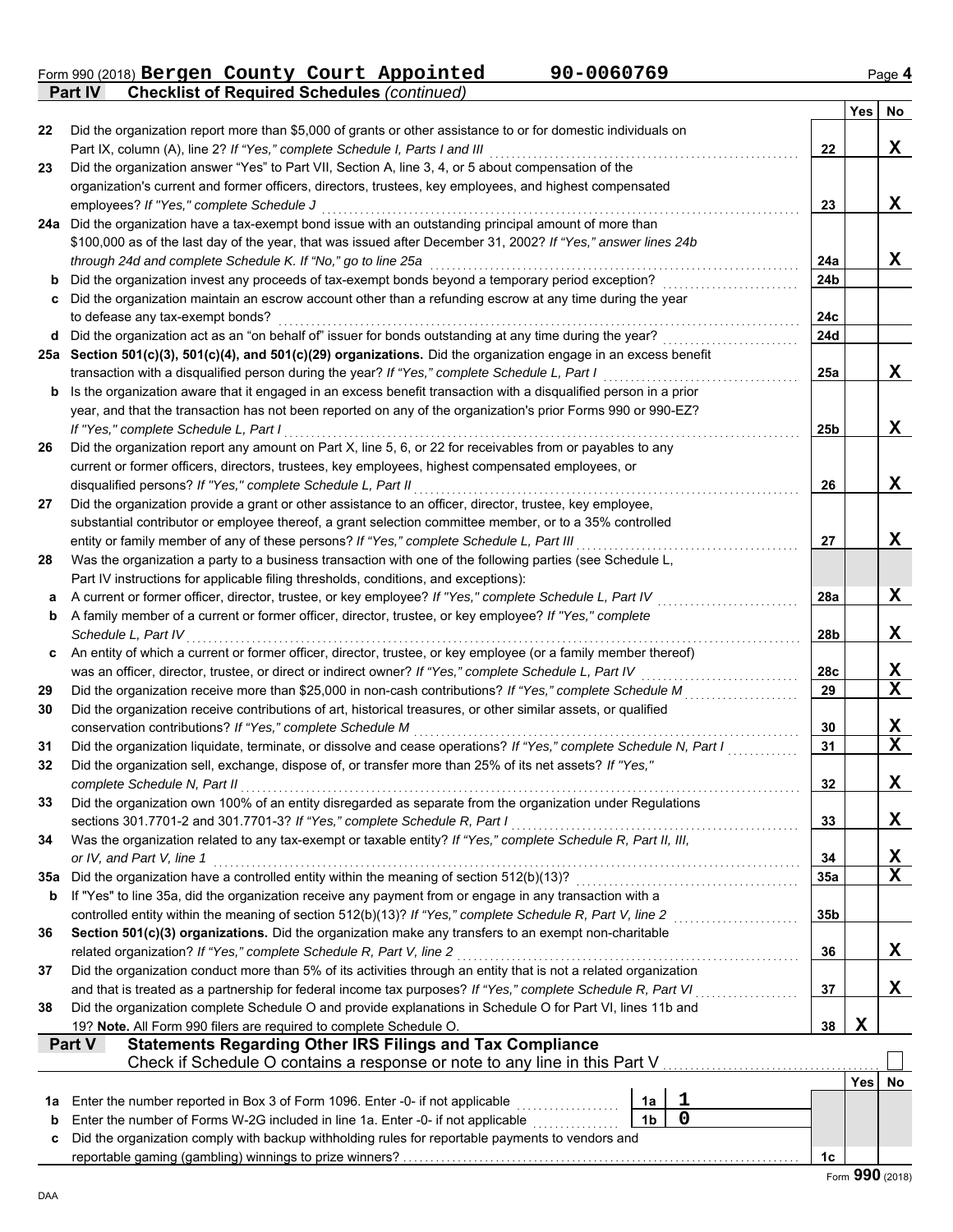|         | Part V | Statements Regarding Other IRS Filings and Tax Compliance (continued)                                                                            |                 |   |                |             |    |
|---------|--------|--------------------------------------------------------------------------------------------------------------------------------------------------|-----------------|---|----------------|-------------|----|
|         |        |                                                                                                                                                  |                 |   |                | Yes         | No |
|         |        | 2a Enter the number of employees reported on Form W-3, Transmittal of Wage and Tax                                                               |                 |   |                |             |    |
|         |        | Statements, filed for the calendar year ending with or within the year covered by this return                                                    | 2a              | 6 |                |             |    |
| b       |        | If at least one is reported on line 2a, did the organization file all required federal employment tax returns?                                   |                 |   | 2 <sub>b</sub> | X           |    |
|         |        | Note. If the sum of lines 1a and 2a is greater than 250, you may be required to e-file (see instructions)                                        |                 |   |                |             |    |
| За      |        | Did the organization have unrelated business gross income of \$1,000 or more during the year?                                                    |                 |   | 3a             |             | X  |
| b       |        | If "Yes," has it filed a Form 990-T for this year? If "No" to line 3b, provide an explanation in Schedule O                                      |                 |   | 3 <sub>b</sub> |             |    |
| 4a      |        | At any time during the calendar year, did the organization have an interest in, or a signature or other authority over,                          |                 |   |                |             |    |
|         |        | a financial account in a foreign country (such as a bank account, securities account, or other financial account)?                               |                 |   | 4a             |             | X  |
| b       |        | If "Yes," enter the name of the foreign country: ▶                                                                                               |                 |   |                |             |    |
|         |        | See instructions for filing requirements for FinCEN Form 114, Report of Foreign Bank and Financial Accounts (FBAR).                              |                 |   |                |             |    |
| 5a      |        | Was the organization a party to a prohibited tax shelter transaction at any time during the tax year?                                            |                 |   | 5a             |             | X  |
| b       |        | Did any taxable party notify the organization that it was or is a party to a prohibited tax shelter transaction?                                 |                 |   | 5b             |             | X  |
| c       |        | If "Yes" to line 5a or 5b, did the organization file Form 8886-T?                                                                                |                 |   | 5c             |             |    |
| 6a      |        | Does the organization have annual gross receipts that are normally greater than \$100,000, and did the                                           |                 |   |                |             |    |
|         |        | organization solicit any contributions that were not tax deductible as charitable contributions?                                                 |                 |   | 6a             |             | X  |
| b       |        | If "Yes," did the organization include with every solicitation an express statement that such contributions or<br>gifts were not tax deductible? |                 |   | 6b             |             |    |
| 7       |        | Organizations that may receive deductible contributions under section 170(c).                                                                    |                 |   |                |             |    |
|         |        | Did the organization receive a payment in excess of \$75 made partly as a contribution and partly for goods                                      |                 |   |                |             |    |
| a       |        | and services provided to the payor?                                                                                                              |                 |   | 7a             | $\mathbf x$ |    |
| b       |        | If "Yes," did the organization notify the donor of the value of the goods or services provided?                                                  |                 |   | 7b             | $\mathbf X$ |    |
| c       |        | Did the organization sell, exchange, or otherwise dispose of tangible personal property for which it was                                         |                 |   |                |             |    |
|         |        | required to file Form 8282?                                                                                                                      |                 |   | 7c             |             | X  |
| d       |        |                                                                                                                                                  | 7d              |   |                |             |    |
| е       |        | Did the organization receive any funds, directly or indirectly, to pay premiums on a personal benefit contract?                                  |                 |   | 7e             |             | X  |
| f       |        | Did the organization, during the year, pay premiums, directly or indirectly, on a personal benefit contract?                                     |                 |   | 7f             |             | X  |
| g       |        | If the organization received a contribution of qualified intellectual property, did the organization file Form 8899 as required?                 |                 |   | 7g             |             | X  |
| h       |        | If the organization received a contribution of cars, boats, airplanes, or other vehicles, did the organization file a Form 1098-C?               |                 |   | 7h             |             | X  |
| 8       |        | Sponsoring organizations maintaining donor advised funds. Did a donor advised fund maintained by the                                             |                 |   |                |             |    |
|         |        | sponsoring organization have excess business holdings at any time during the year?                                                               |                 |   | 8              |             |    |
| 9       |        | Sponsoring organizations maintaining donor advised funds.                                                                                        |                 |   |                |             |    |
| a       |        | Did the sponsoring organization make any taxable distributions under section 4966?                                                               |                 |   | 9а             |             |    |
| b       |        | Did the sponsoring organization make a distribution to a donor, donor advisor, or related person?                                                |                 |   | 9b             |             |    |
| 10      |        | Section 501(c)(7) organizations. Enter:                                                                                                          |                 |   |                |             |    |
| а       |        | Initiation fees and capital contributions included on Part VIII, line 12                                                                         | 10a             |   |                |             |    |
|         |        | Gross receipts, included on Form 990, Part VIII, line 12, for public use of club facilities                                                      | 10 <sub>b</sub> |   |                |             |    |
| 11      |        | Section 501(c)(12) organizations. Enter:                                                                                                         |                 |   |                |             |    |
| a       |        | Gross income from members or shareholders                                                                                                        | 11a             |   |                |             |    |
| b       |        | Gross income from other sources (Do not net amounts due or paid to other sources                                                                 |                 |   |                |             |    |
|         |        | against amounts due or received from them.)                                                                                                      | 11 <sub>b</sub> |   |                |             |    |
| 12а     |        | Section 4947(a)(1) non-exempt charitable trusts. Is the organization filing Form 990 in lieu of Form 1041?                                       |                 |   | 12a            |             |    |
| b       |        | If "Yes," enter the amount of tax-exempt interest received or accrued during the year                                                            | 12 <sub>b</sub> |   |                |             |    |
| 13      |        | Section 501(c)(29) qualified nonprofit health insurance issuers.                                                                                 |                 |   |                |             |    |
| a       |        | Is the organization licensed to issue qualified health plans in more than one state?                                                             |                 |   | 13а            |             |    |
|         |        | Note. See the instructions for additional information the organization must report on Schedule O.                                                |                 |   |                |             |    |
| b       |        | Enter the amount of reserves the organization is required to maintain by the states in which                                                     |                 |   |                |             |    |
|         |        |                                                                                                                                                  | 13 <sub>b</sub> |   |                |             |    |
| c       |        | Enter the amount of reserves on hand                                                                                                             | 13 <sub>c</sub> |   | 14a            |             | x  |
| 14a     |        | Did the organization receive any payments for indoor tanning services during the tax year?                                                       |                 |   | 14b            |             |    |
| b<br>15 |        | Is the organization subject to the section 4960 tax on payment(s) of more than \$1,000,000 in remuneration or                                    |                 |   |                |             |    |
|         |        | excess parachute payment(s) during the year?                                                                                                     |                 |   | 15             |             | X  |
|         |        | If "Yes," see instructions and file Form 4720, Schedule N.                                                                                       |                 |   |                |             |    |
| 16      |        | Is the organization an educational institution subject to the section 4968 excise tax on net investment income?                                  |                 |   | 16             |             | X  |
|         |        |                                                                                                                                                  |                 |   |                |             |    |

| $\frac{1}{1}$ res, see instructions and the Form +720, ochedule iv.                                             |
|-----------------------------------------------------------------------------------------------------------------|
| Is the organization an educational institution subject to the section 4968 excise tax on net investment income? |
| If "Yes." complete Form 4720, Schedule O.                                                                       |
|                                                                                                                 |

# Form 990 (2018) Bergen County Court Appointed 90-0060769 Page 5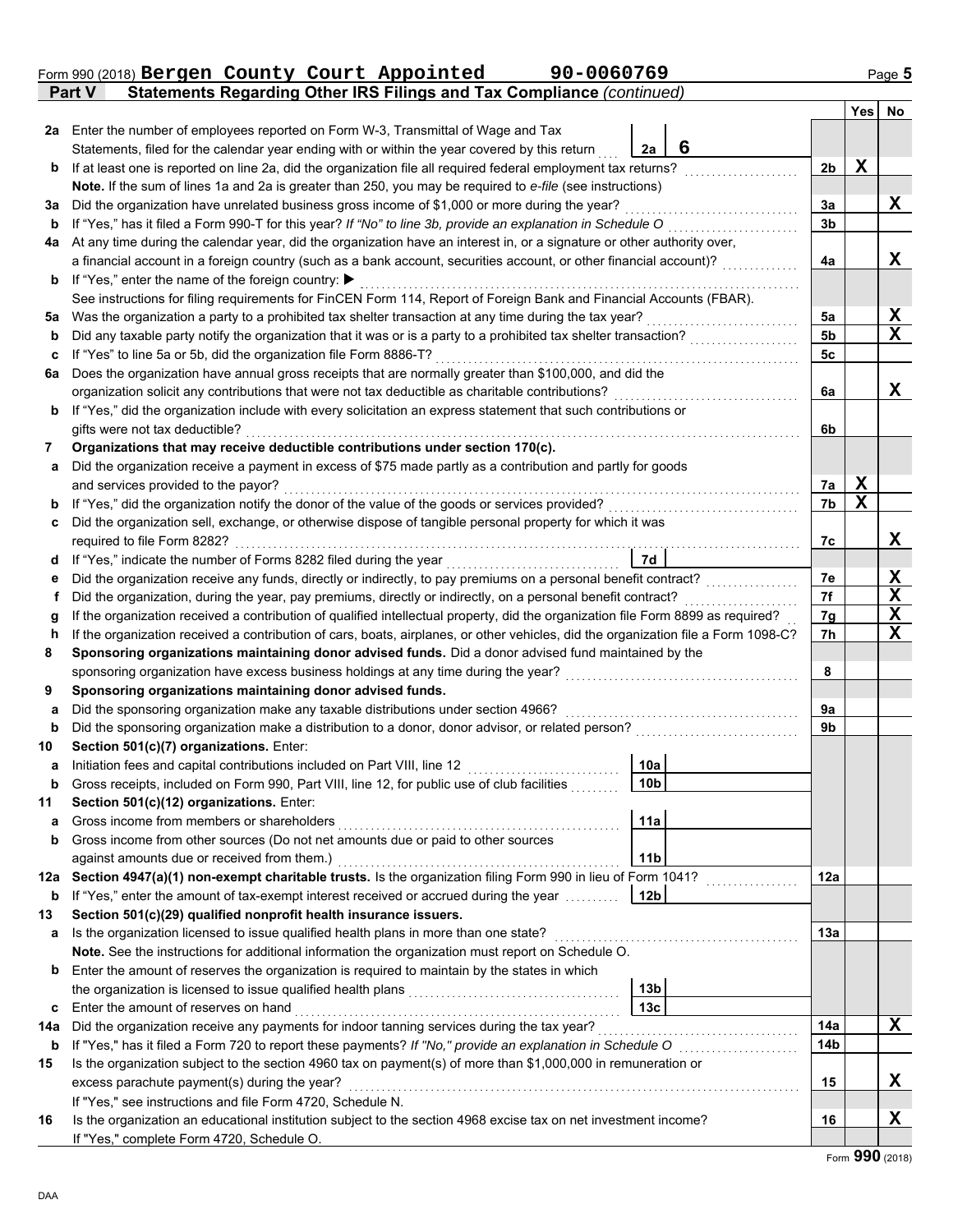#### Form 990 (2018) Page **6 Part VI Governance, Management, and Disclosure** *For each "Yes" response to lines 2 through 7b below, and for a "No"* **Bergen County Court Appointed 90-0060769**

|        | response to line 8a, 8b, or 10b below, describe the circumstances, processes, or changes in Schedule O. See instructions.                                    |              |                 |             |                              |
|--------|--------------------------------------------------------------------------------------------------------------------------------------------------------------|--------------|-----------------|-------------|------------------------------|
|        | Check if Schedule O contains a response or note to any line in this Part VI                                                                                  |              |                 |             | ΙXΙ                          |
|        | <b>Section A. Governing Body and Management</b>                                                                                                              |              |                 |             |                              |
|        |                                                                                                                                                              |              |                 | Yes         | No                           |
| 1а     | 13<br>Enter the number of voting members of the governing body at the end of the tax year<br>1a                                                              |              |                 |             |                              |
|        | If there are material differences in voting rights among members of the governing body, or                                                                   |              |                 |             |                              |
|        | if the governing body delegated broad authority to an executive committee or similar                                                                         |              |                 |             |                              |
|        | committee, explain in Schedule O.                                                                                                                            |              |                 |             |                              |
| b      | 13<br>1 <sub>b</sub><br>Enter the number of voting members included in line 1a, above, who are independent                                                   |              |                 |             |                              |
| 2      | Did any officer, director, trustee, or key employee have a family relationship or a business relationship with                                               |              |                 |             |                              |
|        | any other officer, director, trustee, or key employee?                                                                                                       |              | $\mathbf{2}$    |             | X                            |
| 3      | Did the organization delegate control over management duties customarily performed by or under the direct                                                    |              |                 |             |                              |
|        | supervision of officers, directors, or trustees, or key employees to a management company or other person?                                                   |              | 3<br>4          |             | X<br>$\overline{\mathbf{X}}$ |
| 4      | Did the organization make any significant changes to its governing documents since the prior Form 990 was filed?                                             |              |                 |             | $\mathbf{x}$                 |
| 5      | Did the organization become aware during the year of a significant diversion of the organization's assets?                                                   |              | 5<br>6          |             | $\mathbf X$                  |
| 6      | Did the organization have members or stockholders?                                                                                                           |              |                 |             |                              |
| 7a     | Did the organization have members, stockholders, or other persons who had the power to elect or appoint                                                      |              |                 |             | X                            |
|        | one or more members of the governing body?                                                                                                                   |              | 7a              |             |                              |
| b      | Are any governance decisions of the organization reserved to (or subject to approval by) members,<br>stockholders, or persons other than the governing body? |              | 7b              |             | X                            |
| 8      | Did the organization contemporaneously document the meetings held or written actions undertaken during the year by the following:                            |              |                 |             |                              |
|        | The governing body?                                                                                                                                          |              |                 | X           |                              |
| a      | Each committee with authority to act on behalf of the governing body?                                                                                        |              | 8a<br>8b        | $\mathbf X$ |                              |
| b<br>9 | Is there any officer, director, trustee, or key employee listed in Part VII, Section A, who cannot be reached at                                             |              |                 |             |                              |
|        | the organization's mailing address? If "Yes," provide the names and addresses in Schedule O                                                                  |              |                 |             | X                            |
|        | Section B. Policies (This Section B requests information about policies not required by the Internal Revenue Code.)                                          |              |                 |             |                              |
|        |                                                                                                                                                              |              |                 | Yes         | No                           |
| 10a    | Did the organization have local chapters, branches, or affiliates?                                                                                           |              | 10a             |             | X                            |
| b      | If "Yes," did the organization have written policies and procedures governing the activities of such chapters,                                               |              |                 |             |                              |
|        | affiliates, and branches to ensure their operations are consistent with the organization's exempt purposes?                                                  |              | 10 <sub>b</sub> |             |                              |
| 11a    | Has the organization provided a complete copy of this Form 990 to all members of its governing body before filing the form?                                  |              | 11a             | $\mathbf X$ |                              |
| b      | Describe in Schedule O the process, if any, used by the organization to review this Form 990.                                                                |              |                 |             |                              |
| 12a    | Did the organization have a written conflict of interest policy? If "No," go to line 13                                                                      |              | 12a             | X           |                              |
| b      | Were officers, directors, or trustees, and key employees required to disclose annually interests that could give rise to conflicts?                          |              | 12 <sub>b</sub> | $\mathbf X$ |                              |
| c      | Did the organization regularly and consistently monitor and enforce compliance with the policy? If "Yes,"                                                    |              |                 |             |                              |
|        | describe in Schedule O how this was done                                                                                                                     |              | 12c             | X           |                              |
| 13     | Did the organization have a written whistleblower policy?                                                                                                    |              | 13              | $\mathbf X$ |                              |
|        | Did the organization have a written document retention and destruction policy?                                                                               |              | 14              | $\mathbf X$ |                              |
| 15     | Did the process for determining compensation of the following persons include a review and approval by                                                       |              |                 |             |                              |
|        | independent persons, comparability data, and contemporaneous substantiation of the deliberation and decision?                                                |              |                 |             |                              |
| a      | The organization's CEO, Executive Director, or top management official                                                                                       |              | 15a             | X           |                              |
| b      | Other officers or key employees of the organization                                                                                                          |              | 15 <sub>b</sub> | $\mathbf X$ |                              |
|        | If "Yes" to line 15a or 15b, describe the process in Schedule O (see instructions).                                                                          |              |                 |             |                              |
| 16a    | Did the organization invest in, contribute assets to, or participate in a joint venture or similar arrangement                                               |              |                 |             |                              |
|        | with a taxable entity during the year?                                                                                                                       |              | 16a             |             | х                            |
| b      | If "Yes," did the organization follow a written policy or procedure requiring the organization to evaluate its                                               |              |                 |             |                              |
|        | participation in joint venture arrangements under applicable federal tax law, and take steps to safeguard the                                                |              |                 |             |                              |
|        |                                                                                                                                                              |              | 16 <sub>b</sub> |             |                              |
|        | <b>Section C. Disclosure</b>                                                                                                                                 |              |                 |             |                              |
| 17     | List the states with which a copy of this Form 990 is required to be filed ▶ NJ                                                                              |              |                 |             |                              |
| 18     | Section 6104 requires an organization to make its Forms 1023 (1024 or 1024-A if applicable), 990, and 990-T (Section 501(c)                                  |              |                 |             |                              |
|        | (3)s only) available for public inspection. Indicate how you made these available. Check all that apply.                                                     |              |                 |             |                              |
|        | Own website $ \mathbf{X} $ Another's website $ \mathbf{X} $ Upon request<br>Other (explain in Schedule O)                                                    |              |                 |             |                              |
| 19     | Describe in Schedule O whether (and if so, how) the organization made its governing documents, conflict of interest policy, and                              |              |                 |             |                              |
|        | financial statements available to the public during the tax year.                                                                                            |              |                 |             |                              |
| 20     | State the name, address, and telephone number of the person who possesses the organization's books and records $\blacktriangleright$                         |              |                 |             |                              |
|        | Organization<br>One Bergen County Plaza, Room 334                                                                                                            |              |                 |             |                              |
|        | Hackensack<br><u>NJ 07601</u>                                                                                                                                | 201-336-7520 |                 |             |                              |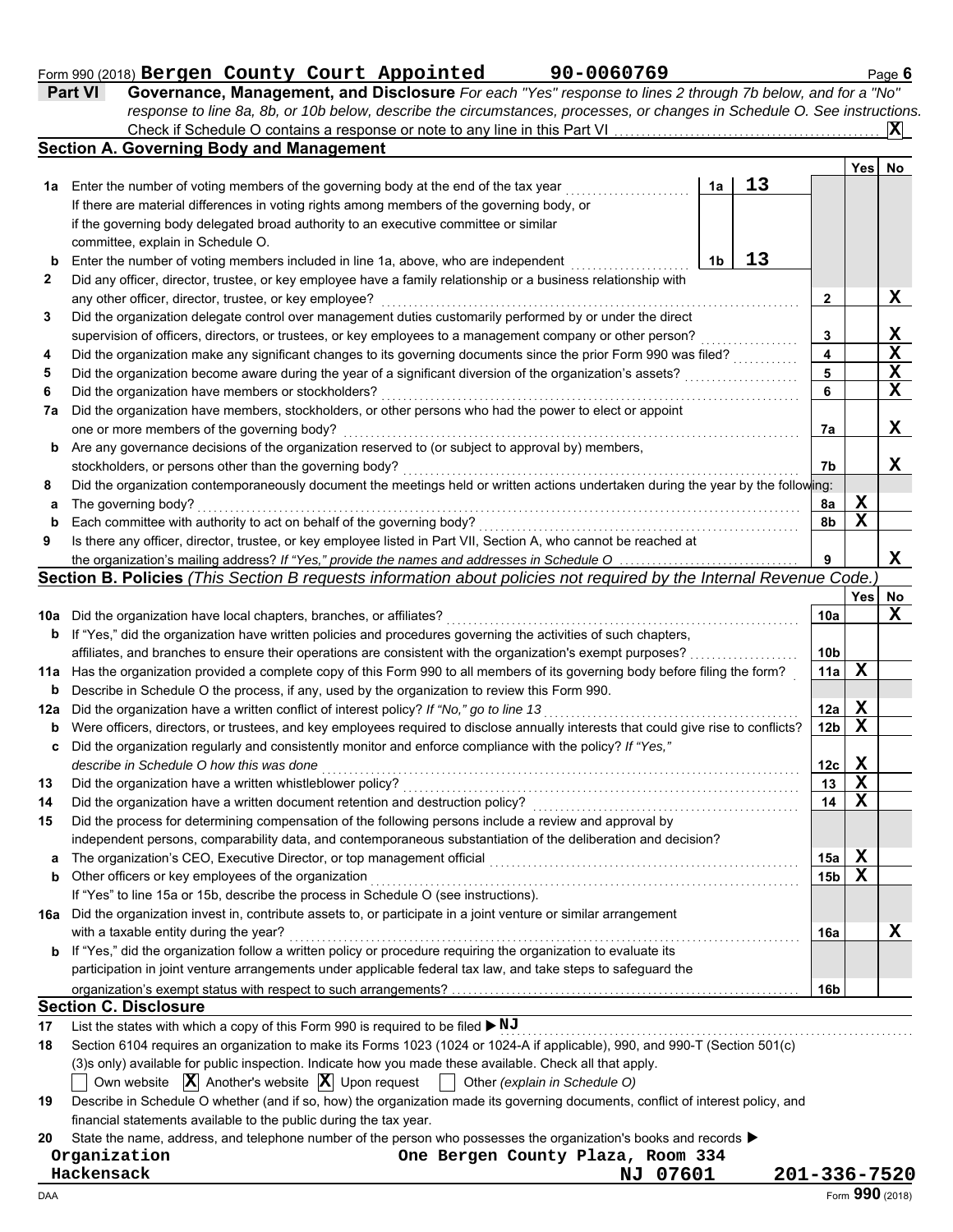# Form 990 (2018) Bergen County Court Appointed 90-0060769 Page 7

# **Independent Contractors Part VII Compensation of Officers, Directors, Trustees, Key Employees, Highest Compensated Employees, and**

Check if Schedule O contains a response or note to any line in this Part VII

#### **Section A. Officers, Directors, Trustees, Key Employees, and Highest Compensated Employees**

**1a** Complete this table for all persons required to be listed. Report compensation for the calendar year ending with or within the organization's tax year.

■ List all of the organization's **current** officers, directors, trustees (whether individuals or organizations), regardless of amount of compensation. Enter -0- in columns (D), (E), and (F) if no compensation was paid.

List all of the organization's **current** key employees, if any. See instructions for definition of "key employee."

who received reportable compensation (Box 5 of Form W-2 and/or Box 7 of Form 1099-MISC) of more than \$100,000 from the organization and any related organizations. ■ List all of the organization's **current** key employees, if any. See instructions for definition of "key employee."<br>■ List the organization's five **current** highest compensated employees (other than an officer, director,

• List all of the organization's **former** officers, key employees, and highest compensated employees who received more than<br>00,000 of reportable compensation from the organization and any related erganizations. \$100,000 of reportable compensation from the organization and any related organizations.

List all of the organization's **former directors or trustees** that received, in the capacity as a former director or trustee of the • List all of the organization's **former directors or trustees** that received, in the capacity as a former director organization, more than \$10,000 of reportable compensation from the organization and any related organizat List persons in the following order: individual trustees or directors; institutional trustees; officers; key employees; highest compensated employees; and former such persons.

Check this box if neither the organization nor any related organization compensated any current officer, director, or trustee.

| (A)<br>Name and Title               | (B)<br>Average<br>hours per<br>week<br>(list any               |                                   |                      | Position    | (C)          | (do not check more than one<br>box, unless person is both an<br>officer and a director/trustee) |        | (D)<br>Reportable<br>compensation<br>from<br>the | (E)<br>Reportable<br>compensation from<br>related<br>organizations | (F)<br>Estimated<br>amount of<br>other<br>compensation   |
|-------------------------------------|----------------------------------------------------------------|-----------------------------------|----------------------|-------------|--------------|-------------------------------------------------------------------------------------------------|--------|--------------------------------------------------|--------------------------------------------------------------------|----------------------------------------------------------|
|                                     | hours for<br>related<br>organizations<br>below dotted<br>line) | Individual trustee<br>or director | nstitutional trustee | Officer     | Key employee | Highest compensated<br>employee                                                                 | Former | organization<br>(W-2/1099-MISC)                  | (W-2/1099-MISC)                                                    | from the<br>organization<br>and related<br>organizations |
| (1) Zonie LeSane                    |                                                                |                                   |                      |             |              |                                                                                                 |        |                                                  |                                                                    |                                                          |
|                                     | 10.00                                                          |                                   |                      |             |              |                                                                                                 |        |                                                  |                                                                    |                                                          |
| President                           | 0.00                                                           | $\mathbf x$                       |                      | $\mathbf x$ |              |                                                                                                 |        | 0                                                | 0                                                                  | 0                                                        |
| (2) Kenneth Konner                  |                                                                |                                   |                      |             |              |                                                                                                 |        |                                                  |                                                                    |                                                          |
|                                     | 5.00                                                           |                                   |                      |             |              |                                                                                                 |        |                                                  |                                                                    |                                                          |
| Vice President<br>(3) Jackie Madden | 0.00                                                           | $\mathbf X$                       |                      | $\mathbf x$ |              |                                                                                                 |        | 0                                                | 0                                                                  | 0                                                        |
|                                     | 5.00                                                           |                                   |                      |             |              |                                                                                                 |        |                                                  |                                                                    |                                                          |
| First Vice President                | 0.00                                                           | $\mathbf X$                       |                      | $\mathbf X$ |              |                                                                                                 |        | 0                                                | 0                                                                  | $\mathbf 0$                                              |
| (4) Paula Madison-Ryner             |                                                                |                                   |                      |             |              |                                                                                                 |        |                                                  |                                                                    |                                                          |
|                                     | 5.00                                                           |                                   |                      |             |              |                                                                                                 |        |                                                  |                                                                    |                                                          |
| Secretary                           | 0.00                                                           | $\mathbf X$                       |                      | $\mathbf x$ |              |                                                                                                 |        | 0                                                | 0                                                                  | 0                                                        |
| (5) Lillie Kim                      |                                                                |                                   |                      |             |              |                                                                                                 |        |                                                  |                                                                    |                                                          |
|                                     | 5.00                                                           |                                   |                      |             |              |                                                                                                 |        |                                                  |                                                                    |                                                          |
| Treasurer                           | 0.00                                                           | $\mathbf X$                       |                      | $\mathbf x$ |              |                                                                                                 |        | 0                                                | 0                                                                  | $\mathbf 0$                                              |
| (6) Chithra Durgam                  |                                                                |                                   |                      |             |              |                                                                                                 |        |                                                  |                                                                    |                                                          |
|                                     | 0.50                                                           |                                   |                      |             |              |                                                                                                 |        |                                                  |                                                                    |                                                          |
| Trustee                             | 0.00                                                           | $\mathbf X$                       |                      |             |              |                                                                                                 |        | 0                                                | 0                                                                  | 0                                                        |
| (7) Daniel Ivers                    |                                                                |                                   |                      |             |              |                                                                                                 |        |                                                  |                                                                    |                                                          |
|                                     | 0.50                                                           |                                   |                      |             |              |                                                                                                 |        |                                                  |                                                                    |                                                          |
| Trustee<br>(8) Sunhi Lee            | 0.00                                                           | $\mathbf X$                       |                      |             |              |                                                                                                 |        | 0                                                | 0                                                                  | 0                                                        |
|                                     | 0.50                                                           |                                   |                      |             |              |                                                                                                 |        |                                                  |                                                                    |                                                          |
| Trustee                             | 0.00                                                           | $\mathbf X$                       |                      |             |              |                                                                                                 |        | 0                                                | 0                                                                  | $\mathbf 0$                                              |
| (9) Judith Riccio                   |                                                                |                                   |                      |             |              |                                                                                                 |        |                                                  |                                                                    |                                                          |
|                                     | 0.50                                                           |                                   |                      |             |              |                                                                                                 |        |                                                  |                                                                    |                                                          |
| Trustee                             | 0.00                                                           | $\mathbf X$                       |                      |             |              |                                                                                                 |        | 0                                                | 0                                                                  | $\mathbf 0$                                              |
| (10) Livleen Singh                  |                                                                |                                   |                      |             |              |                                                                                                 |        |                                                  |                                                                    |                                                          |
|                                     | 0.50                                                           |                                   |                      |             |              |                                                                                                 |        |                                                  |                                                                    |                                                          |
| Trustee                             | 0.00                                                           | X                                 |                      |             |              |                                                                                                 |        | 0                                                | 0                                                                  | $\mathbf 0$                                              |
| (11) Lynne Warshaw                  |                                                                |                                   |                      |             |              |                                                                                                 |        |                                                  |                                                                    |                                                          |
|                                     | 0.50                                                           |                                   |                      |             |              |                                                                                                 |        |                                                  |                                                                    |                                                          |
| Trustee<br><b>DAA</b>               | 0.00                                                           | $\mathbf X$                       |                      |             |              |                                                                                                 |        | 0                                                | 0                                                                  | Form 990 (2018)                                          |
|                                     |                                                                |                                   |                      |             |              |                                                                                                 |        |                                                  |                                                                    |                                                          |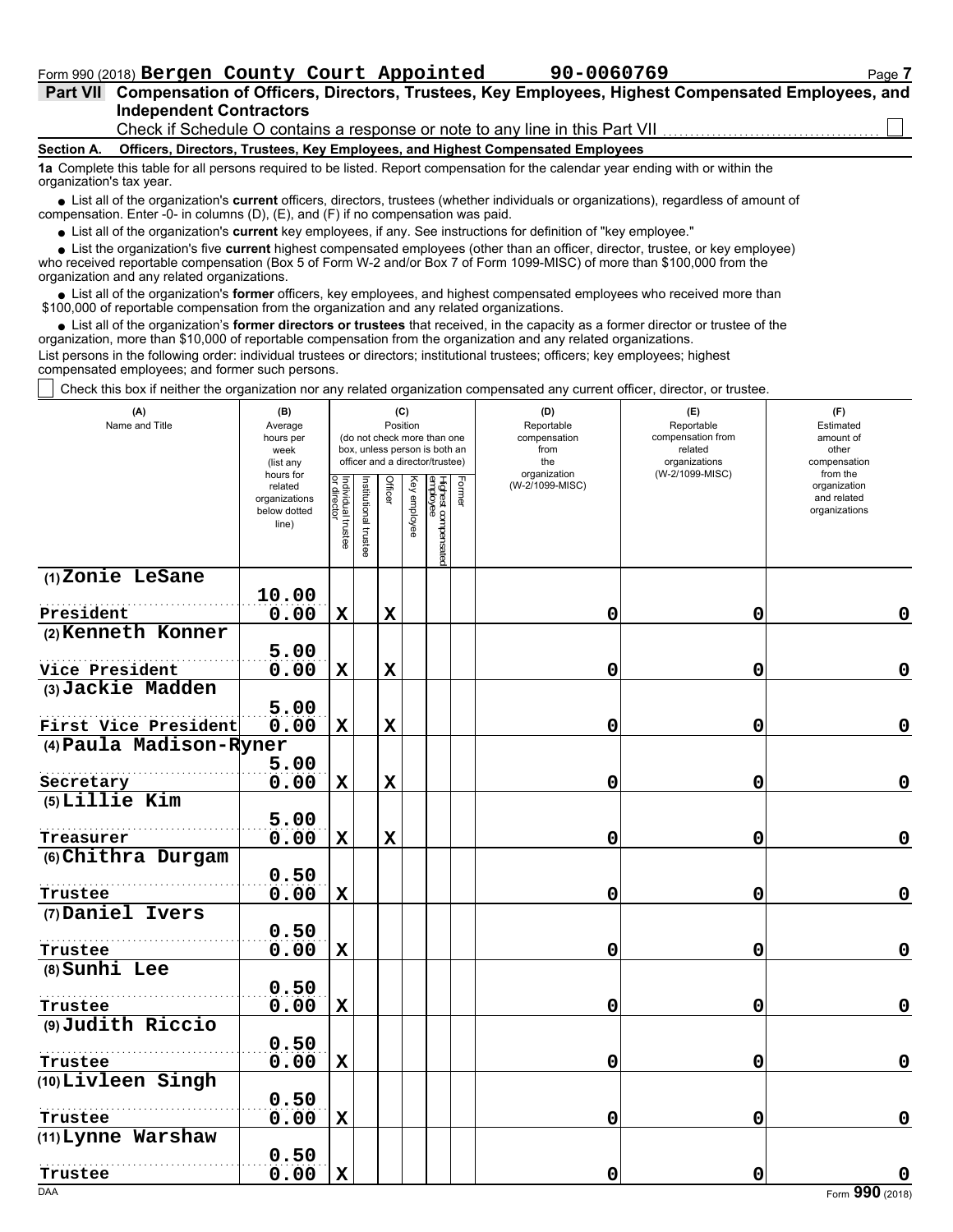# Form 990 (2018) Page **8 Bergen County Court Appointed 90-0060769**

| <b>Part VII</b>                                                                                                                                                                                                                                             |                                                                                  |                                   |                       |                          |                       |                                 |                            | Section A. Officers, Directors, Trustees, Key Employees, and Highest Compensated Employees (continued) |                                |                             |
|-------------------------------------------------------------------------------------------------------------------------------------------------------------------------------------------------------------------------------------------------------------|----------------------------------------------------------------------------------|-----------------------------------|-----------------------|--------------------------|-----------------------|---------------------------------|----------------------------|--------------------------------------------------------------------------------------------------------|--------------------------------|-----------------------------|
| (A)                                                                                                                                                                                                                                                         | (B)                                                                              |                                   |                       |                          | (C)                   |                                 |                            | (D)                                                                                                    | (E)                            | (F)                         |
| Name and title                                                                                                                                                                                                                                              | Position<br>Average<br>(do not check more than one<br>hours per                  |                                   |                       |                          |                       |                                 | Reportable<br>compensation | Reportable<br>compensation from                                                                        | Estimated<br>amount of         |                             |
|                                                                                                                                                                                                                                                             | box, unless person is both an<br>from<br>week<br>officer and a director/trustee) |                                   | the                   | related<br>organizations | other<br>compensation |                                 |                            |                                                                                                        |                                |                             |
|                                                                                                                                                                                                                                                             | (list any<br>hours for                                                           |                                   |                       |                          |                       |                                 |                            | organization                                                                                           | (W-2/1099-MISC)                | from the                    |
|                                                                                                                                                                                                                                                             | related<br>organizations                                                         |                                   |                       | Officer                  |                       |                                 | Former                     | (W-2/1099-MISC)                                                                                        |                                | organization<br>and related |
|                                                                                                                                                                                                                                                             | below dotted                                                                     |                                   |                       |                          | Key employee          |                                 |                            |                                                                                                        |                                | organizations               |
|                                                                                                                                                                                                                                                             | line)                                                                            | Individual trustee<br>or director | Institutional trustee |                          |                       | Highest compensatec<br>employee |                            |                                                                                                        |                                |                             |
|                                                                                                                                                                                                                                                             |                                                                                  |                                   |                       |                          |                       |                                 |                            |                                                                                                        |                                |                             |
| Lori Young<br>(12)                                                                                                                                                                                                                                          |                                                                                  |                                   |                       |                          |                       |                                 |                            |                                                                                                        |                                |                             |
|                                                                                                                                                                                                                                                             | 0.50                                                                             |                                   |                       |                          |                       |                                 |                            |                                                                                                        |                                |                             |
| Trustee                                                                                                                                                                                                                                                     | 0.00                                                                             | $\mathbf X$                       |                       |                          |                       |                                 |                            | 0                                                                                                      | 0                              | 0                           |
| (13)<br>Caren Zisk                                                                                                                                                                                                                                          |                                                                                  |                                   |                       |                          |                       |                                 |                            |                                                                                                        |                                |                             |
|                                                                                                                                                                                                                                                             | 0.50                                                                             |                                   |                       |                          |                       |                                 |                            |                                                                                                        |                                |                             |
| Trustee                                                                                                                                                                                                                                                     | 0.00                                                                             | $\mathbf X$                       |                       |                          |                       |                                 |                            | 0                                                                                                      | 0                              | 0                           |
| Ellen Davis<br>(14)                                                                                                                                                                                                                                         |                                                                                  |                                   |                       |                          |                       |                                 |                            |                                                                                                        |                                |                             |
| Executive Director                                                                                                                                                                                                                                          | 40.00<br>0.00                                                                    |                                   |                       | $\mathbf x$              |                       |                                 |                            | 87,403                                                                                                 | 0                              | 0                           |
|                                                                                                                                                                                                                                                             |                                                                                  |                                   |                       |                          |                       |                                 |                            |                                                                                                        |                                |                             |
|                                                                                                                                                                                                                                                             |                                                                                  |                                   |                       |                          |                       |                                 |                            |                                                                                                        |                                |                             |
|                                                                                                                                                                                                                                                             |                                                                                  |                                   |                       |                          |                       |                                 |                            |                                                                                                        |                                |                             |
|                                                                                                                                                                                                                                                             |                                                                                  |                                   |                       |                          |                       |                                 |                            |                                                                                                        |                                |                             |
|                                                                                                                                                                                                                                                             |                                                                                  |                                   |                       |                          |                       |                                 |                            |                                                                                                        |                                |                             |
|                                                                                                                                                                                                                                                             |                                                                                  |                                   |                       |                          |                       |                                 |                            |                                                                                                        |                                |                             |
|                                                                                                                                                                                                                                                             |                                                                                  |                                   |                       |                          |                       |                                 |                            |                                                                                                        |                                |                             |
|                                                                                                                                                                                                                                                             |                                                                                  |                                   |                       |                          |                       |                                 |                            |                                                                                                        |                                |                             |
|                                                                                                                                                                                                                                                             |                                                                                  |                                   |                       |                          |                       |                                 |                            |                                                                                                        |                                |                             |
|                                                                                                                                                                                                                                                             |                                                                                  |                                   |                       |                          |                       |                                 |                            |                                                                                                        |                                |                             |
|                                                                                                                                                                                                                                                             |                                                                                  |                                   |                       |                          |                       |                                 |                            |                                                                                                        |                                |                             |
|                                                                                                                                                                                                                                                             |                                                                                  |                                   |                       |                          |                       |                                 |                            |                                                                                                        |                                |                             |
|                                                                                                                                                                                                                                                             |                                                                                  |                                   |                       |                          |                       |                                 |                            |                                                                                                        |                                |                             |
|                                                                                                                                                                                                                                                             |                                                                                  |                                   |                       |                          |                       |                                 |                            |                                                                                                        |                                |                             |
|                                                                                                                                                                                                                                                             |                                                                                  |                                   |                       |                          |                       |                                 | ▶                          | 87,403                                                                                                 |                                |                             |
| Total from continuation sheets to Part VII, Section A<br>C                                                                                                                                                                                                  |                                                                                  |                                   |                       |                          |                       |                                 | ▶                          |                                                                                                        |                                |                             |
| d Total (add lines 1b and 1c)                                                                                                                                                                                                                               |                                                                                  |                                   |                       |                          |                       |                                 |                            | 87,403                                                                                                 |                                |                             |
| Total number of individuals (including but not limited to those listed above) who received more than \$100,000 of<br>2                                                                                                                                      |                                                                                  |                                   |                       |                          |                       |                                 |                            |                                                                                                        |                                |                             |
| reportable compensation from the organization $\bigtriangledown$                                                                                                                                                                                            |                                                                                  |                                   |                       |                          |                       |                                 |                            |                                                                                                        |                                | No<br>Yes                   |
| Did the organization list any former officer, director, or trustee, key employee, or highest compensated<br>3                                                                                                                                               |                                                                                  |                                   |                       |                          |                       |                                 |                            |                                                                                                        |                                |                             |
| employee on line 1a? If "Yes," complete Schedule J for such individual                                                                                                                                                                                      |                                                                                  |                                   |                       |                          |                       |                                 |                            |                                                                                                        |                                | X<br>3                      |
| Employee on line 1a f it 1 res, complete Scriegule J for such individual compensation and other compensation from the<br>4                                                                                                                                  |                                                                                  |                                   |                       |                          |                       |                                 |                            |                                                                                                        |                                |                             |
| organization and related organizations greater than \$150,000? If "Yes," complete Schedule J for such                                                                                                                                                       |                                                                                  |                                   |                       |                          |                       |                                 |                            |                                                                                                        |                                | X<br>4                      |
| individual<br>Did any person listed on line 1a receive or accrue compensation from any unrelated organization or individual<br>5                                                                                                                            |                                                                                  |                                   |                       |                          |                       |                                 |                            |                                                                                                        |                                |                             |
| for services rendered to the organization? If "Yes," complete Schedule J for such person                                                                                                                                                                    |                                                                                  |                                   |                       |                          |                       |                                 |                            |                                                                                                        |                                | X<br>5                      |
| <b>Section B. Independent Contractors</b>                                                                                                                                                                                                                   |                                                                                  |                                   |                       |                          |                       |                                 |                            |                                                                                                        |                                |                             |
| Complete this table for your five highest compensated independent contractors that received more than \$100,000 of<br>1<br>compensation from the organization. Report compensation for the calendar year ending with or within the organization's tax year. |                                                                                  |                                   |                       |                          |                       |                                 |                            |                                                                                                        |                                |                             |
|                                                                                                                                                                                                                                                             | (A)<br>Name and business address                                                 |                                   |                       |                          |                       |                                 |                            |                                                                                                        | (B)<br>Description of services | (C)<br>Compensation         |
|                                                                                                                                                                                                                                                             |                                                                                  |                                   |                       |                          |                       |                                 |                            |                                                                                                        |                                |                             |
|                                                                                                                                                                                                                                                             |                                                                                  |                                   |                       |                          |                       |                                 |                            |                                                                                                        |                                |                             |
|                                                                                                                                                                                                                                                             |                                                                                  |                                   |                       |                          |                       |                                 |                            |                                                                                                        |                                |                             |
|                                                                                                                                                                                                                                                             |                                                                                  |                                   |                       |                          |                       |                                 |                            |                                                                                                        |                                |                             |
|                                                                                                                                                                                                                                                             |                                                                                  |                                   |                       |                          |                       |                                 |                            |                                                                                                        |                                |                             |
|                                                                                                                                                                                                                                                             |                                                                                  |                                   |                       |                          |                       |                                 |                            |                                                                                                        |                                |                             |
|                                                                                                                                                                                                                                                             |                                                                                  |                                   |                       |                          |                       |                                 |                            |                                                                                                        |                                |                             |
|                                                                                                                                                                                                                                                             |                                                                                  |                                   |                       |                          |                       |                                 |                            |                                                                                                        |                                |                             |
|                                                                                                                                                                                                                                                             |                                                                                  |                                   |                       |                          |                       |                                 |                            |                                                                                                        |                                |                             |
|                                                                                                                                                                                                                                                             |                                                                                  |                                   |                       |                          |                       |                                 |                            |                                                                                                        |                                |                             |
| Total number of independent contractors (including but not limited to those listed above) who<br>2                                                                                                                                                          |                                                                                  |                                   |                       |                          |                       |                                 |                            |                                                                                                        |                                |                             |

received more than \$100,000 of compensation from the organization  $\blacktriangleright$ 

**0**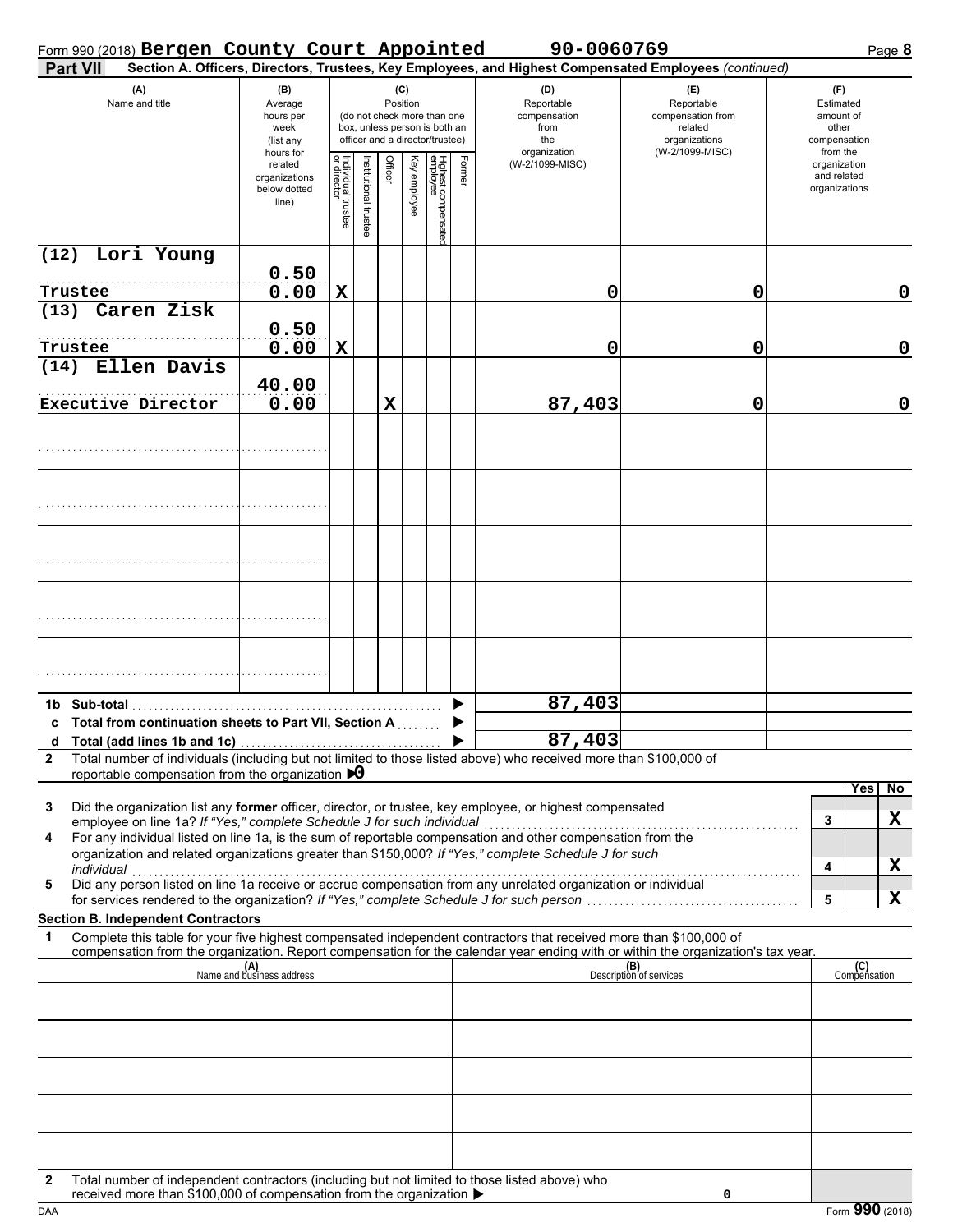## Form 990 (2018) Bergen County Court Appointed 90-0060769 Page 9

**Part VIII Statement of Revenue**

|                                                                                                                                       |     |                                                                                     |                |                   |                      |                                                    | Check if Schedule O contains a response or note to any line in this Part VIII | $ \mathbf{X} $                                                   |
|---------------------------------------------------------------------------------------------------------------------------------------|-----|-------------------------------------------------------------------------------------|----------------|-------------------|----------------------|----------------------------------------------------|-------------------------------------------------------------------------------|------------------------------------------------------------------|
|                                                                                                                                       |     |                                                                                     |                |                   | (A)<br>Total revenue | (B)<br>Related or<br>exempt<br>function<br>revenue | (C)<br>Unrelated<br>business<br>revenue                                       | (D)<br>Revenue<br>excluded from tax<br>under sections<br>512-514 |
| Program Service Revenu <mark>¢Contributions, Gifts, Grant</mark> s<br>Program Service Revenu <mark>¢and Other Similar Amount</mark> s |     | 1a Federated campaigns                                                              | 1a             |                   |                      |                                                    |                                                                               |                                                                  |
|                                                                                                                                       |     | <b>b</b> Membership dues<br>a sa salala                                             | 1 <sub>b</sub> |                   |                      |                                                    |                                                                               |                                                                  |
|                                                                                                                                       |     | c Fundraising events<br>in de la cal                                                | 1 <sub>c</sub> | 19,958            |                      |                                                    |                                                                               |                                                                  |
|                                                                                                                                       |     | d Related organizations                                                             | 1 <sub>d</sub> |                   |                      |                                                    |                                                                               |                                                                  |
|                                                                                                                                       |     | <b>e</b> Government grants (contributions)                                          | 1e             | 261,616           |                      |                                                    |                                                                               |                                                                  |
|                                                                                                                                       |     |                                                                                     |                |                   |                      |                                                    |                                                                               |                                                                  |
|                                                                                                                                       |     | f All other contributions, gifts, grants,<br>and similar amounts not included above | 1f             | 136,063           |                      |                                                    |                                                                               |                                                                  |
|                                                                                                                                       |     |                                                                                     |                |                   |                      |                                                    |                                                                               |                                                                  |
|                                                                                                                                       |     | <b>q</b> Noncash contributions included in lines 1a-1f: \$                          |                |                   |                      |                                                    |                                                                               |                                                                  |
|                                                                                                                                       |     | h Total. Add lines 1a-1f                                                            |                |                   | 417,637              |                                                    |                                                                               |                                                                  |
|                                                                                                                                       |     |                                                                                     |                | <b>Busn. Code</b> |                      |                                                    |                                                                               |                                                                  |
|                                                                                                                                       | 2a  |                                                                                     |                |                   |                      |                                                    |                                                                               |                                                                  |
|                                                                                                                                       | b   |                                                                                     |                |                   |                      |                                                    |                                                                               |                                                                  |
|                                                                                                                                       |     |                                                                                     |                |                   |                      |                                                    |                                                                               |                                                                  |
|                                                                                                                                       |     |                                                                                     |                |                   |                      |                                                    |                                                                               |                                                                  |
|                                                                                                                                       |     |                                                                                     |                |                   |                      |                                                    |                                                                               |                                                                  |
|                                                                                                                                       |     | f All other program service revenue                                                 |                |                   |                      |                                                    |                                                                               |                                                                  |
|                                                                                                                                       |     |                                                                                     |                | ▶                 |                      |                                                    |                                                                               |                                                                  |
|                                                                                                                                       | 3   | Investment income (including dividends, interest,                                   |                |                   |                      |                                                    |                                                                               |                                                                  |
|                                                                                                                                       |     | and other similar amounts)                                                          |                |                   | 59                   |                                                    |                                                                               | 59                                                               |
|                                                                                                                                       | 4   | Income from investment of tax-exempt bond proceed                                   |                |                   |                      |                                                    |                                                                               |                                                                  |
|                                                                                                                                       | 5   |                                                                                     |                |                   |                      |                                                    |                                                                               |                                                                  |
|                                                                                                                                       |     | (i) Real                                                                            |                | (ii) Personal     |                      |                                                    |                                                                               |                                                                  |
|                                                                                                                                       |     | <b>6a</b> Gross rents                                                               |                |                   |                      |                                                    |                                                                               |                                                                  |
|                                                                                                                                       | b   | Less: rental exps.                                                                  |                |                   |                      |                                                    |                                                                               |                                                                  |
|                                                                                                                                       | c   | Rental inc. or (loss)                                                               |                |                   |                      |                                                    |                                                                               |                                                                  |
|                                                                                                                                       | d   | Net rental income or (loss)                                                         |                |                   |                      |                                                    |                                                                               |                                                                  |
|                                                                                                                                       |     | <b>7a</b> Gross amount from<br>(i) Securities                                       |                | (ii) Other        |                      |                                                    |                                                                               |                                                                  |
|                                                                                                                                       |     | sales of assets                                                                     |                |                   |                      |                                                    |                                                                               |                                                                  |
|                                                                                                                                       |     | other than inventor                                                                 |                |                   |                      |                                                    |                                                                               |                                                                  |
|                                                                                                                                       |     | <b>b</b> Less: cost or other                                                        |                |                   |                      |                                                    |                                                                               |                                                                  |
|                                                                                                                                       |     | basis & sales exps                                                                  |                |                   |                      |                                                    |                                                                               |                                                                  |
|                                                                                                                                       |     | c Gain or (loss)                                                                    |                |                   |                      |                                                    |                                                                               |                                                                  |
|                                                                                                                                       |     |                                                                                     |                |                   |                      |                                                    |                                                                               |                                                                  |
| g                                                                                                                                     |     | 8a Gross income from fundraising events                                             |                |                   |                      |                                                    |                                                                               |                                                                  |
|                                                                                                                                       |     | 19,958<br>(not including \$                                                         |                |                   |                      |                                                    |                                                                               |                                                                  |
|                                                                                                                                       |     | of contributions reported on line 1c).                                              |                |                   |                      |                                                    |                                                                               |                                                                  |
|                                                                                                                                       |     | See Part IV, line 18                                                                | a              | 52,596            |                      |                                                    |                                                                               |                                                                  |
| Other Reven                                                                                                                           |     | <b>b</b> Less: direct expenses                                                      |                | 37,331            |                      |                                                    |                                                                               |                                                                  |
|                                                                                                                                       |     | c Net income or (loss) from fundraising events                                      |                |                   | 15,265               |                                                    |                                                                               | 15,265                                                           |
|                                                                                                                                       |     | 9a Gross income from gaming activities.                                             |                |                   |                      |                                                    |                                                                               |                                                                  |
|                                                                                                                                       |     |                                                                                     |                |                   |                      |                                                    |                                                                               |                                                                  |
|                                                                                                                                       |     | <b>b</b> Less: direct expenses                                                      |                |                   |                      |                                                    |                                                                               |                                                                  |
|                                                                                                                                       |     | c Net income or (loss) from gaming activities                                       |                |                   |                      |                                                    |                                                                               |                                                                  |
|                                                                                                                                       |     | 10a Gross sales of inventory, less                                                  |                |                   |                      |                                                    |                                                                               |                                                                  |
|                                                                                                                                       |     | returns and allowances                                                              | a              |                   |                      |                                                    |                                                                               |                                                                  |
|                                                                                                                                       |     | <b>b</b> Less: cost of goods sold                                                   |                |                   |                      |                                                    |                                                                               |                                                                  |
|                                                                                                                                       |     | c Net income or (loss) from sales of inventory                                      |                |                   |                      |                                                    |                                                                               |                                                                  |
|                                                                                                                                       |     | Miscellaneous Revenue                                                               |                | <b>Busn. Code</b> |                      |                                                    |                                                                               |                                                                  |
|                                                                                                                                       | 11a |                                                                                     |                |                   |                      |                                                    |                                                                               |                                                                  |
|                                                                                                                                       |     |                                                                                     |                |                   |                      |                                                    |                                                                               |                                                                  |
|                                                                                                                                       | b   |                                                                                     |                |                   |                      |                                                    |                                                                               |                                                                  |
|                                                                                                                                       | c   |                                                                                     |                |                   |                      |                                                    |                                                                               |                                                                  |
|                                                                                                                                       | d   | All other revenue                                                                   |                |                   |                      |                                                    |                                                                               |                                                                  |
|                                                                                                                                       |     |                                                                                     |                | ▶                 |                      |                                                    |                                                                               |                                                                  |
|                                                                                                                                       |     | 12 Total revenue. See instructions.                                                 |                |                   | 432,961              | 0                                                  | $\mathbf 0$                                                                   | 15,324                                                           |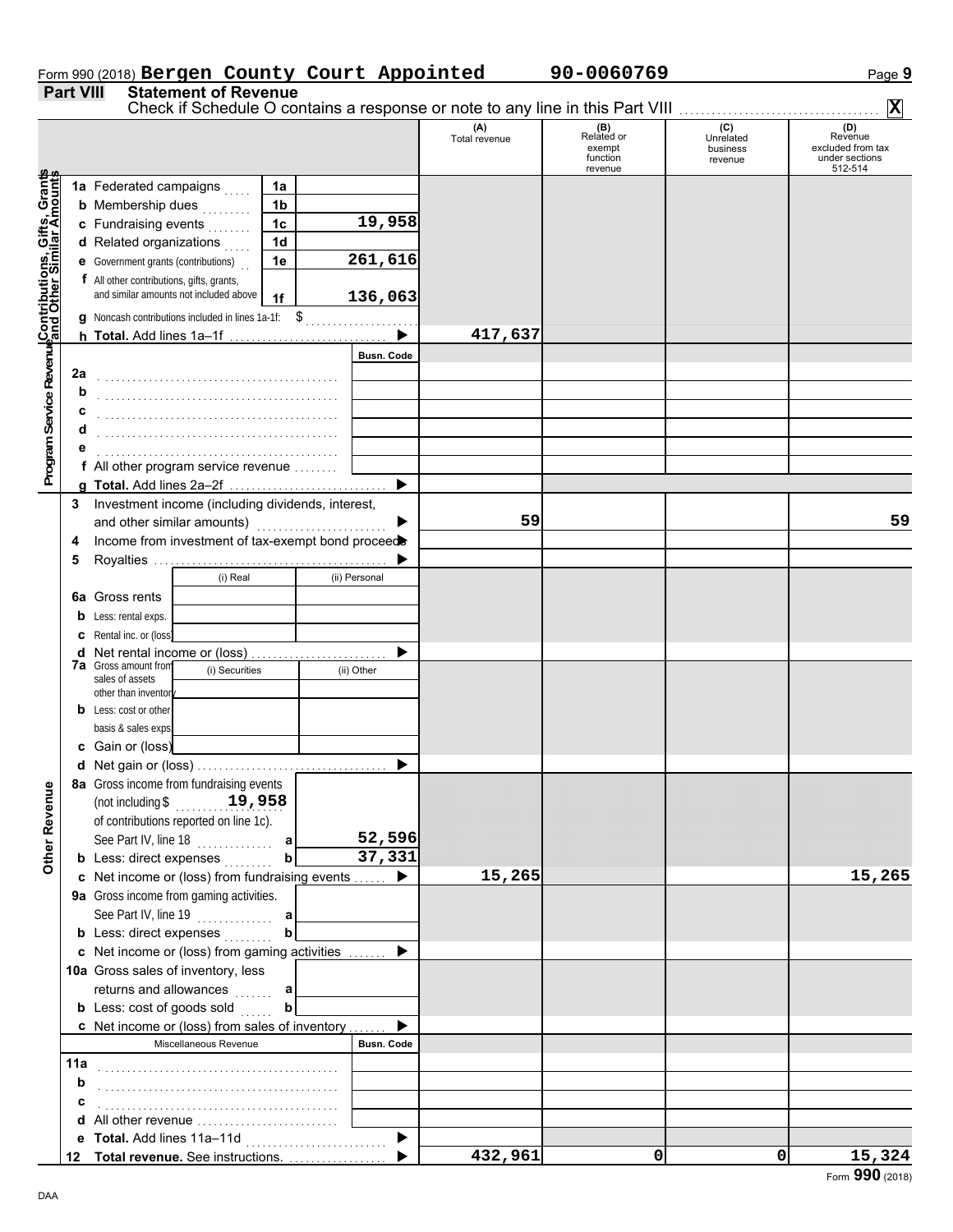### **Part IX Statement of Functional Expenses** Form 990 (2018) Bergen County Court Appointed 90-0060769 Page 10

*Section 501(c)(3) and 501(c)(4) organizations must complete all columns. All other organizations must complete column (A).* Check if Schedule O contains a response or note to any line in this Part IX . . . . . . . . . . . . . . . . . . . . . . . . . . . . . . . . . . . . . . . . . . . . . . . . . . . . . . . . . . .

|              | Do not include amounts reported on lines 6b,<br>7b, 8b, 9b, and 10b of Part VIII.                                                                                                                                                                 | (A)<br>Total expenses | (B)<br>Program service<br>expenses | (C)<br>Management and<br>general expenses | (D)<br>Fundraising<br>expenses |
|--------------|---------------------------------------------------------------------------------------------------------------------------------------------------------------------------------------------------------------------------------------------------|-----------------------|------------------------------------|-------------------------------------------|--------------------------------|
| 1.           | Grants and other assistance to domestic organizations                                                                                                                                                                                             |                       |                                    |                                           |                                |
|              | and domestic governments. See Part IV, line 21                                                                                                                                                                                                    |                       |                                    |                                           |                                |
| $\mathbf{2}$ | Grants and other assistance to domestic                                                                                                                                                                                                           |                       |                                    |                                           |                                |
|              | individuals. See Part IV, line 22                                                                                                                                                                                                                 |                       |                                    |                                           |                                |
| 3            | Grants and other assistance to foreign                                                                                                                                                                                                            |                       |                                    |                                           |                                |
|              | organizations, foreign governments, and foreign                                                                                                                                                                                                   |                       |                                    |                                           |                                |
|              | individuals. See Part IV, lines 15 and 16                                                                                                                                                                                                         |                       |                                    |                                           |                                |
| 4            | Benefits paid to or for members<br><u>.</u>                                                                                                                                                                                                       |                       |                                    |                                           |                                |
| 5            | Compensation of current officers, directors,                                                                                                                                                                                                      |                       |                                    |                                           |                                |
|              | trustees, and key employees                                                                                                                                                                                                                       | 87,413                | 52,449                             | 17,482                                    | 17,482                         |
| 6            | Compensation not included above, to disqualified                                                                                                                                                                                                  |                       |                                    |                                           |                                |
|              | persons (as defined under section 4958(f)(1)) and                                                                                                                                                                                                 |                       |                                    |                                           |                                |
|              | persons described in section 4958(c)(3)(B)                                                                                                                                                                                                        |                       |                                    |                                           |                                |
| 7            | Other salaries and wages<br>.                                                                                                                                                                                                                     | 157,322               | 146,276                            | 1,852                                     | 9,194                          |
| 8            | Pension plan accruals and contributions (include                                                                                                                                                                                                  |                       |                                    |                                           |                                |
|              | section 401(k) and 403(b) employer contributions)                                                                                                                                                                                                 |                       |                                    |                                           |                                |
| 9            |                                                                                                                                                                                                                                                   | <u>15,441</u>         | <u>12,538</u>                      |                                           |                                |
| 10           |                                                                                                                                                                                                                                                   | 35, 203               | 28,585                             | $\frac{1,220}{2,781}$                     | <u>1,683</u><br>3,837          |
| 11           | Fees for services (non-employees):                                                                                                                                                                                                                |                       |                                    |                                           |                                |
| a            | Management                                                                                                                                                                                                                                        |                       |                                    |                                           |                                |
| b            |                                                                                                                                                                                                                                                   |                       |                                    |                                           |                                |
| c            |                                                                                                                                                                                                                                                   | 5,100                 |                                    | 5,100                                     |                                |
| d            |                                                                                                                                                                                                                                                   |                       |                                    |                                           |                                |
| е            | Professional fundraising services. See Part IV, line 17                                                                                                                                                                                           |                       |                                    |                                           |                                |
| f.           | Investment management fees                                                                                                                                                                                                                        |                       |                                    |                                           |                                |
| a            | Other. (If line 11g amount exceeds 10% of line 25, column                                                                                                                                                                                         |                       |                                    |                                           |                                |
|              | (A) amount, list line 11g expenses on Schedule O.)                                                                                                                                                                                                |                       |                                    |                                           |                                |
| 12           | Advertising and promotion<br>                                                                                                                                                                                                                     |                       |                                    |                                           |                                |
| 13           |                                                                                                                                                                                                                                                   | 6,958                 | 5,768                              | 578                                       | 612                            |
| 14           |                                                                                                                                                                                                                                                   |                       |                                    |                                           |                                |
| 15           |                                                                                                                                                                                                                                                   |                       |                                    |                                           |                                |
| 16           |                                                                                                                                                                                                                                                   |                       |                                    |                                           |                                |
| 17           |                                                                                                                                                                                                                                                   |                       |                                    |                                           |                                |
| 18           | Payments of travel or entertainment expenses                                                                                                                                                                                                      |                       |                                    |                                           |                                |
|              | for any federal, state, or local public officials                                                                                                                                                                                                 |                       |                                    |                                           |                                |
| 19           | Conferences, conventions, and meetings                                                                                                                                                                                                            | 913                   | 913                                |                                           |                                |
| 20           | Interest                                                                                                                                                                                                                                          |                       |                                    |                                           |                                |
| 21           |                                                                                                                                                                                                                                                   |                       |                                    |                                           |                                |
| 22           | Depreciation, depletion, and amortization                                                                                                                                                                                                         | <u>1,397</u>          | $\frac{1,135}{3,416}$              | 110                                       | 152                            |
| 23           |                                                                                                                                                                                                                                                   | 4,207                 |                                    | 332                                       | 459                            |
| 24           | Other expenses. Itemize expenses not covered                                                                                                                                                                                                      |                       |                                    |                                           |                                |
|              | above (List miscellaneous expenses in line 24e. If                                                                                                                                                                                                |                       |                                    |                                           |                                |
|              | line 24e amount exceeds 10% of line 25, column                                                                                                                                                                                                    |                       |                                    |                                           |                                |
|              | (A) amount, list line 24e expenses on Schedule O.)                                                                                                                                                                                                |                       |                                    |                                           |                                |
| a            | Program expense                                                                                                                                                                                                                                   | 10,650                | 10,650                             |                                           |                                |
| b            | Promotion/public relation                                                                                                                                                                                                                         | 4,510                 | 4,510                              |                                           |                                |
| C            | Volunteer recruitment                                                                                                                                                                                                                             | 4,278                 | 4,278                              |                                           |                                |
| d            | Rent - storage space                                                                                                                                                                                                                              | 3,552                 | 3,552                              |                                           |                                |
|              | e All other expenses                                                                                                                                                                                                                              | 6,131                 | $\overline{5}$ , 432               | 294                                       | 405                            |
| 25           | Total functional expenses. Add lines 1 through 24e                                                                                                                                                                                                | 343,075               | 279,502                            | 29,749                                    | 33,824                         |
| 26           | Joint costs. Complete this line only if the<br>organization reported in column (B) joint costs<br>from a combined educational campaign and<br>fundraising solicitation. Check here $\blacktriangleright$   if<br>following SOP 98-2 (ASC 958-720) |                       |                                    |                                           |                                |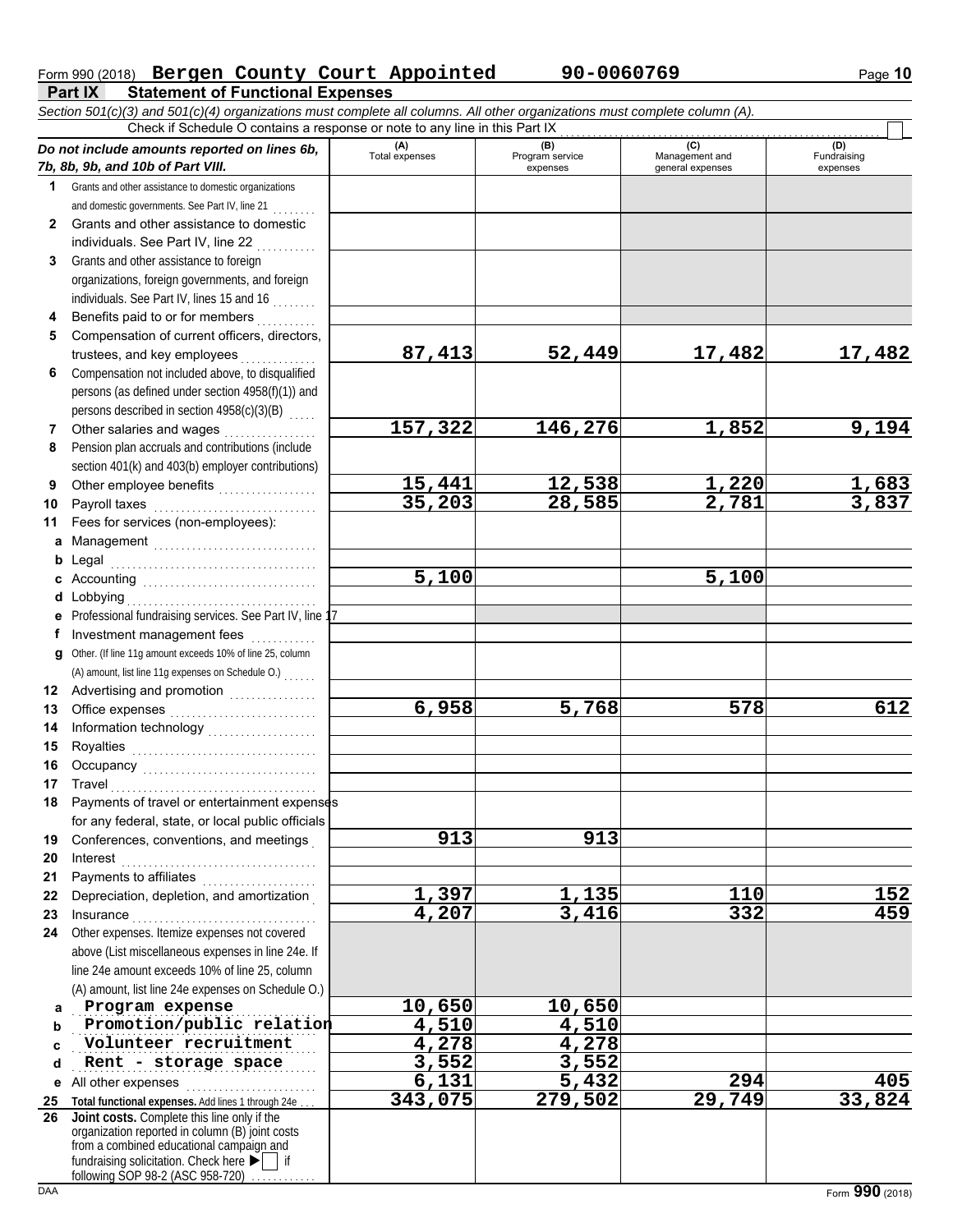#### Form 990 (2018) Bergen County Court Appointed 50-0060769 Page 11 **Bergen County Court Appointed 90-0060769**

**Part X Balance Sheet**

|                             |    | Check if Schedule O contains a response or note to any line in this Part X                            |  |                        |                          |                         |                    |
|-----------------------------|----|-------------------------------------------------------------------------------------------------------|--|------------------------|--------------------------|-------------------------|--------------------|
|                             |    |                                                                                                       |  |                        | (A)<br>Beginning of year |                         | (B)<br>End of year |
|                             | 1  | Cash-non-interest bearing                                                                             |  |                        | 80,464                   | $\mathbf{1}$            | 202,088            |
|                             | 2  |                                                                                                       |  |                        | 102, 035                 | $\overline{2}$          | 102,183            |
|                             | 3  |                                                                                                       |  |                        | 89,208                   | $\mathbf{3}$            | 50,675             |
|                             | 4  |                                                                                                       |  |                        | 280                      | $\overline{\mathbf{4}}$ |                    |
|                             | 5  | Loans and other receivables from current and former officers, directors,                              |  |                        |                          |                         |                    |
|                             |    | trustees, key employees, and highest compensated employees.                                           |  |                        |                          |                         |                    |
|                             |    | Complete Part II of Schedule L                                                                        |  |                        |                          | 5                       |                    |
|                             | 6  | Loans and other receivables from other disqualified persons (as defined under section                 |  |                        |                          |                         |                    |
|                             |    | $4958(f)(1)$ ), persons described in section $4958(c)(3)(B)$ , and contributing employers and         |  |                        |                          |                         |                    |
|                             |    | sponsoring organizations of section 501(c)(9) voluntary employees' beneficiary                        |  |                        |                          |                         |                    |
|                             |    | organizations (see instructions). Complete Part II of Schedule L [ [ [ [ [ [ ] ] [ ] [ ] [ ] [ ] [ ]  |  |                        | 6                        |                         |                    |
| Assets                      |    |                                                                                                       |  |                        |                          | $\overline{7}$          |                    |
|                             | 7  | Inventories for sale or use                                                                           |  |                        |                          | 8                       |                    |
|                             | 8  |                                                                                                       |  |                        |                          | 9                       |                    |
|                             | 9  |                                                                                                       |  |                        |                          |                         |                    |
|                             |    | 10a Land, buildings, and equipment: cost or                                                           |  |                        |                          |                         |                    |
|                             |    | other basis. Complete Part VI of Schedule D  10a                                                      |  | <u>10,181</u><br>6,689 | 4,889 10c                |                         | 3,492              |
|                             |    | <b>b</b> Less: accumulated depreciation <b>container and allegen</b> 10b                              |  |                        |                          |                         |                    |
|                             | 11 |                                                                                                       |  |                        |                          | 11                      |                    |
|                             | 12 |                                                                                                       |  |                        |                          | 12                      |                    |
|                             | 13 |                                                                                                       |  |                        |                          | 13                      |                    |
|                             | 14 | Intangible assets                                                                                     |  | 14                     |                          |                         |                    |
|                             | 15 |                                                                                                       |  |                        |                          | 15                      |                    |
|                             | 16 |                                                                                                       |  |                        | 276,876 16               |                         | 358,438            |
|                             | 17 |                                                                                                       |  |                        | 17,739 17                |                         | 11,957             |
|                             | 18 |                                                                                                       |  |                        |                          | 18                      |                    |
|                             | 19 | Deferred revenue <b>construction and the construction of the construction of the construction</b>     |  |                        |                          | 19                      |                    |
|                             | 20 |                                                                                                       |  |                        | 20                       |                         |                    |
|                             | 21 | Escrow or custodial account liability. Complete Part IV of Schedule D                                 |  |                        |                          | 21                      |                    |
| Liabilities                 | 22 | Loans and other payables to current and former officers, directors,                                   |  |                        |                          |                         |                    |
|                             |    | trustees, key employees, highest compensated employees, and                                           |  |                        |                          |                         |                    |
|                             |    | disqualified persons. Complete Part II of Schedule L                                                  |  |                        |                          | 22                      |                    |
|                             | 23 |                                                                                                       |  |                        |                          | 23                      |                    |
|                             | 24 |                                                                                                       |  |                        |                          | 24                      |                    |
|                             | 25 | Other liabilities (including federal income tax, payables to related third                            |  |                        |                          |                         |                    |
|                             |    | parties, and other liabilities not included on lines 17-24). Complete Part X                          |  |                        |                          |                         |                    |
|                             |    | of Schedule D                                                                                         |  |                        | $3,096$ 25               |                         | 554                |
|                             | 26 |                                                                                                       |  |                        | $20,835$ 26              |                         | 12,511             |
|                             |    | Organizations that follow SFAS 117 (ASC 958), check here $\blacktriangleright$ $\boxed{\text{X}}$ and |  |                        |                          |                         |                    |
|                             |    | complete lines 27 through 29, and lines 33 and 34.                                                    |  |                        |                          |                         |                    |
|                             | 27 | Unrestricted net assets                                                                               |  |                        | 256,041                  | 27                      | 345,927            |
|                             | 28 |                                                                                                       |  |                        |                          | 28                      |                    |
|                             | 29 | Permanently restricted net assets                                                                     |  |                        |                          | 29                      |                    |
|                             |    | Organizations that do not follow SFAS 117 (ASC 958), check here                                       |  | and                    |                          |                         |                    |
|                             |    | complete lines 30 through 34.                                                                         |  |                        |                          |                         |                    |
|                             | 30 | Capital stock or trust principal, or current funds                                                    |  |                        |                          | 30                      |                    |
|                             | 31 | Paid-in or capital surplus, or land, building, or equipment fund [[[[[[[[[[[[[[[[[[[[[[[[[[[[[[[[[[[  |  |                        |                          | 31                      |                    |
| Net Assets or Fund Balances | 32 |                                                                                                       |  |                        |                          | 32                      |                    |
|                             | 33 | Total net assets or fund balances                                                                     |  |                        | 256,041                  | 33                      | 345,927            |
|                             |    |                                                                                                       |  |                        | 276,876 34               |                         | 358,438            |

Form **990** (2018)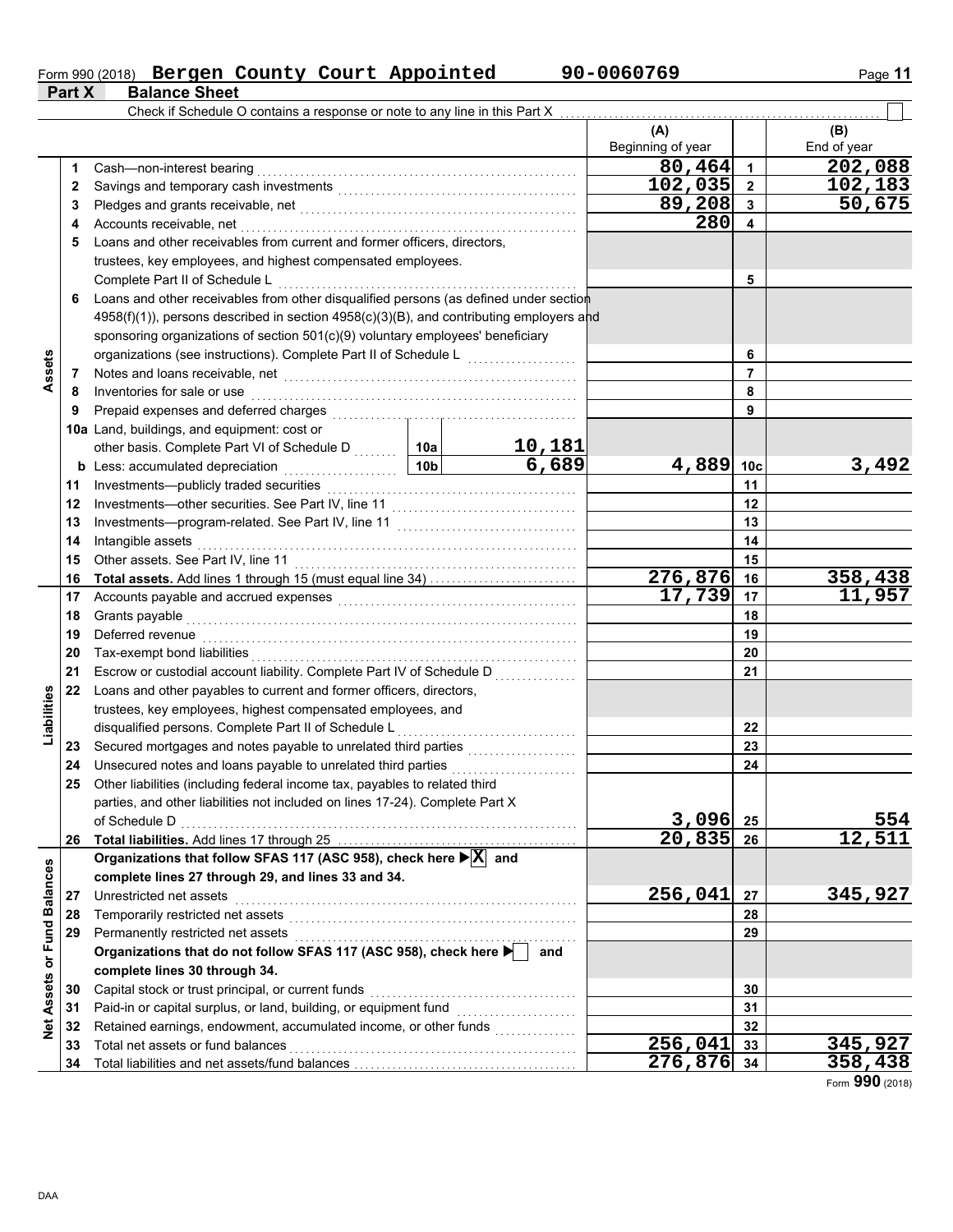| <b>Reconciliation of Net Assets</b><br>Part XI<br>$\overline{1}$<br>432,961<br>1<br>343,075<br>$2^{\circ}$<br>2<br>89,886<br>$\overline{3}$<br>3<br>$\overline{\mathbf{4}}$<br>256,041<br>Net assets or fund balances at beginning of year (must equal Part X, line 33, column (A)) [[[[[[[[[[[[[[[[[[[<br>4<br>5<br>Net unrealized gains (losses) on investments [11] with an intervention of the state of the state of the state of the state of the state of the state of the state of the state of the state of the state of the state of the s<br>5<br>6<br>6<br>$\overline{7}$<br>Investment expenses<br>7<br>8<br>8<br>Prior period adjustments with the contract of the contract of the contract of the contract of the contract of<br>$\overline{9}$<br>9<br>Net assets or fund balances at end of year. Combine lines 3 through 9 (must equal Part X, line<br>10<br>345,927<br>33, column (B))<br>10<br><b>Financial Statements and Reporting</b><br><b>Part XII</b><br>Yes<br><b>No</b><br>$ \mathbf{X} $ Accrual<br>Accounting method used to prepare the Form 990:     Cash<br>Other<br>1<br>If the organization changed its method of accounting from a prior year or checked "Other," explain in<br>Schedule O.<br>$\mathbf x$<br>2a Were the organization's financial statements compiled or reviewed by an independent accountant?<br>2a<br>If "Yes," check a box below to indicate whether the financial statements for the year were compiled or<br>reviewed on a separate basis, consolidated basis, or both:<br>Separate basis<br><b>Consolidated basis</b><br>Both consolidated and separate basis<br>$\sim$ 1 $\sim$ 1<br>X<br><b>b</b> Were the organization's financial statements audited by an independent accountant?<br>2 <sub>b</sub><br>If "Yes," check a box below to indicate whether the financial statements for the year were audited on a<br>separate basis, consolidated basis, or both:<br>$ \mathbf{X} $ Separate basis<br>Consolidated basis<br>    Both consolidated and separate basis<br>c If "Yes" to line 2a or 2b, does the organization have a committee that assumes responsibility for oversight<br>$\mathbf x$<br>of the audit, review, or compilation of its financial statements and selection of an independent accountant?<br>2c<br>If the organization changed either its oversight process or selection process during the tax year, explain in<br>Schedule O.<br>3a As a result of a federal award, was the organization required to undergo an audit or audits as set forth in<br>X<br>the Single Audit Act and OMB Circular A-133?<br>3a<br><b>b</b> If "Yes," did the organization undergo the required audit or audits? If the organization did not undergo the<br>required audit or audits, explain why in Schedule O and describe any steps taken to undergo such audits.<br>3 <sub>b</sub> | 90-0060769<br>Form 990 (2018) Bergen County Court Appointed |  | Page 12 |
|-------------------------------------------------------------------------------------------------------------------------------------------------------------------------------------------------------------------------------------------------------------------------------------------------------------------------------------------------------------------------------------------------------------------------------------------------------------------------------------------------------------------------------------------------------------------------------------------------------------------------------------------------------------------------------------------------------------------------------------------------------------------------------------------------------------------------------------------------------------------------------------------------------------------------------------------------------------------------------------------------------------------------------------------------------------------------------------------------------------------------------------------------------------------------------------------------------------------------------------------------------------------------------------------------------------------------------------------------------------------------------------------------------------------------------------------------------------------------------------------------------------------------------------------------------------------------------------------------------------------------------------------------------------------------------------------------------------------------------------------------------------------------------------------------------------------------------------------------------------------------------------------------------------------------------------------------------------------------------------------------------------------------------------------------------------------------------------------------------------------------------------------------------------------------------------------------------------------------------------------------------------------------------------------------------------------------------------------------------------------------------------------------------------------------------------------------------------------------------------------------------------------------------------------------------------------------------------------------------------------------------------------------------------------------------------------------------------------------------------------------------------------------------------------------------------------------------------------------------------|-------------------------------------------------------------|--|---------|
|                                                                                                                                                                                                                                                                                                                                                                                                                                                                                                                                                                                                                                                                                                                                                                                                                                                                                                                                                                                                                                                                                                                                                                                                                                                                                                                                                                                                                                                                                                                                                                                                                                                                                                                                                                                                                                                                                                                                                                                                                                                                                                                                                                                                                                                                                                                                                                                                                                                                                                                                                                                                                                                                                                                                                                                                                                                             |                                                             |  |         |
|                                                                                                                                                                                                                                                                                                                                                                                                                                                                                                                                                                                                                                                                                                                                                                                                                                                                                                                                                                                                                                                                                                                                                                                                                                                                                                                                                                                                                                                                                                                                                                                                                                                                                                                                                                                                                                                                                                                                                                                                                                                                                                                                                                                                                                                                                                                                                                                                                                                                                                                                                                                                                                                                                                                                                                                                                                                             |                                                             |  |         |
|                                                                                                                                                                                                                                                                                                                                                                                                                                                                                                                                                                                                                                                                                                                                                                                                                                                                                                                                                                                                                                                                                                                                                                                                                                                                                                                                                                                                                                                                                                                                                                                                                                                                                                                                                                                                                                                                                                                                                                                                                                                                                                                                                                                                                                                                                                                                                                                                                                                                                                                                                                                                                                                                                                                                                                                                                                                             |                                                             |  |         |
|                                                                                                                                                                                                                                                                                                                                                                                                                                                                                                                                                                                                                                                                                                                                                                                                                                                                                                                                                                                                                                                                                                                                                                                                                                                                                                                                                                                                                                                                                                                                                                                                                                                                                                                                                                                                                                                                                                                                                                                                                                                                                                                                                                                                                                                                                                                                                                                                                                                                                                                                                                                                                                                                                                                                                                                                                                                             |                                                             |  |         |
|                                                                                                                                                                                                                                                                                                                                                                                                                                                                                                                                                                                                                                                                                                                                                                                                                                                                                                                                                                                                                                                                                                                                                                                                                                                                                                                                                                                                                                                                                                                                                                                                                                                                                                                                                                                                                                                                                                                                                                                                                                                                                                                                                                                                                                                                                                                                                                                                                                                                                                                                                                                                                                                                                                                                                                                                                                                             |                                                             |  |         |
|                                                                                                                                                                                                                                                                                                                                                                                                                                                                                                                                                                                                                                                                                                                                                                                                                                                                                                                                                                                                                                                                                                                                                                                                                                                                                                                                                                                                                                                                                                                                                                                                                                                                                                                                                                                                                                                                                                                                                                                                                                                                                                                                                                                                                                                                                                                                                                                                                                                                                                                                                                                                                                                                                                                                                                                                                                                             |                                                             |  |         |
|                                                                                                                                                                                                                                                                                                                                                                                                                                                                                                                                                                                                                                                                                                                                                                                                                                                                                                                                                                                                                                                                                                                                                                                                                                                                                                                                                                                                                                                                                                                                                                                                                                                                                                                                                                                                                                                                                                                                                                                                                                                                                                                                                                                                                                                                                                                                                                                                                                                                                                                                                                                                                                                                                                                                                                                                                                                             |                                                             |  |         |
|                                                                                                                                                                                                                                                                                                                                                                                                                                                                                                                                                                                                                                                                                                                                                                                                                                                                                                                                                                                                                                                                                                                                                                                                                                                                                                                                                                                                                                                                                                                                                                                                                                                                                                                                                                                                                                                                                                                                                                                                                                                                                                                                                                                                                                                                                                                                                                                                                                                                                                                                                                                                                                                                                                                                                                                                                                                             |                                                             |  |         |
|                                                                                                                                                                                                                                                                                                                                                                                                                                                                                                                                                                                                                                                                                                                                                                                                                                                                                                                                                                                                                                                                                                                                                                                                                                                                                                                                                                                                                                                                                                                                                                                                                                                                                                                                                                                                                                                                                                                                                                                                                                                                                                                                                                                                                                                                                                                                                                                                                                                                                                                                                                                                                                                                                                                                                                                                                                                             |                                                             |  |         |
|                                                                                                                                                                                                                                                                                                                                                                                                                                                                                                                                                                                                                                                                                                                                                                                                                                                                                                                                                                                                                                                                                                                                                                                                                                                                                                                                                                                                                                                                                                                                                                                                                                                                                                                                                                                                                                                                                                                                                                                                                                                                                                                                                                                                                                                                                                                                                                                                                                                                                                                                                                                                                                                                                                                                                                                                                                                             |                                                             |  |         |
|                                                                                                                                                                                                                                                                                                                                                                                                                                                                                                                                                                                                                                                                                                                                                                                                                                                                                                                                                                                                                                                                                                                                                                                                                                                                                                                                                                                                                                                                                                                                                                                                                                                                                                                                                                                                                                                                                                                                                                                                                                                                                                                                                                                                                                                                                                                                                                                                                                                                                                                                                                                                                                                                                                                                                                                                                                                             |                                                             |  |         |
|                                                                                                                                                                                                                                                                                                                                                                                                                                                                                                                                                                                                                                                                                                                                                                                                                                                                                                                                                                                                                                                                                                                                                                                                                                                                                                                                                                                                                                                                                                                                                                                                                                                                                                                                                                                                                                                                                                                                                                                                                                                                                                                                                                                                                                                                                                                                                                                                                                                                                                                                                                                                                                                                                                                                                                                                                                                             |                                                             |  |         |
|                                                                                                                                                                                                                                                                                                                                                                                                                                                                                                                                                                                                                                                                                                                                                                                                                                                                                                                                                                                                                                                                                                                                                                                                                                                                                                                                                                                                                                                                                                                                                                                                                                                                                                                                                                                                                                                                                                                                                                                                                                                                                                                                                                                                                                                                                                                                                                                                                                                                                                                                                                                                                                                                                                                                                                                                                                                             |                                                             |  |         |
|                                                                                                                                                                                                                                                                                                                                                                                                                                                                                                                                                                                                                                                                                                                                                                                                                                                                                                                                                                                                                                                                                                                                                                                                                                                                                                                                                                                                                                                                                                                                                                                                                                                                                                                                                                                                                                                                                                                                                                                                                                                                                                                                                                                                                                                                                                                                                                                                                                                                                                                                                                                                                                                                                                                                                                                                                                                             |                                                             |  |         |
|                                                                                                                                                                                                                                                                                                                                                                                                                                                                                                                                                                                                                                                                                                                                                                                                                                                                                                                                                                                                                                                                                                                                                                                                                                                                                                                                                                                                                                                                                                                                                                                                                                                                                                                                                                                                                                                                                                                                                                                                                                                                                                                                                                                                                                                                                                                                                                                                                                                                                                                                                                                                                                                                                                                                                                                                                                                             |                                                             |  |         |
|                                                                                                                                                                                                                                                                                                                                                                                                                                                                                                                                                                                                                                                                                                                                                                                                                                                                                                                                                                                                                                                                                                                                                                                                                                                                                                                                                                                                                                                                                                                                                                                                                                                                                                                                                                                                                                                                                                                                                                                                                                                                                                                                                                                                                                                                                                                                                                                                                                                                                                                                                                                                                                                                                                                                                                                                                                                             |                                                             |  |         |
|                                                                                                                                                                                                                                                                                                                                                                                                                                                                                                                                                                                                                                                                                                                                                                                                                                                                                                                                                                                                                                                                                                                                                                                                                                                                                                                                                                                                                                                                                                                                                                                                                                                                                                                                                                                                                                                                                                                                                                                                                                                                                                                                                                                                                                                                                                                                                                                                                                                                                                                                                                                                                                                                                                                                                                                                                                                             |                                                             |  |         |
|                                                                                                                                                                                                                                                                                                                                                                                                                                                                                                                                                                                                                                                                                                                                                                                                                                                                                                                                                                                                                                                                                                                                                                                                                                                                                                                                                                                                                                                                                                                                                                                                                                                                                                                                                                                                                                                                                                                                                                                                                                                                                                                                                                                                                                                                                                                                                                                                                                                                                                                                                                                                                                                                                                                                                                                                                                                             |                                                             |  |         |
|                                                                                                                                                                                                                                                                                                                                                                                                                                                                                                                                                                                                                                                                                                                                                                                                                                                                                                                                                                                                                                                                                                                                                                                                                                                                                                                                                                                                                                                                                                                                                                                                                                                                                                                                                                                                                                                                                                                                                                                                                                                                                                                                                                                                                                                                                                                                                                                                                                                                                                                                                                                                                                                                                                                                                                                                                                                             |                                                             |  |         |
|                                                                                                                                                                                                                                                                                                                                                                                                                                                                                                                                                                                                                                                                                                                                                                                                                                                                                                                                                                                                                                                                                                                                                                                                                                                                                                                                                                                                                                                                                                                                                                                                                                                                                                                                                                                                                                                                                                                                                                                                                                                                                                                                                                                                                                                                                                                                                                                                                                                                                                                                                                                                                                                                                                                                                                                                                                                             |                                                             |  |         |
|                                                                                                                                                                                                                                                                                                                                                                                                                                                                                                                                                                                                                                                                                                                                                                                                                                                                                                                                                                                                                                                                                                                                                                                                                                                                                                                                                                                                                                                                                                                                                                                                                                                                                                                                                                                                                                                                                                                                                                                                                                                                                                                                                                                                                                                                                                                                                                                                                                                                                                                                                                                                                                                                                                                                                                                                                                                             |                                                             |  |         |
|                                                                                                                                                                                                                                                                                                                                                                                                                                                                                                                                                                                                                                                                                                                                                                                                                                                                                                                                                                                                                                                                                                                                                                                                                                                                                                                                                                                                                                                                                                                                                                                                                                                                                                                                                                                                                                                                                                                                                                                                                                                                                                                                                                                                                                                                                                                                                                                                                                                                                                                                                                                                                                                                                                                                                                                                                                                             |                                                             |  |         |
|                                                                                                                                                                                                                                                                                                                                                                                                                                                                                                                                                                                                                                                                                                                                                                                                                                                                                                                                                                                                                                                                                                                                                                                                                                                                                                                                                                                                                                                                                                                                                                                                                                                                                                                                                                                                                                                                                                                                                                                                                                                                                                                                                                                                                                                                                                                                                                                                                                                                                                                                                                                                                                                                                                                                                                                                                                                             |                                                             |  |         |
|                                                                                                                                                                                                                                                                                                                                                                                                                                                                                                                                                                                                                                                                                                                                                                                                                                                                                                                                                                                                                                                                                                                                                                                                                                                                                                                                                                                                                                                                                                                                                                                                                                                                                                                                                                                                                                                                                                                                                                                                                                                                                                                                                                                                                                                                                                                                                                                                                                                                                                                                                                                                                                                                                                                                                                                                                                                             |                                                             |  |         |
|                                                                                                                                                                                                                                                                                                                                                                                                                                                                                                                                                                                                                                                                                                                                                                                                                                                                                                                                                                                                                                                                                                                                                                                                                                                                                                                                                                                                                                                                                                                                                                                                                                                                                                                                                                                                                                                                                                                                                                                                                                                                                                                                                                                                                                                                                                                                                                                                                                                                                                                                                                                                                                                                                                                                                                                                                                                             |                                                             |  |         |
|                                                                                                                                                                                                                                                                                                                                                                                                                                                                                                                                                                                                                                                                                                                                                                                                                                                                                                                                                                                                                                                                                                                                                                                                                                                                                                                                                                                                                                                                                                                                                                                                                                                                                                                                                                                                                                                                                                                                                                                                                                                                                                                                                                                                                                                                                                                                                                                                                                                                                                                                                                                                                                                                                                                                                                                                                                                             |                                                             |  |         |
|                                                                                                                                                                                                                                                                                                                                                                                                                                                                                                                                                                                                                                                                                                                                                                                                                                                                                                                                                                                                                                                                                                                                                                                                                                                                                                                                                                                                                                                                                                                                                                                                                                                                                                                                                                                                                                                                                                                                                                                                                                                                                                                                                                                                                                                                                                                                                                                                                                                                                                                                                                                                                                                                                                                                                                                                                                                             |                                                             |  |         |
|                                                                                                                                                                                                                                                                                                                                                                                                                                                                                                                                                                                                                                                                                                                                                                                                                                                                                                                                                                                                                                                                                                                                                                                                                                                                                                                                                                                                                                                                                                                                                                                                                                                                                                                                                                                                                                                                                                                                                                                                                                                                                                                                                                                                                                                                                                                                                                                                                                                                                                                                                                                                                                                                                                                                                                                                                                                             |                                                             |  |         |
|                                                                                                                                                                                                                                                                                                                                                                                                                                                                                                                                                                                                                                                                                                                                                                                                                                                                                                                                                                                                                                                                                                                                                                                                                                                                                                                                                                                                                                                                                                                                                                                                                                                                                                                                                                                                                                                                                                                                                                                                                                                                                                                                                                                                                                                                                                                                                                                                                                                                                                                                                                                                                                                                                                                                                                                                                                                             |                                                             |  |         |
|                                                                                                                                                                                                                                                                                                                                                                                                                                                                                                                                                                                                                                                                                                                                                                                                                                                                                                                                                                                                                                                                                                                                                                                                                                                                                                                                                                                                                                                                                                                                                                                                                                                                                                                                                                                                                                                                                                                                                                                                                                                                                                                                                                                                                                                                                                                                                                                                                                                                                                                                                                                                                                                                                                                                                                                                                                                             |                                                             |  |         |
|                                                                                                                                                                                                                                                                                                                                                                                                                                                                                                                                                                                                                                                                                                                                                                                                                                                                                                                                                                                                                                                                                                                                                                                                                                                                                                                                                                                                                                                                                                                                                                                                                                                                                                                                                                                                                                                                                                                                                                                                                                                                                                                                                                                                                                                                                                                                                                                                                                                                                                                                                                                                                                                                                                                                                                                                                                                             |                                                             |  |         |
|                                                                                                                                                                                                                                                                                                                                                                                                                                                                                                                                                                                                                                                                                                                                                                                                                                                                                                                                                                                                                                                                                                                                                                                                                                                                                                                                                                                                                                                                                                                                                                                                                                                                                                                                                                                                                                                                                                                                                                                                                                                                                                                                                                                                                                                                                                                                                                                                                                                                                                                                                                                                                                                                                                                                                                                                                                                             |                                                             |  |         |
|                                                                                                                                                                                                                                                                                                                                                                                                                                                                                                                                                                                                                                                                                                                                                                                                                                                                                                                                                                                                                                                                                                                                                                                                                                                                                                                                                                                                                                                                                                                                                                                                                                                                                                                                                                                                                                                                                                                                                                                                                                                                                                                                                                                                                                                                                                                                                                                                                                                                                                                                                                                                                                                                                                                                                                                                                                                             |                                                             |  |         |
|                                                                                                                                                                                                                                                                                                                                                                                                                                                                                                                                                                                                                                                                                                                                                                                                                                                                                                                                                                                                                                                                                                                                                                                                                                                                                                                                                                                                                                                                                                                                                                                                                                                                                                                                                                                                                                                                                                                                                                                                                                                                                                                                                                                                                                                                                                                                                                                                                                                                                                                                                                                                                                                                                                                                                                                                                                                             |                                                             |  |         |
|                                                                                                                                                                                                                                                                                                                                                                                                                                                                                                                                                                                                                                                                                                                                                                                                                                                                                                                                                                                                                                                                                                                                                                                                                                                                                                                                                                                                                                                                                                                                                                                                                                                                                                                                                                                                                                                                                                                                                                                                                                                                                                                                                                                                                                                                                                                                                                                                                                                                                                                                                                                                                                                                                                                                                                                                                                                             |                                                             |  |         |

Form **990** (2018)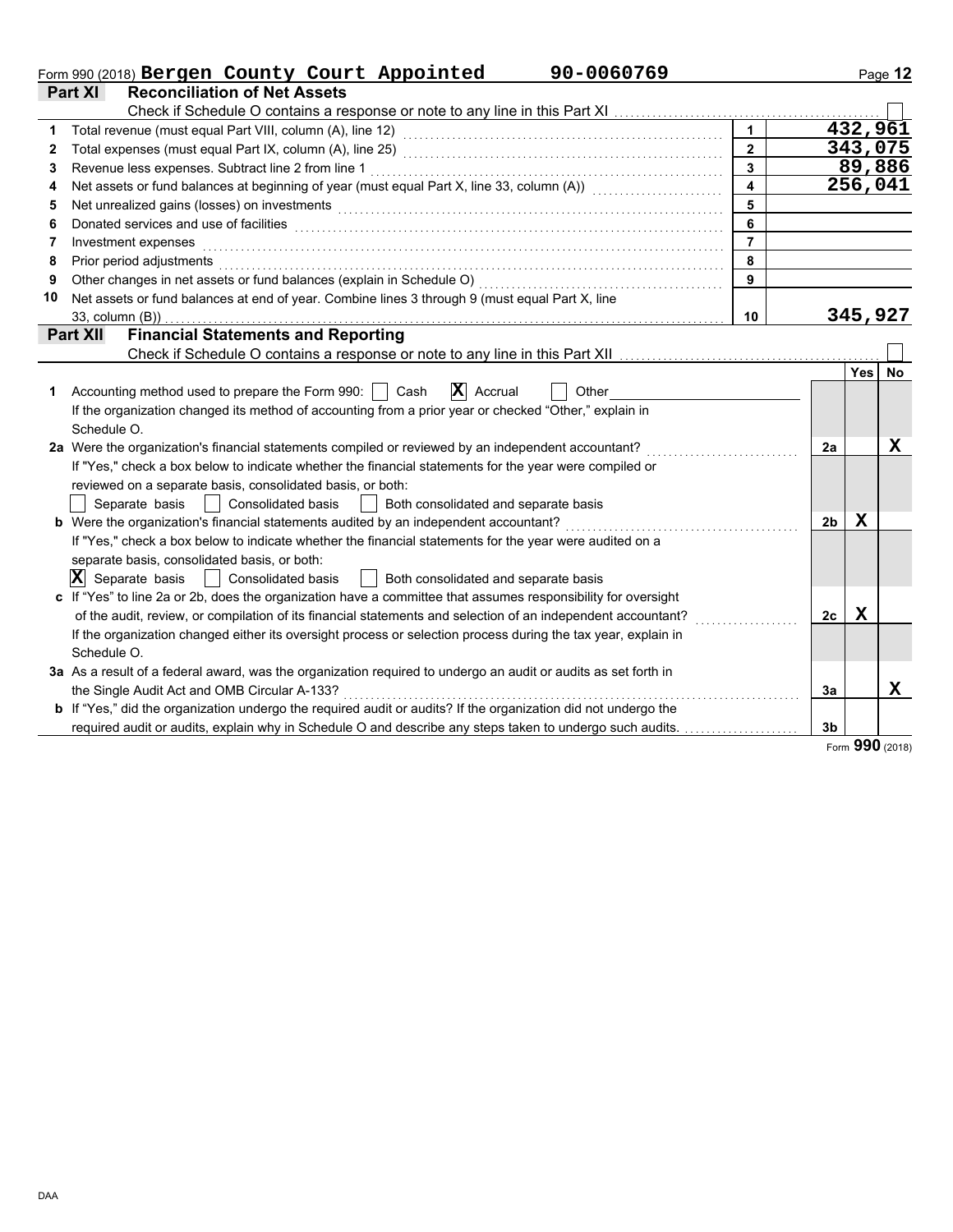|                     | <b>SCHEDULE A</b>                                                                                                                                                                                                                                |                                                            | <b>Public Charity Status and Public Support</b>                                                                                                                                                                                                           |     |                                                      |                                        | OMB No. 1545-0047                          |
|---------------------|--------------------------------------------------------------------------------------------------------------------------------------------------------------------------------------------------------------------------------------------------|------------------------------------------------------------|-----------------------------------------------------------------------------------------------------------------------------------------------------------------------------------------------------------------------------------------------------------|-----|------------------------------------------------------|----------------------------------------|--------------------------------------------|
|                     | (Form 990 or 990-EZ)                                                                                                                                                                                                                             |                                                            | Complete if the organization is a section 501(c)(3) organization or a section 4947(a)(1) nonexempt charitable trust.                                                                                                                                      |     |                                                      |                                        | 2018                                       |
|                     | Department of the Treasury                                                                                                                                                                                                                       |                                                            | Attach to Form 990 or Form 990-EZ.                                                                                                                                                                                                                        |     |                                                      |                                        |                                            |
|                     | Internal Revenue Service                                                                                                                                                                                                                         |                                                            | Go to www.irs.gov/Form990 for instructions and the latest information.                                                                                                                                                                                    |     |                                                      |                                        | <b>Open to Public</b><br><b>Inspection</b> |
|                     | Name of the organization                                                                                                                                                                                                                         |                                                            | Bergen County Court Appointed                                                                                                                                                                                                                             |     |                                                      |                                        | <b>Employer identification number</b>      |
|                     |                                                                                                                                                                                                                                                  |                                                            | Special Advocates, Inc.                                                                                                                                                                                                                                   |     |                                                      | 90-0060769                             |                                            |
| Part I              |                                                                                                                                                                                                                                                  |                                                            | Reason for Public Charity Status (All organizations must complete this part.) See instructions.                                                                                                                                                           |     |                                                      |                                        |                                            |
|                     |                                                                                                                                                                                                                                                  |                                                            | The organization is not a private foundation because it is: (For lines 1 through 12, check only one box.)                                                                                                                                                 |     |                                                      |                                        |                                            |
| 1                   |                                                                                                                                                                                                                                                  |                                                            | A church, convention of churches, or association of churches described in section 170(b)(1)(A)(i).                                                                                                                                                        |     |                                                      |                                        |                                            |
| 2                   |                                                                                                                                                                                                                                                  |                                                            | A school described in section 170(b)(1)(A)(ii). (Attach Schedule E (Form 990 or 990-EZ).)                                                                                                                                                                 |     |                                                      |                                        |                                            |
| 3                   |                                                                                                                                                                                                                                                  |                                                            | A hospital or a cooperative hospital service organization described in section 170(b)(1)(A)(iii).<br>A medical research organization operated in conjunction with a hospital described in section 170(b)(1)(A)(iii). Enter the hospital's name,           |     |                                                      |                                        |                                            |
|                     | city, and state:                                                                                                                                                                                                                                 |                                                            |                                                                                                                                                                                                                                                           |     |                                                      |                                        |                                            |
| 5                   |                                                                                                                                                                                                                                                  |                                                            | An organization operated for the benefit of a college or university owned or operated by a governmental unit described in                                                                                                                                 |     |                                                      |                                        |                                            |
|                     |                                                                                                                                                                                                                                                  | section 170(b)(1)(A)(iv). (Complete Part II.)              |                                                                                                                                                                                                                                                           |     |                                                      |                                        |                                            |
| 6                   |                                                                                                                                                                                                                                                  |                                                            | A federal, state, or local government or governmental unit described in section 170(b)(1)(A)(v).                                                                                                                                                          |     |                                                      |                                        |                                            |
| $ \mathbf{X} $<br>7 |                                                                                                                                                                                                                                                  | described in section 170(b)(1)(A)(vi). (Complete Part II.) | An organization that normally receives a substantial part of its support from a governmental unit or from the general public                                                                                                                              |     |                                                      |                                        |                                            |
| 8<br>9              |                                                                                                                                                                                                                                                  |                                                            | A community trust described in section 170(b)(1)(A)(vi). (Complete Part II.)<br>An agricultural research organization described in section 170(b)(1)(A)(ix) operated in conjunction with a land-grant college                                             |     |                                                      |                                        |                                            |
|                     | university:                                                                                                                                                                                                                                      |                                                            | or university or a non-land-grant college of agriculture (see instructions). Enter the name, city, and state of the college or                                                                                                                            |     |                                                      |                                        |                                            |
| 10                  |                                                                                                                                                                                                                                                  |                                                            | An organization that normally receives: (1) more than 33 1/3% of its support from contributions, membership fees, and gross                                                                                                                               |     |                                                      |                                        |                                            |
|                     | receipts from activities related to its exempt functions—subject to certain exceptions, and (2) no more than 33 1/3% of its<br>support from gross investment income and unrelated business taxable income (less section 511 tax) from businesses |                                                            |                                                                                                                                                                                                                                                           |     |                                                      |                                        |                                            |
|                     |                                                                                                                                                                                                                                                  |                                                            | acquired by the organization after June 30, 1975. See section 509(a)(2). (Complete Part III.)                                                                                                                                                             |     |                                                      |                                        |                                            |
| 11<br>12            |                                                                                                                                                                                                                                                  |                                                            | An organization organized and operated exclusively to test for public safety. See section 509(a)(4).<br>An organization organized and operated exclusively for the benefit of, to perform the functions of, or to carry out the purposes                  |     |                                                      |                                        |                                            |
|                     |                                                                                                                                                                                                                                                  |                                                            | of one or more publicly supported organizations described in section 509(a)(1) or section 509(a)(2). See section 509(a)(3).                                                                                                                               |     |                                                      |                                        |                                            |
|                     |                                                                                                                                                                                                                                                  |                                                            | Check the box in lines 12a through 12d that describes the type of supporting organization and complete lines 12e, 12f, and 12g.                                                                                                                           |     |                                                      |                                        |                                            |
| а                   |                                                                                                                                                                                                                                                  |                                                            | Type I. A supporting organization operated, supervised, or controlled by its supported organization(s), typically by giving<br>the supported organization(s) the power to regularly appoint or elect a majority of the directors or trustees of the       |     |                                                      |                                        |                                            |
| b                   |                                                                                                                                                                                                                                                  |                                                            | supporting organization. You must complete Part IV, Sections A and B.<br>Type II. A supporting organization supervised or controlled in connection with its supported organization(s), by having                                                          |     |                                                      |                                        |                                            |
|                     |                                                                                                                                                                                                                                                  |                                                            | control or management of the supporting organization vested in the same persons that control or manage the supported<br>organization(s). You must complete Part IV, Sections A and C.                                                                     |     |                                                      |                                        |                                            |
| c                   |                                                                                                                                                                                                                                                  |                                                            | Type III functionally integrated. A supporting organization operated in connection with, and functionally integrated with,                                                                                                                                |     |                                                      |                                        |                                            |
|                     |                                                                                                                                                                                                                                                  |                                                            | its supported organization(s) (see instructions). You must complete Part IV, Sections A, D, and E.                                                                                                                                                        |     |                                                      |                                        |                                            |
| d                   |                                                                                                                                                                                                                                                  |                                                            | Type III non-functionally integrated. A supporting organization operated in connection with its supported organization(s)<br>that is not functionally integrated. The organization generally must satisfy a distribution requirement and an attentiveness |     |                                                      |                                        |                                            |
|                     |                                                                                                                                                                                                                                                  |                                                            | requirement (see instructions). You must complete Part IV, Sections A and D, and Part V.                                                                                                                                                                  |     |                                                      |                                        |                                            |
| е                   |                                                                                                                                                                                                                                                  |                                                            | Check this box if the organization received a written determination from the IRS that it is a Type I, Type II, Type III                                                                                                                                   |     |                                                      |                                        |                                            |
| f                   |                                                                                                                                                                                                                                                  | Enter the number of supported organizations                | functionally integrated, or Type III non-functionally integrated supporting organization.                                                                                                                                                                 |     |                                                      |                                        |                                            |
| g                   |                                                                                                                                                                                                                                                  |                                                            | Provide the following information about the supported organization(s).                                                                                                                                                                                    |     |                                                      |                                        |                                            |
|                     | (i) Name of supported<br>organization                                                                                                                                                                                                            | (ii) EIN                                                   | (iii) Type of organization<br>(described on lines 1-10                                                                                                                                                                                                    |     | (iv) Is the organization<br>listed in your governing | (v) Amount of monetary<br>support (see | (vi) Amount of<br>other support (see       |
|                     |                                                                                                                                                                                                                                                  |                                                            | above (see instructions))                                                                                                                                                                                                                                 | Yes | document?<br>No                                      | instructions)                          | instructions)                              |
| (A)                 |                                                                                                                                                                                                                                                  |                                                            |                                                                                                                                                                                                                                                           |     |                                                      |                                        |                                            |
| (B)                 |                                                                                                                                                                                                                                                  |                                                            |                                                                                                                                                                                                                                                           |     |                                                      |                                        |                                            |
| (C)                 |                                                                                                                                                                                                                                                  |                                                            |                                                                                                                                                                                                                                                           |     |                                                      |                                        |                                            |
| (D)                 |                                                                                                                                                                                                                                                  |                                                            |                                                                                                                                                                                                                                                           |     |                                                      |                                        |                                            |
| (E)                 |                                                                                                                                                                                                                                                  |                                                            |                                                                                                                                                                                                                                                           |     |                                                      |                                        |                                            |
|                     |                                                                                                                                                                                                                                                  |                                                            |                                                                                                                                                                                                                                                           |     |                                                      |                                        |                                            |
| Total               |                                                                                                                                                                                                                                                  |                                                            |                                                                                                                                                                                                                                                           |     |                                                      |                                        |                                            |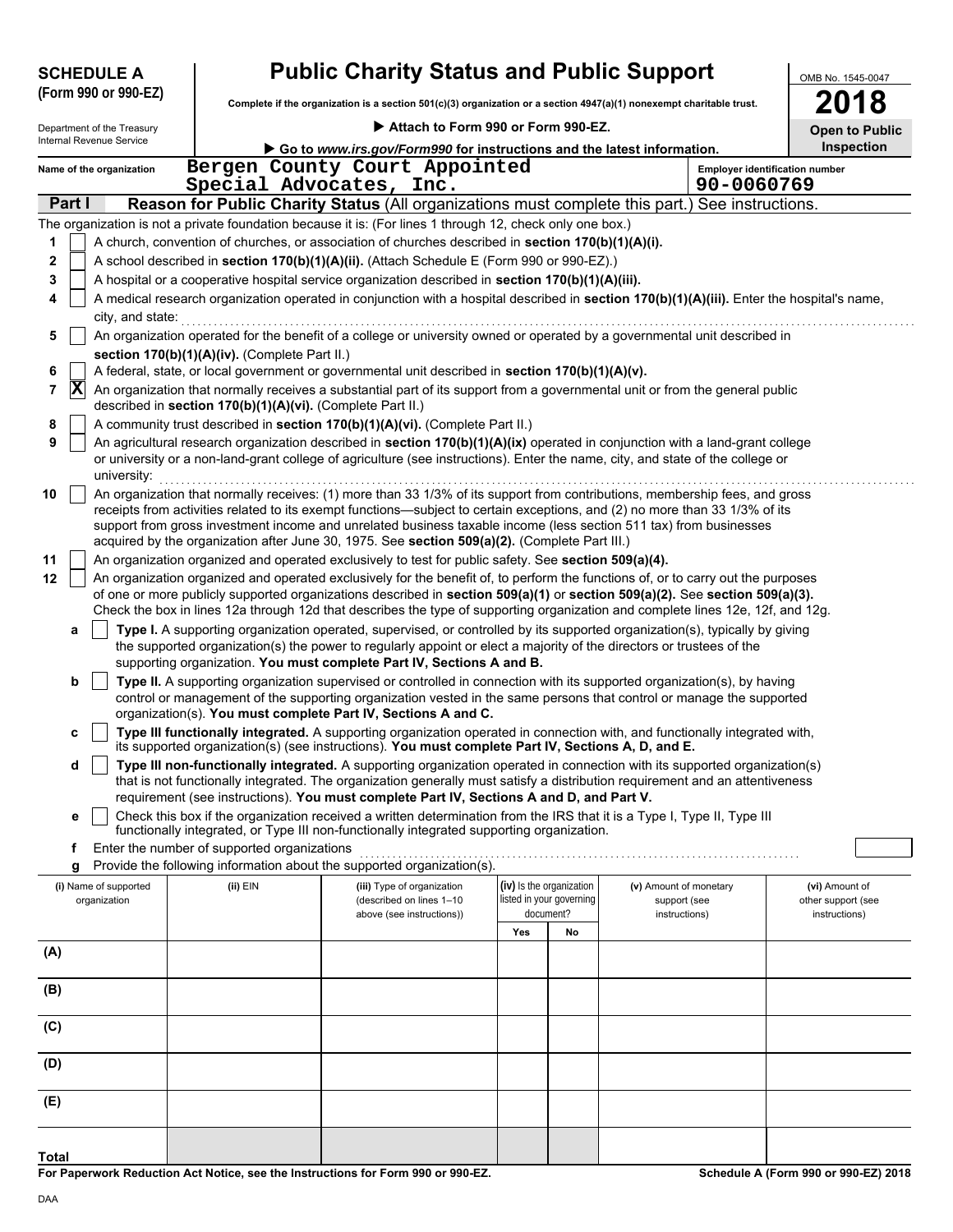#### Schedule A (Form 990 or 990-EZ) 2018 **Bergen County Court Appointed 90-0060769** Page 2 **Bergen County Court Appointed 90-0060769**

(Complete only if you checked the box on line 5, 7, or 8 of Part I or if the organization failed to qualify under **Part II Support Schedule for Organizations Described in Sections 170(b)(1)(A)(iv) and 170(b)(1)(A)(vi)** Part III. If the organization fails to qualify under the tests listed below, please complete Part III.)

|              | <b>Section A. Public Support</b>                                                                                                                                                                                   |          |          |            |            |          |                                             |
|--------------|--------------------------------------------------------------------------------------------------------------------------------------------------------------------------------------------------------------------|----------|----------|------------|------------|----------|---------------------------------------------|
|              | Calendar year (or fiscal year beginning in)<br>▶                                                                                                                                                                   | (a) 2014 | (b) 2015 | $(c)$ 2016 | $(d)$ 2017 | (e) 2018 | (f) Total                                   |
| 1            | Gifts, grants, contributions, and<br>membership fees received. (Do not<br>include any "unusual grants.")                                                                                                           | 197,581  | 240,761  | 222,739    | 353,819    | 417,637  | 1,432,537                                   |
| $\mathbf{2}$ | Tax revenues levied for the<br>organization's benefit and either paid<br>to or expended on its behalf                                                                                                              |          |          |            |            |          |                                             |
| 3            | The value of services or facilities<br>furnished by a governmental unit to the<br>organization without charge                                                                                                      |          |          |            |            |          |                                             |
| 4            | Total. Add lines 1 through 3                                                                                                                                                                                       | 197,581  | 240,761  | 222,739    | 353,819    | 417,637  | 1,432,537                                   |
| 5            | The portion of total contributions by<br>each person (other than a<br>governmental unit or publicly<br>supported organization) included on<br>line 1 that exceeds 2% of the amount<br>shown on line 11, column (f) |          |          |            |            |          | 62,674                                      |
| 6            | Public support. Subtract line 5 from line 4                                                                                                                                                                        |          |          |            |            |          | 1,369,863                                   |
|              | <b>Section B. Total Support</b>                                                                                                                                                                                    |          |          |            |            |          |                                             |
|              | Calendar year (or fiscal year beginning in)<br>▶                                                                                                                                                                   | (a) 2014 | (b) 2015 | $(c)$ 2016 | $(d)$ 2017 | (e) 2018 | (f) Total                                   |
| 7            | Amounts from line 4                                                                                                                                                                                                | 197,581  | 240,761  | 222,739    | 353,819    | 417,637  | 1,432,537                                   |
| 8            | Gross income from interest, dividends,<br>payments received on securities loans,<br>rents, royalties, and income from<br>similar sources                                                                           | 61       | 98       | 223        | 196        | 59       | 637                                         |
| 9            | Net income from unrelated business<br>activities, whether or not the business<br>is regularly carried on                                                                                                           |          |          |            |            |          |                                             |
| 10           | Other income. Do not include gain or<br>loss from the sale of capital assets<br>(Explain in Part VI.)                                                                                                              |          |          |            |            |          |                                             |
| 11           | Total support. Add lines 7 through 10                                                                                                                                                                              |          |          |            |            |          | 1,433,174                                   |
| 12           | Gross receipts from related activities, etc. (see instructions)                                                                                                                                                    |          |          |            |            | 12       |                                             |
| 13           | First five years. If the Form 990 is for the organization's first, second, third, fourth, or fifth tax year as a section 501(c)(3)                                                                                 |          |          |            |            |          |                                             |
|              | organization, check this box and stop here                                                                                                                                                                         |          |          |            |            |          |                                             |
|              | Section C. Computation of Public Support Percentage                                                                                                                                                                |          |          |            |            |          |                                             |
| 14           | Public support percentage for 2018 (line 6, column (f) divided by line 11, column (f)) [[[[[[[[[[[[[[[[[[[[[[                                                                                                      |          |          |            |            | 14       | 95.58%                                      |
| 15           | Public support percentage from 2017 Schedule A, Part II, line 14                                                                                                                                                   |          |          |            |            | 15       | 95.54%                                      |
|              | 16a 33 1/3% support test-2018. If the organization did not check the box on line 13, and line 14 is 33 1/3% or more, check this                                                                                    |          |          |            |            |          |                                             |
|              | box and stop here. The organization qualifies as a publicly supported organization                                                                                                                                 |          |          |            |            |          | $\blacktriangleright \overline{\mathbf{X}}$ |
| b            | 33 1/3% support test-2017. If the organization did not check a box on line 13 or 16a, and line 15 is 33 1/3% or more, check                                                                                        |          |          |            |            |          |                                             |
|              | this box and stop here. The organization qualifies as a publicly supported organization                                                                                                                            |          |          |            |            |          |                                             |
|              | 17a 10%-facts-and-circumstances test-2018. If the organization did not check a box on line 13, 16a, or 16b, and line 14 is                                                                                         |          |          |            |            |          |                                             |
|              | 10% or more, and if the organization meets the "facts-and-circumstances" test, check this box and stop here. Explain in                                                                                            |          |          |            |            |          |                                             |
|              | Part VI how the organization meets the "facts-and-circumstances" test. The organization qualifies as a publicly supported                                                                                          |          |          |            |            |          |                                             |
|              | organization                                                                                                                                                                                                       |          |          |            |            |          |                                             |
| b            | 10%-facts-and-circumstances test-2017. If the organization did not check a box on line 13, 16a, 16b, or 17a, and line                                                                                              |          |          |            |            |          |                                             |
|              | 15 is 10% or more, and if the organization meets the "facts-and-circumstances" test, check this box and stop here.                                                                                                 |          |          |            |            |          |                                             |
|              | Explain in Part VI how the organization meets the "facts-and-circumstances" test. The organization qualifies as a publicly                                                                                         |          |          |            |            |          |                                             |
|              | supported organization                                                                                                                                                                                             |          |          |            |            |          |                                             |
| 18           | Private foundation. If the organization did not check a box on line 13, 16a, 16b, 17a, or 17b, check this box and see                                                                                              |          |          |            |            |          |                                             |
|              | instructions                                                                                                                                                                                                       |          |          |            |            |          |                                             |
|              |                                                                                                                                                                                                                    |          |          |            |            |          |                                             |

**Schedule A (Form 990 or 990-EZ) 2018**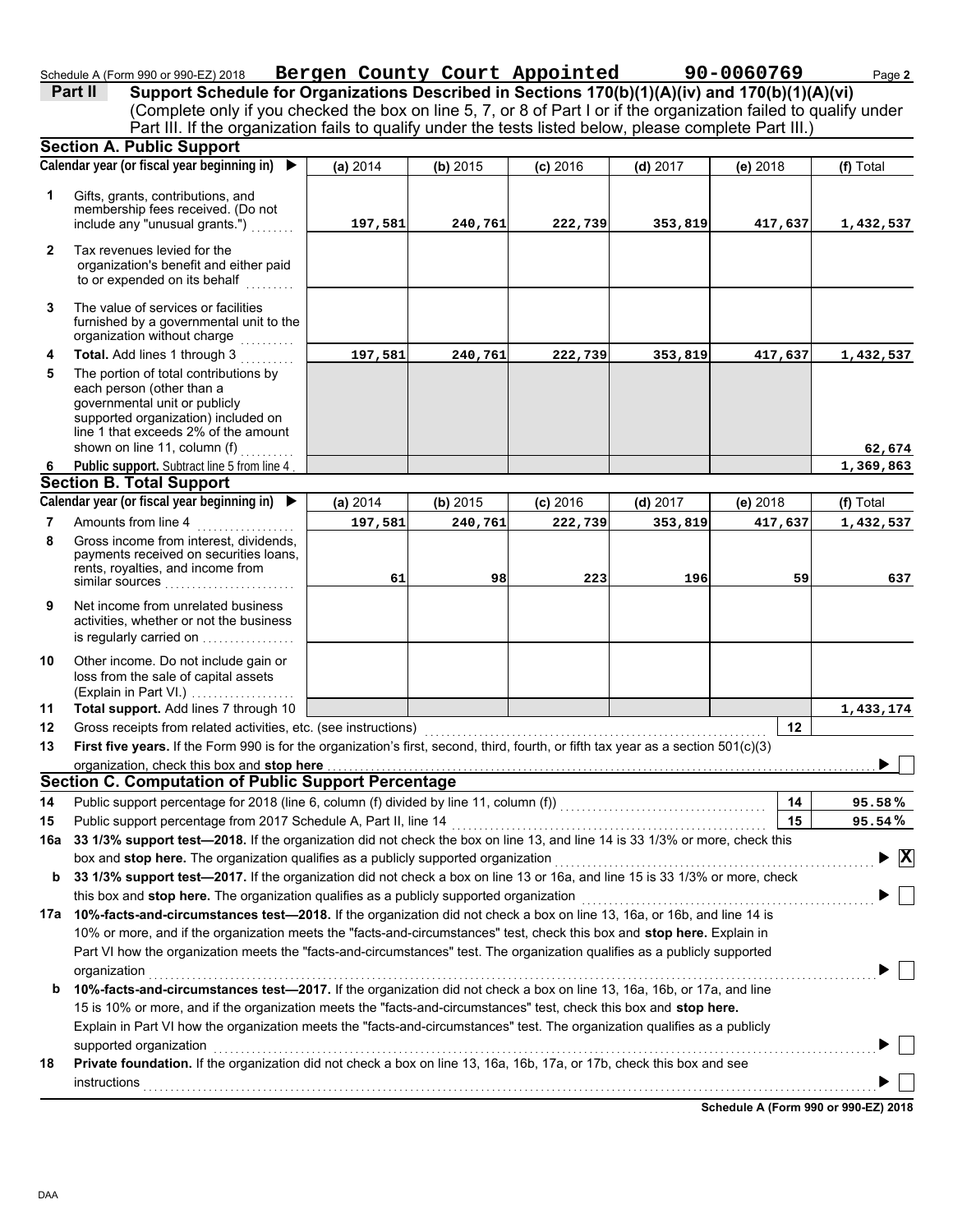# Schedule A (Form 990 or 990-EZ) 2018 **Bergen County Court Appointed 90-0060769** Page 3

**Part III Support Schedule for Organizations Described in Section 509(a)(2)** (Complete only if you checked the box on line 10 of Part I or if the organization failed to qualify under Part II. **Section A. Public Support** If the organization fails to qualify under the tests listed below, please complete Part II.)

|              | Secuon A. Public Support                                                                                                                                                          |          |          |            |            |            |    |           |
|--------------|-----------------------------------------------------------------------------------------------------------------------------------------------------------------------------------|----------|----------|------------|------------|------------|----|-----------|
|              | Calendar year (or fiscal year beginning in) ▶                                                                                                                                     | (a) 2014 | (b) 2015 | $(c)$ 2016 | $(d)$ 2017 | $(e)$ 2018 |    | (f) Total |
| 1            | Gifts, grants, contributions, and membership<br>fees received. (Do not include any "unusual grants.")                                                                             |          |          |            |            |            |    |           |
| $\mathbf{2}$ | Gross receipts from admissions, merchandise<br>sold or services performed, or facilities<br>furnished in any activity that is related to the<br>organization's tax-exempt purpose |          |          |            |            |            |    |           |
| 3            | Gross receipts from activities that are not an<br>unrelated trade or business under section 513                                                                                   |          |          |            |            |            |    |           |
| 4            | Tax revenues levied for the<br>organization's benefit and either paid<br>to or expended on its behalf<br>a sa sala sa S                                                           |          |          |            |            |            |    |           |
| 5            | The value of services or facilities<br>furnished by a governmental unit to the<br>organization without charge<br>.                                                                |          |          |            |            |            |    |           |
| 6            | Total. Add lines 1 through 5                                                                                                                                                      |          |          |            |            |            |    |           |
| 7a           | Amounts included on lines 1, 2, and 3<br>received from disqualified persons                                                                                                       |          |          |            |            |            |    |           |
| b            | Amounts included on lines 2 and 3<br>received from other than disqualified<br>persons that exceed the greater of \$5,000<br>or 1% of the amount on line 13 for the year           |          |          |            |            |            |    |           |
| C            | Add lines 7a and 7b<br><u>.</u>                                                                                                                                                   |          |          |            |            |            |    |           |
| 8            | Public support. (Subtract line 7c from<br>line $6.$ )                                                                                                                             |          |          |            |            |            |    |           |
|              | <b>Section B. Total Support</b>                                                                                                                                                   |          |          |            |            |            |    |           |
|              | Calendar year (or fiscal year beginning in) ▶                                                                                                                                     | (a) 2014 | (b) 2015 | $(c)$ 2016 | $(d)$ 2017 | $(e)$ 2018 |    | (f) Total |
| 9            | Amounts from line 6<br>.                                                                                                                                                          |          |          |            |            |            |    |           |
| 10a          | Gross income from interest, dividends,<br>payments received on securities loans, rents,<br>royalties, and income from similar sources                                             |          |          |            |            |            |    |           |
| b            | Unrelated business taxable income (less<br>section 511 taxes) from businesses<br>acquired after June 30, 1975                                                                     |          |          |            |            |            |    |           |
| c            | Add lines 10a and 10b                                                                                                                                                             |          |          |            |            |            |    |           |
| 11           | Net income from unrelated business<br>activities not included in line 10b, whether<br>or not the business is regularly carried on                                                 |          |          |            |            |            |    |           |
| 12           | Other income. Do not include gain or<br>loss from the sale of capital assets<br>(Explain in Part VI.)                                                                             |          |          |            |            |            |    |           |
| 13           | Total support. (Add lines 9, 10c, 11,<br>and $12.$ )                                                                                                                              |          |          |            |            |            |    |           |
| 14           | First five years. If the Form 990 is for the organization's first, second, third, fourth, or fifth tax year as a section 501(c)(3)                                                |          |          |            |            |            |    |           |
|              | organization, check this box and stop here                                                                                                                                        |          |          |            |            |            |    |           |
|              | <b>Section C. Computation of Public Support Percentage</b>                                                                                                                        |          |          |            |            |            |    |           |
| 15           |                                                                                                                                                                                   |          |          |            |            |            | 15 | %         |
| 16           |                                                                                                                                                                                   |          |          |            |            |            | 16 | $\%$      |
|              | Section D. Computation of Investment Income Percentage                                                                                                                            |          |          |            |            |            |    |           |
| 17           | Investment income percentage for 2018 (line 10c, column (f), divided by line 13, column (f)) [[[[[[[[[[[[[[[[                                                                     |          |          |            |            |            | 17 | %         |
| 18           | Investment income percentage from 2017 Schedule A, Part III, line 17                                                                                                              |          |          |            |            |            | 18 | %         |
| 19a          | 33 1/3% support tests-2018. If the organization did not check the box on line 14, and line 15 is more than 33 1/3%, and line                                                      |          |          |            |            |            |    |           |
|              | 17 is not more than 33 1/3%, check this box and stop here. The organization qualifies as a publicly supported organization                                                        |          |          |            |            |            |    |           |
| b            | 33 1/3% support tests-2017. If the organization did not check a box on line 14 or line 19a, and line 16 is more than 33 1/3%, and                                                 |          |          |            |            |            |    |           |
|              | line 18 is not more than 33 1/3%, check this box and stop here. The organization qualifies as a publicly supported organization                                                   |          |          |            |            |            |    |           |
| 20           |                                                                                                                                                                                   |          |          |            |            |            |    |           |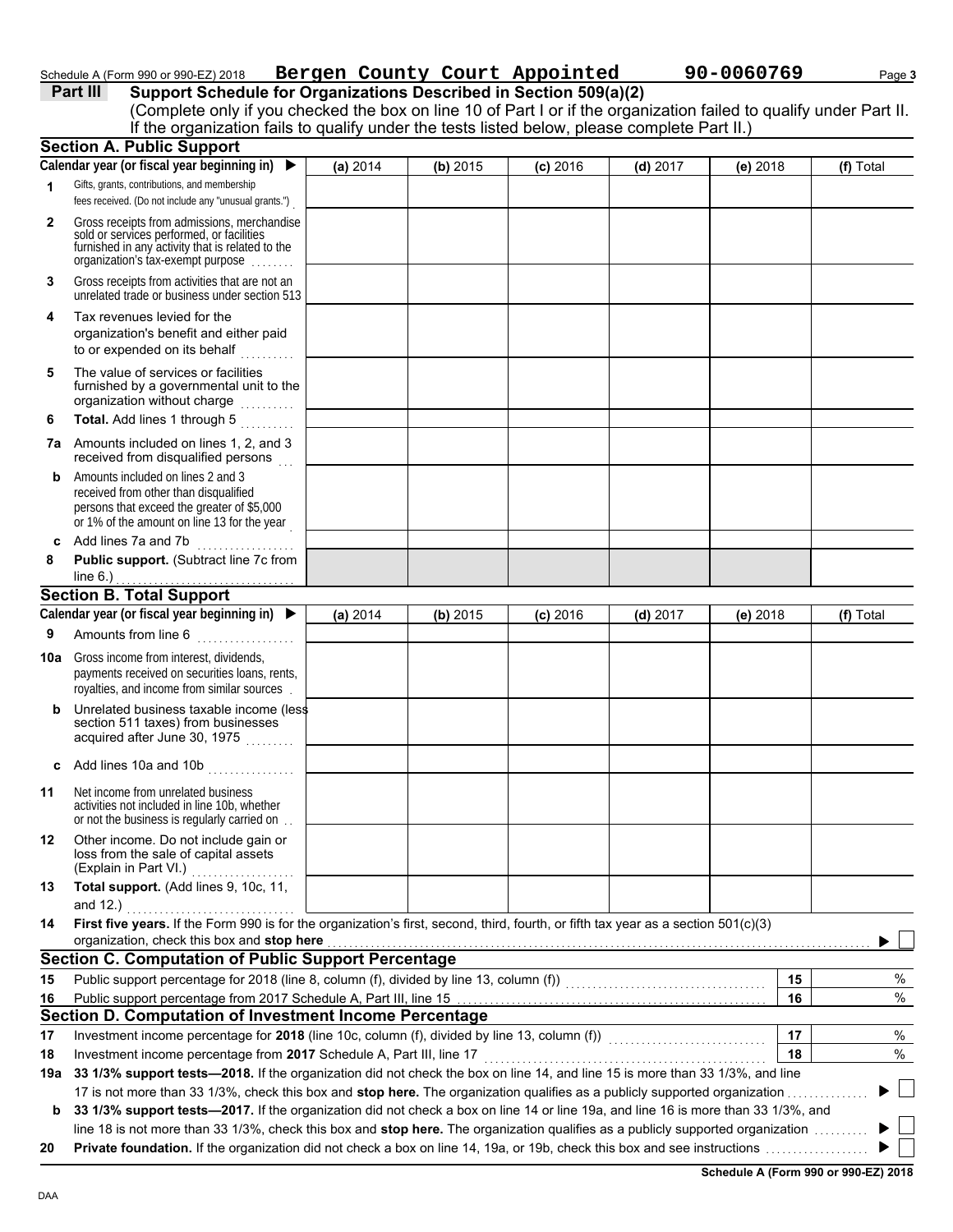**Yes No**

**1**

**2**

**3a**

**Part IV Supporting Organizations** Sections A, D, and E. If you checked 12d of Part I, complete Sections A and D, and complete Part V.) Schedule A (Form 990 or 990-EZ) 2018 **Bergen County Court Appointed 90-0060769** Page 4 **Section A. All Supporting Organizations** (Complete only if you checked a box in line 12 on Part I. If you checked 12a of Part I, complete Sections A and B. If you checked 12b of Part I, complete Sections A and C. If you checked 12c of Part I, complete Are all of the organization's supported organizations listed by name in the organization's governing documents? *If "No," describe in Part VI how the supported organizations are designated. If designated by class or purpose, describe the designation. If historic and continuing relationship, explain.* Did the organization have any supported organization that does not have an IRS determination of status under section 509(a)(1) or (2)? *If "Yes," explain in Part VI how the organization determined that the supported organization was described in section 509(a)(1) or (2).* **3a** Did the organization have a supported organization described in section 501(c)(4), (5), or (6)? *If "Yes," answer* **b c 4a b c 5a** Did the organization add, substitute, or remove any supported organizations during the tax year? *If "Yes,"* **b c 9a** Was the organization controlled directly or indirectly at any time during the tax year by one or more **b c 10a** Was the organization subject to the excess business holdings rules of section 4943 because of section *(b) and (c) below.* Did the organization confirm that each supported organization qualified under section  $501(c)(4)$ ,  $(5)$ , or  $(6)$  and satisfied the public support tests under section 509(a)(2)? *If "Yes," describe in Part VI when and how the organization made the determination.* Did the organization ensure that all support to such organizations was used exclusively for section  $170(c)(2)(B)$ purposes? *If "Yes," explain in Part VI what controls the organization put in place to ensure such use.* Was any supported organization not organized in the United States ("foreign supported organization")? *If "Yes," and if you checked 12a or 12b in Part I, answer (b) and (c) below.* Did the organization have ultimate control and discretion in deciding whether to make grants to the foreign supported organization? *If "Yes," describe in Part VI how the organization had such control and discretion despite being controlled or supervised by or in connection with its supported organizations.* Did the organization support any foreign supported organization that does not have an IRS determination under sections 501(c)(3) and 509(a)(1) or (2)? *If "Yes," explain in Part VI what controls the organization used to ensure that all support to the foreign supported organization was used exclusively for section 170(c)(2)(B) purposes. answer (b) and (c) below (if applicable). Also, provide detail in Part VI, including (i) the names and EIN numbers of the supported organizations added, substituted, or removed; (ii) the reasons for each such action; (iii) the authority under the organization's organizing document authorizing such action; and (iv) how the action was accomplished (such as by amendment to the organizing document).* **Type I or Type II only.** Was any added or substituted supported organization part of a class already designated in the organization's organizing document? **Substitutions only.** Was the substitution the result of an event beyond the organization's control? Did the organization provide support (whether in the form of grants or the provision of services or facilities) to anyone other than (i) its supported organizations, (ii) individuals that are part of the charitable class benefited by one or more of its supported organizations, or (iii) other supporting organizations that also support or benefit one or more of the filing organization's supported organizations? *If "Yes," provide detail in Part VI.* Did the organization provide a grant, loan, compensation, or other similar payment to a substantial contributor (as defined in section 4958(c)(3)(C)), a family member of a substantial contributor, or a 35% controlled entity with regard to a substantial contributor? *If "Yes," complete Part I of Schedule L (Form 990 or 990-EZ).* Did the organization make a loan to a disqualified person (as defined in section 4958) not described in line 7? *If "Yes," complete Part I of Schedule L (Form 990 or 990-EZ).* disqualified persons as defined in section 4946 (other than foundation managers and organizations described in section 509(a)(1) or (2))? *If "Yes," provide detail in Part VI.* Did one or more disqualified persons (as defined in line 9a) hold a controlling interest in any entity in which the supporting organization had an interest? *If "Yes," provide detail in Part VI.* Did a disqualified person (as defined in line 9a) have an ownership interest in, or derive any personal benefit from, assets in which the supporting organization also had an interest? *If "Yes," provide detail in Part VI.* 4943(f) (regarding certain Type II supporting organizations, and all Type III non-functionally integrated supporting organizations)? *If "Yes," answer 10b below.*

**b** Did the organization have any excess business holdings in the tax year? *(Use Schedule C, Form 4720, to determine whether the organization had excess business holdings.)*

| 3 <sub>b</sub> |  |
|----------------|--|
|                |  |
| 3 <sub>c</sub> |  |
|                |  |
| 4a             |  |
|                |  |
|                |  |
| 4b             |  |
|                |  |
|                |  |
|                |  |
|                |  |
| 4c             |  |
|                |  |
|                |  |
|                |  |
|                |  |
| 5a             |  |
|                |  |
| 5b             |  |
| 5c             |  |
|                |  |
|                |  |
|                |  |
| 6              |  |
|                |  |
|                |  |
| 7              |  |
|                |  |
| 8              |  |
|                |  |
|                |  |
| 9а             |  |
|                |  |
| 9b             |  |
|                |  |
| 9c             |  |
|                |  |
|                |  |
| 10a            |  |
|                |  |
|                |  |
|                |  |
|                |  |
|                |  |
|                |  |

**Schedule A (Form** 

**6**

**7**

**8**

**1**

**2**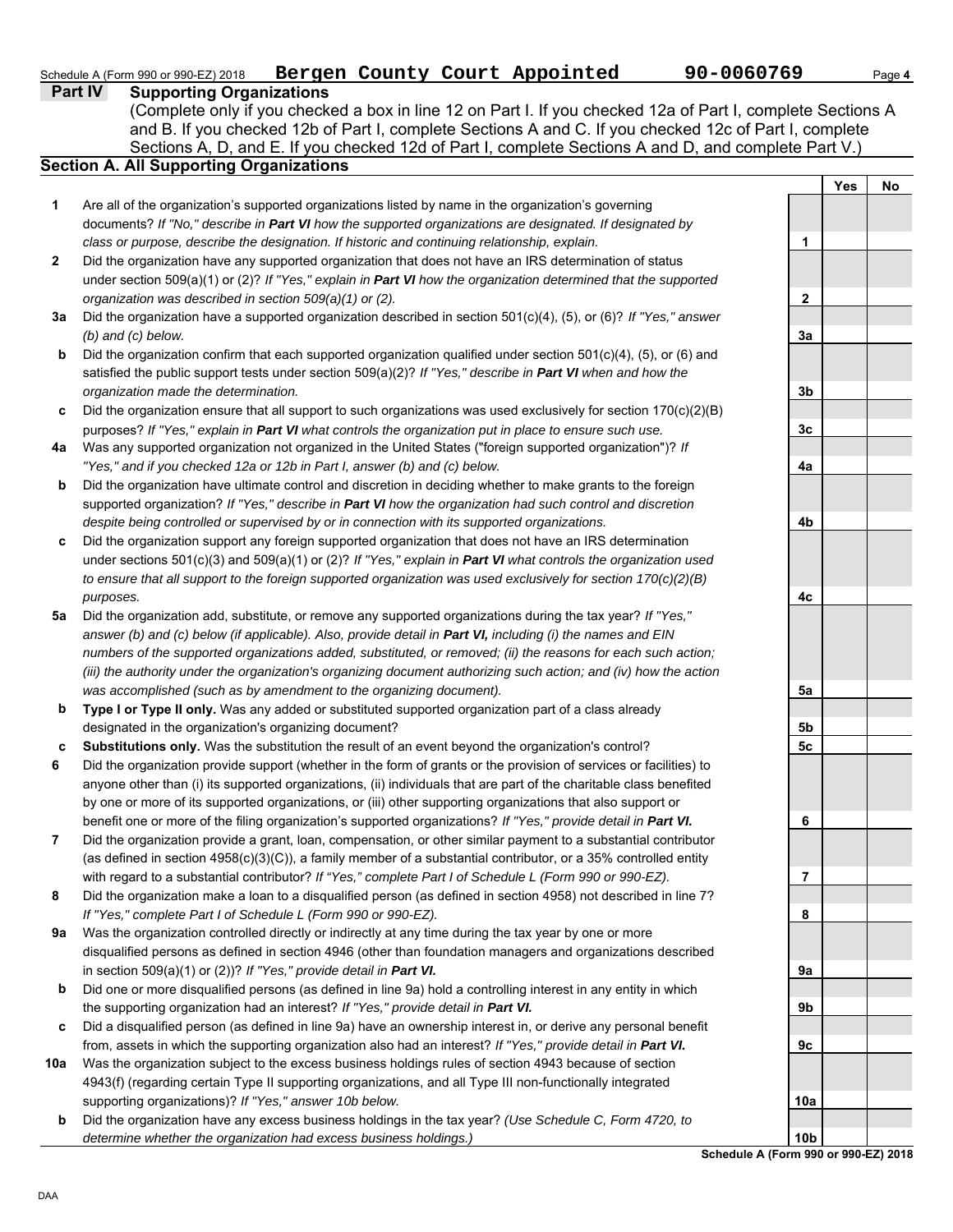# Schedule A (Form 990 or 990-EZ) 2018 **Bergen County Court Appointed 90-0060769** Page 5

|              | Part IV<br><b>Supporting Organizations (continued)</b>                                                                            |                 |            |    |
|--------------|-----------------------------------------------------------------------------------------------------------------------------------|-----------------|------------|----|
|              |                                                                                                                                   |                 | <b>Yes</b> | No |
| 11           | Has the organization accepted a gift or contribution from any of the following persons?                                           |                 |            |    |
| а            | A person who directly or indirectly controls, either alone or together with persons described in (b) and (c)                      |                 |            |    |
|              | below, the governing body of a supported organization?                                                                            | 11a             |            |    |
| $\mathbf b$  | A family member of a person described in (a) above?                                                                               | 11 <sub>b</sub> |            |    |
|              | c A 35% controlled entity of a person described in (a) or (b) above? If "Yes" to a, b, or c, provide detail in Part VI.           | 11c             |            |    |
|              | <b>Section B. Type I Supporting Organizations</b>                                                                                 |                 |            |    |
|              |                                                                                                                                   |                 | <b>Yes</b> | No |
| 1            | Did the directors, trustees, or membership of one or more supported organizations have the power to                               |                 |            |    |
|              | regularly appoint or elect at least a majority of the organization's directors or trustees at all times during the                |                 |            |    |
|              | tax year? If "No," describe in Part VI how the supported organization(s) effectively operated, supervised, or                     |                 |            |    |
|              | controlled the organization's activities. If the organization had more than one supported organization,                           |                 |            |    |
|              | describe how the powers to appoint and/or remove directors or trustees were allocated among the supported                         |                 |            |    |
|              | organizations and what conditions or restrictions, if any, applied to such powers during the tax year.                            | 1               |            |    |
| $\mathbf{2}$ | Did the organization operate for the benefit of any supported organization other than the supported                               |                 |            |    |
|              | organization(s) that operated, supervised, or controlled the supporting organization? If "Yes," explain in Part                   |                 |            |    |
|              | VI how providing such benefit carried out the purposes of the supported organization(s) that operated,                            |                 |            |    |
|              | supervised, or controlled the supporting organization.                                                                            | 2               |            |    |
|              | <b>Section C. Type II Supporting Organizations</b>                                                                                |                 |            |    |
|              |                                                                                                                                   |                 | <b>Yes</b> | No |
| 1            | Were a majority of the organization's directors or trustees during the tax year also a majority of the directors                  |                 |            |    |
|              | or trustees of each of the organization's supported organization(s)? If "No," describe in Part VI how control                     |                 |            |    |
|              | or management of the supporting organization was vested in the same persons that controlled or managed                            | 1               |            |    |
|              | the supported organization(s).<br><b>Section D. All Type III Supporting Organizations</b>                                         |                 |            |    |
|              |                                                                                                                                   |                 | <b>Yes</b> | No |
| 1            | Did the organization provide to each of its supported organizations, by the last day of the fifth month of the                    |                 |            |    |
|              | organization's tax year, (i) a written notice describing the type and amount of support provided during the prior tax             |                 |            |    |
|              | year, (ii) a copy of the Form 990 that was most recently filed as of the date of notification, and (iii) copies of the            |                 |            |    |
|              | organization's governing documents in effect on the date of notification, to the extent not previously provided?                  | 1               |            |    |
| 2            | Were any of the organization's officers, directors, or trustees either (i) appointed or elected by the supported                  |                 |            |    |
|              | organization(s) or (ii) serving on the governing body of a supported organization? If "No," explain in Part VI how                |                 |            |    |
|              | the organization maintained a close and continuous working relationship with the supported organization(s).                       | $\mathbf{2}$    |            |    |
| 3            | By reason of the relationship described in (2), did the organization's supported organizations have a                             |                 |            |    |
|              | significant voice in the organization's investment policies and in directing the use of the organization's                        |                 |            |    |
|              | income or assets at all times during the tax year? If "Yes," describe in Part VI the role the organization's                      |                 |            |    |
|              | supported organizations played in this regard.                                                                                    | 3               |            |    |
|              | Section E. Type III Functionally-Integrated Supporting Organizations                                                              |                 |            |    |
| 1            | Check the box next to the method that the organization used to satisfy the Integral Part Test during the year (see instructions). |                 |            |    |
| а            | The organization satisfied the Activities Test. Complete line 2 below.                                                            |                 |            |    |
| b            | The organization is the parent of each of its supported organizations. Complete line 3 below.                                     |                 |            |    |
| c            | The organization supported a governmental entity. Describe in Part VI how you supported a government entity (see instructions).   |                 |            |    |
|              |                                                                                                                                   |                 |            |    |
| $\mathbf{z}$ | Activities Test. Answer (a) and (b) below.                                                                                        |                 | Yes        | No |
| а            | Did substantially all of the organization's activities during the tax year directly further the exempt purposes of                |                 |            |    |
|              | the supported organization(s) to which the organization was responsive? If "Yes," then in Part VI identify                        |                 |            |    |
|              | those supported organizations and explain how these activities directly furthered their exempt purposes,                          |                 |            |    |
|              | how the organization was responsive to those supported organizations, and how the organization determined                         |                 |            |    |
|              | that these activities constituted substantially all of its activities.                                                            | 2a              |            |    |
| $\mathbf b$  | Did the activities described in (a) constitute activities that, but for the organization's involvement, one or more               |                 |            |    |
|              | of the organization's supported organization(s) would have been engaged in? If "Yes," explain in Part VI the                      |                 |            |    |
|              | reasons for the organization's position that its supported organization(s) would have engaged in these                            |                 |            |    |
|              | activities but for the organization's involvement.                                                                                | 2b              |            |    |
| 3            | Parent of Supported Organizations. Answer (a) and (b) below.                                                                      |                 |            |    |
| а            | Did the organization have the power to regularly appoint or elect a majority of the officers, directors, or                       |                 |            |    |
|              | trustees of each of the supported organizations? Provide details in Part VI.                                                      | За              |            |    |
|              | examination exercise a substantial degree of direction ever the policies pregrams, and estimities                                 |                 |            |    |

DAA **Schedule A (Form 990 or 990-EZ) 2018 b** Did the organization exercise a substantial degree of direction over the policies, programs, and activities of each of its supported organizations? *If "Yes," describe in Part VI the role played by the organization in this regard.*

**3b**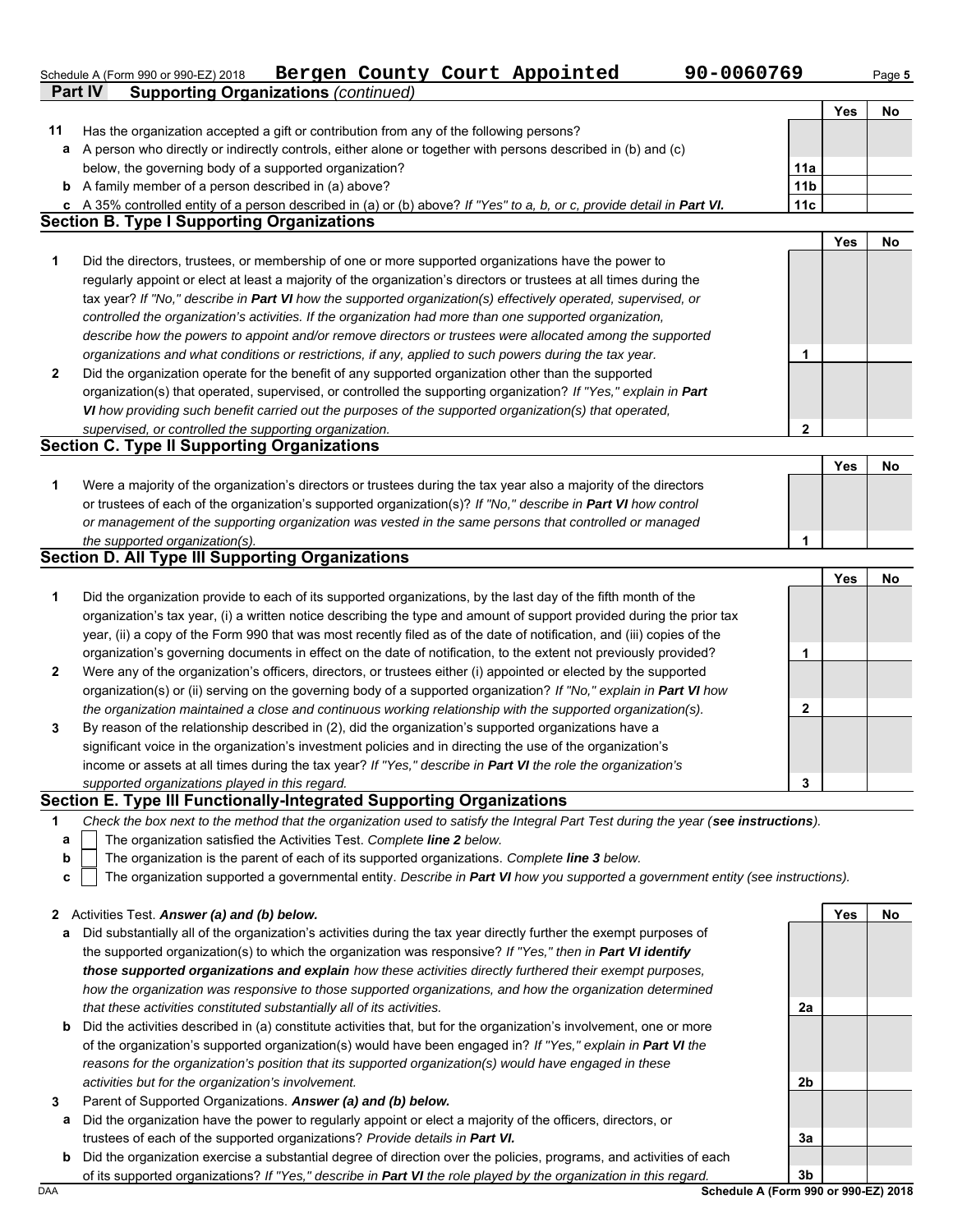| Bergen County Court Appointed<br>Schedule A (Form 990 or 990-EZ) 2018                                                                               |                         | 90-0060769     | Page 6                         |
|-----------------------------------------------------------------------------------------------------------------------------------------------------|-------------------------|----------------|--------------------------------|
| <b>Part V</b><br>Type III Non-Functionally Integrated 509(a)(3) Supporting Organizations                                                            |                         |                |                                |
| Check here if the organization satisfied the Integral Part Test as a qualifying trust on Nov. 20, 1970 (explain in Part VI). See<br>1               |                         |                |                                |
| instructions. All other Type III non-functionally integrated supporting organizations must complete Sections A through E.                           |                         |                |                                |
| <b>Section A - Adjusted Net Income</b>                                                                                                              |                         | (A) Prior Year | (B) Current Year<br>(optional) |
| Net short-term capital gain<br>1                                                                                                                    | 1                       |                |                                |
| $\mathbf{2}$<br>Recoveries of prior-year distributions                                                                                              | $\overline{2}$          |                |                                |
| Other gross income (see instructions)<br>3                                                                                                          | 3                       |                |                                |
| Add lines 1 through 3.<br>4                                                                                                                         | 4                       |                |                                |
| Depreciation and depletion<br>5                                                                                                                     | 5                       |                |                                |
| Portion of operating expenses paid or incurred for production or<br>6                                                                               |                         |                |                                |
| collection of gross income or for management, conservation, or                                                                                      |                         |                |                                |
| maintenance of property held for production of income (see instructions)                                                                            | 6                       |                |                                |
| Other expenses (see instructions)<br>7                                                                                                              | $\overline{7}$          |                |                                |
| Adjusted Net Income (subtract lines 5, 6, and 7 from line 4)<br>8                                                                                   | 8                       |                |                                |
| <b>Section B - Minimum Asset Amount</b>                                                                                                             |                         | (A) Prior Year | (B) Current Year<br>(optional) |
| Aggregate fair market value of all non-exempt-use assets (see<br>1.                                                                                 |                         |                |                                |
| instructions for short tax year or assets held for part of year):                                                                                   |                         |                |                                |
| a Average monthly value of securities                                                                                                               | 1a                      |                |                                |
| <b>b</b> Average monthly cash balances                                                                                                              | 1 <sub>b</sub>          |                |                                |
| Fair market value of other non-exempt-use assets<br>C                                                                                               | 1 <sub>c</sub>          |                |                                |
| Total (add lines 1a, 1b, and 1c)<br>d                                                                                                               | 1 <sub>d</sub>          |                |                                |
| <b>Discount</b> claimed for blockage or other<br>е                                                                                                  |                         |                |                                |
| factors (explain in detail in Part VI):                                                                                                             |                         |                |                                |
| Acquisition indebtedness applicable to non-exempt-use assets<br>2                                                                                   | $\mathbf{2}$            |                |                                |
| Subtract line 2 from line 1d.<br>3                                                                                                                  | 3                       |                |                                |
| Cash deemed held for exempt use. Enter 1-1/2% of line 3 (for greater amount,<br>4                                                                   |                         |                |                                |
| see instructions).                                                                                                                                  | 4                       |                |                                |
| Net value of non-exempt-use assets (subtract line 4 from line 3)<br>5                                                                               | 5                       |                |                                |
| Multiply line 5 by .035.<br>6                                                                                                                       | 6                       |                |                                |
| Recoveries of prior-year distributions<br>7                                                                                                         | $\overline{7}$          |                |                                |
| 8<br>Minimum Asset Amount (add line 7 to line 6)                                                                                                    | 8                       |                |                                |
| <b>Section C - Distributable Amount</b>                                                                                                             |                         |                | <b>Current Year</b>            |
| Adjusted net income for prior year (from Section A, line 8, Column A)                                                                               | 1                       |                |                                |
| $\mathbf{2}$<br>Enter 85% of line 1.                                                                                                                | $\overline{\mathbf{2}}$ |                |                                |
| Minimum asset amount for prior year (from Section B, line 8, Column A)<br>3                                                                         | 3                       |                |                                |
| Enter greater of line 2 or line 3.<br>4                                                                                                             | 4                       |                |                                |
| 5<br>Income tax imposed in prior year                                                                                                               | 5                       |                |                                |
| Distributable Amount. Subtract line 5 from line 4, unless subject to<br>6                                                                           |                         |                |                                |
| emergency temporary reduction (see instructions).                                                                                                   | 6                       |                |                                |
| Check here if the current year is the organization's first as a non-functionally integrated Type III supporting organization (see<br>$\overline{7}$ |                         |                |                                |
| instructions).                                                                                                                                      |                         |                |                                |

**Schedule A (Form 990 or 990-EZ) 2018**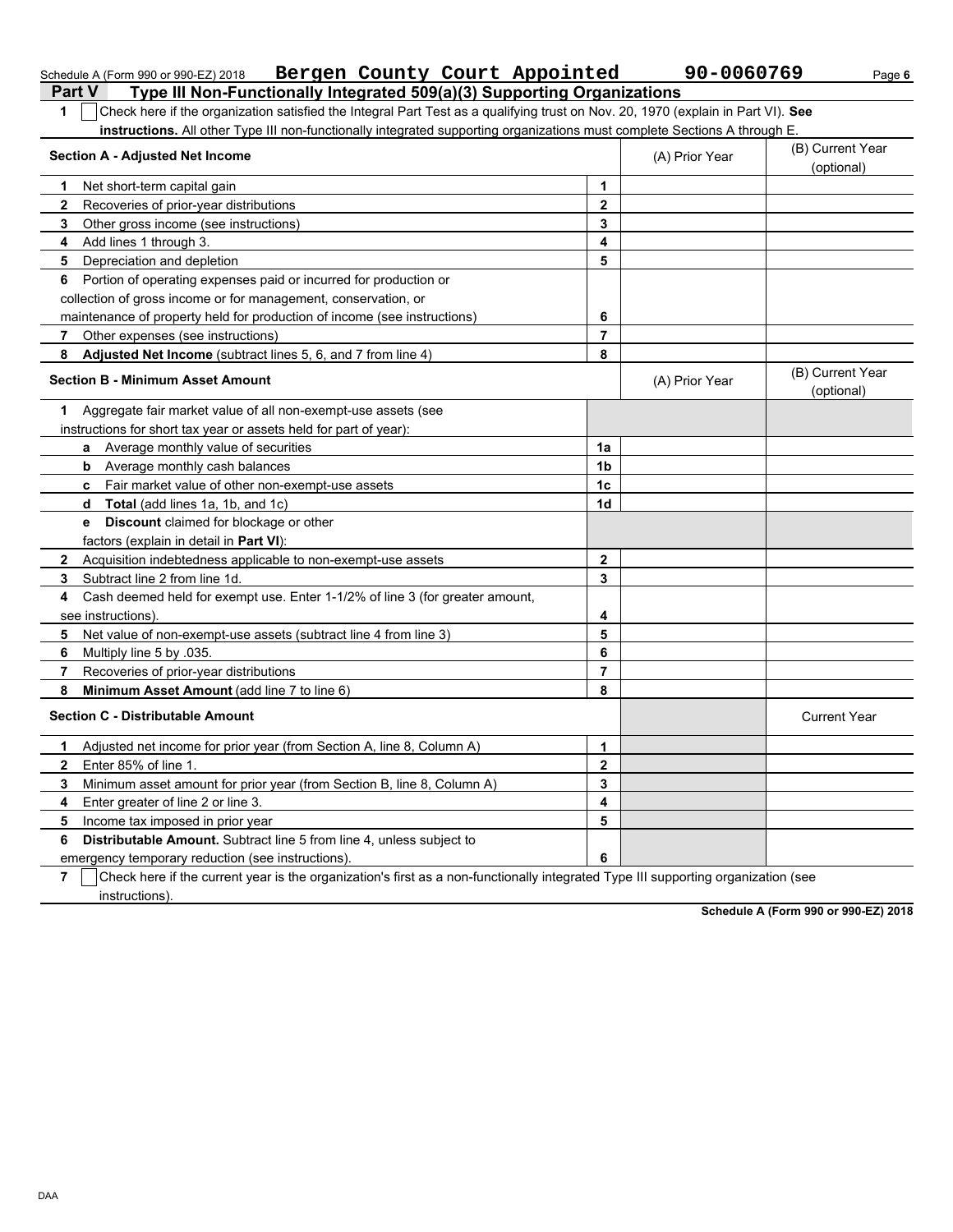### **Part V Type III Non-Functionally Integrated 509(a)(3) Supporting Organizations** *(continued)* **Section D - Distributions Current Year 1 2 3 4 5 6 7 8 9 10** Amounts paid to supported organizations to accomplish exempt purposes Amounts paid to perform activity that directly furthers exempt purposes of supported organizations, in excess of income from activity Administrative expenses paid to accomplish exempt purposes of supported organizations Amounts paid to acquire exempt-use assets Qualified set-aside amounts (prior IRS approval required) Other distributions (describe in **Part VI**). See instructions. **Total annual distributions.** Add lines 1 through 6. Distributions to attentive supported organizations to which the organization is responsive (provide details in **Part VI**). See instructions. Distributable amount for 2018 from Section C, line 6 Line 8 amount divided by line 9 amount **Section E - Distribution Allocations** (see instructions) **Excess Distributions (i) (ii) Underdistributions Pre-2018 (iii) Distributable Amount for 2018 8 7 Excess distributions carryover to 2019.** Add lines 3j **6 5** Remaining underdistributions for years prior to 2018, if **4** Distributions for 2018 from **3 2 1 a** From 2013 . . . . . . . . . . . . . . . . . . . . . . . . . . . . . . . **b** From 2014 . . . . . . . . . . . . . . . . . . . . . . . . . . . . . . . **c** From 2015 . . . . . . . . . . . . . . . . . . . . . . . . . . . . . . . **d** From 2016 . . . . . . . . . . . . . . . . . . . . . . . . . . . . . . . . **e** From 2017 . . . . . . . . . . . . . . . . . . . . . . . . . . . . . . . . **f Total** of lines 3a through e **g** Applied to underdistributions of prior years **h** Applied to 2018 distributable amount **i** Carryover from 2013 not applied (see instructions) **j** Remainder. Subtract lines 3g, 3h, and 3i from 3f. **a** Applied to underdistributions of prior years **b** Applied to 2018 distributable amount **c** Remainder. Subtract lines 4a and 4b from 4. **a** Excess from 2014 . . . . . . . . . . . . . . . . . . . . . . . . **b** Excess from 2015 . . . . . . . . . . . . . . . . . . . . . . . . **c** Excess from 2016 . . . . . . . . . . . . . . . . . . . . . . . . . **d** Excess from 2017 . . . . . . . . . . . . . . . . . . . . . . . . . **e** Excess from 2018 . . . . . . . . . . . . . . . . . . . . . . . . . Distributable amount for 2018 from Section C, line 6 Underdistributions, if any, for years prior to 2018 (reasonable cause required-explain in **Part VI**). See Excess distributions carryover, if any, to 2018 Section D, line 7: \$ any. Subtract lines 3g and 4a from line 2. For result greater than zero, explain in **Part VI**. See instructions. Remaining underdistributions for 2018. Subtract lines 3h and 4b from line 1. For result greater than zero, explain in **Part VI**. See instructions. and 4c. Breakdown of line 7: instructions.

Schedule A (Form 990 or 990-EZ) 2018 **Bergen County Court Appointed 90-0060769** Page 7

**Schedule A (Form 990 or 990-EZ) 2018**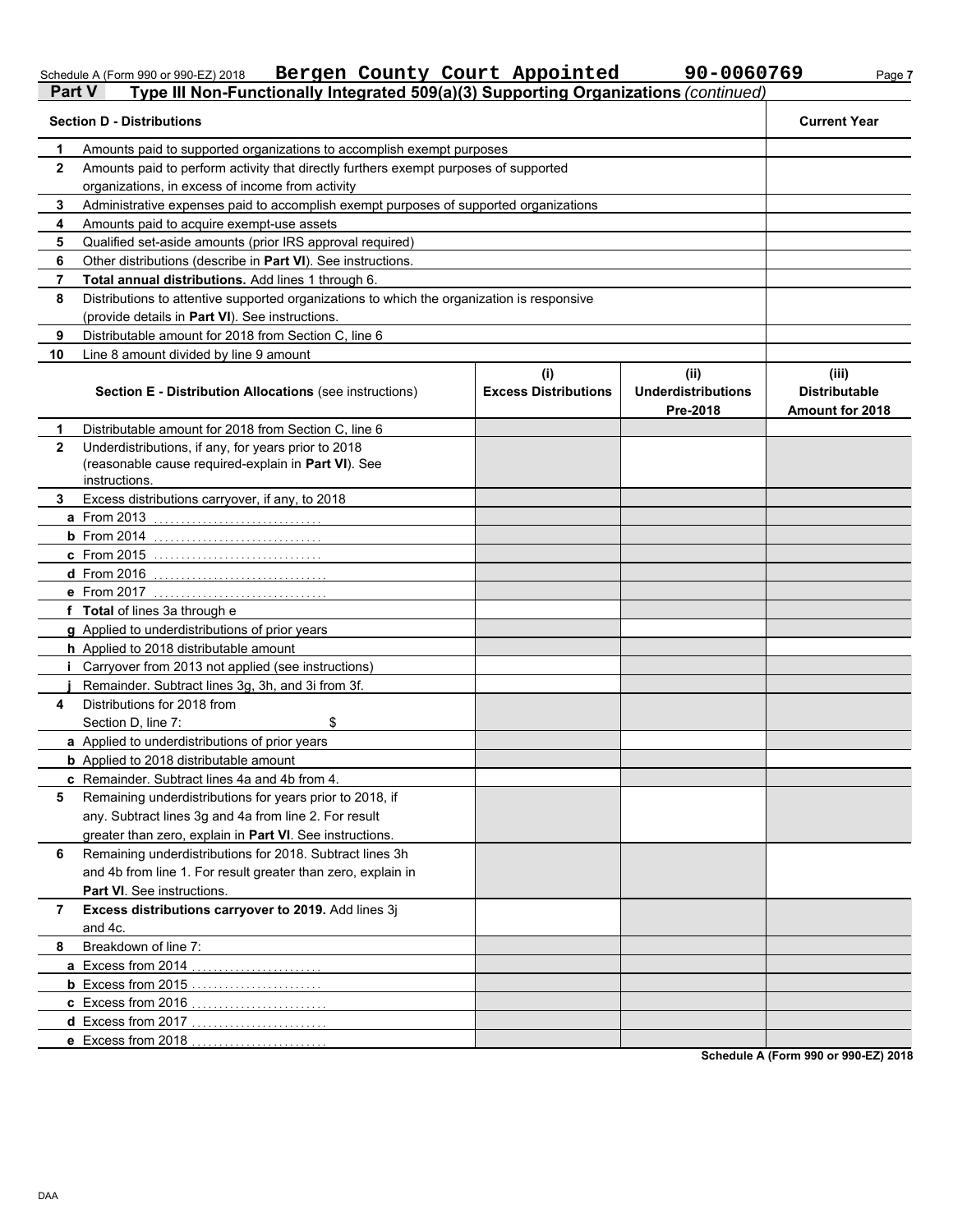| <b>Schedule B</b> |  |
|-------------------|--|
|-------------------|--|

**(Form 990, 990-EZ,**

Department of the Treasury Internal Revenue Service

# **Schedule of Contributors**

OMB No. 1545-0047

**2018**

**or 990-PF) Attach to Form 990, Form 990-EZ, or Form 990-PF. Go to** *www.irs.gov/Form990* **for the latest information.**

**Employer identification number**

Name of the organization

### **Bergen County Court Appointed Special Advocates, Inc. 90-0060769**

| Organization type (check one): |  |  |
|--------------------------------|--|--|
|                                |  |  |

| Filers of:         | Section:                                                                    |  |  |  |  |
|--------------------|-----------------------------------------------------------------------------|--|--|--|--|
| Form 990 or 990-EZ | $ \mathbf{X} $ 501(c)( <b>3</b> ) (enter number) organization               |  |  |  |  |
|                    | $4947(a)(1)$ nonexempt charitable trust not treated as a private foundation |  |  |  |  |
|                    | 527 political organization                                                  |  |  |  |  |
| Form 990-PF        | $501(c)(3)$ exempt private foundation                                       |  |  |  |  |
|                    | $4947(a)(1)$ nonexempt charitable trust treated as a private foundation     |  |  |  |  |
|                    | 501(c)(3) taxable private foundation                                        |  |  |  |  |

Check if your organization is covered by the **General Rule** or a **Special Rule. Note:** Only a section 501(c)(7), (8), or (10) organization can check boxes for both the General Rule and a Special Rule. See instructions.

### **General Rule**

For an organization filing Form 990, 990-EZ, or 990-PF that received, during the year, contributions totaling \$5,000 or more (in money or property) from any one contributor. Complete Parts I and II. See instructions for determining a contributor's total contributions.

### **Special Rules**

 $\overline{\bf X}$  For an organization described in section 501(c)(3) filing Form 990 or 990-EZ that met the 33<sup>1</sup>/3% support test of the regulations under sections 509(a)(1) and 170(b)(1)(A)(vi), that checked Schedule A (Form 990 or 990-EZ), Part II, line 13, 16a, or 16b, and that received from any one contributor, during the year, total contributions of the greater of **(1)** \$5,000; or **(2)** 2% of the amount on (i) Form 990, Part VIII, line 1h; or (ii) Form 990-EZ, line 1. Complete Parts I and II.

literary, or educational purposes, or for the prevention of cruelty to children or animals. Complete Parts I (entering) For an organization described in section 501(c)(7), (8), or (10) filing Form 990 or 990-EZ that received from any one contributor, during the year, total contributions of more than \$1,000 *exclusively* for religious, charitable, scientific, "N/A" in column (b) instead of the contributor name and address), II, and III.

For an organization described in section 501(c)(7), (8), or (10) filing Form 990 or 990-EZ that received from any one contributor, during the year, contributions *exclusively* for religious, charitable, etc., purposes, but no such contributions totaled more than \$1,000. If this box is checked, enter here the total contributions that were received during the year for an *exclusively* religious, charitable, etc., purpose. Don't complete any of the parts unless the **General Rule** applies to this organization because it received *nonexclusively* religious, charitable, etc., contributions totaling \$5,000 or more during the year  $\ldots$   $\ldots$   $\ldots$   $\ldots$   $\ldots$   $\ldots$   $\ldots$   $\ldots$   $\ldots$   $\ldots$   $\ldots$   $\ldots$ 

990-EZ, or 990-PF), but it **must** answer "No" on Part IV, line 2, of its Form 990; or check the box on line H of its Form 990-EZ or on its Form 990-PF, Part I, line 2, to certify that it doesn't meet the filing requirements of Schedule B (Form 990, 990-EZ, or 990-PF). **Caution:** An organization that isn't covered by the General Rule and/or the Special Rules doesn't file Schedule B (Form 990,

**For Paperwork Reduction Act Notice, see the instructions for Form 990, 990-EZ, or 990-PF.**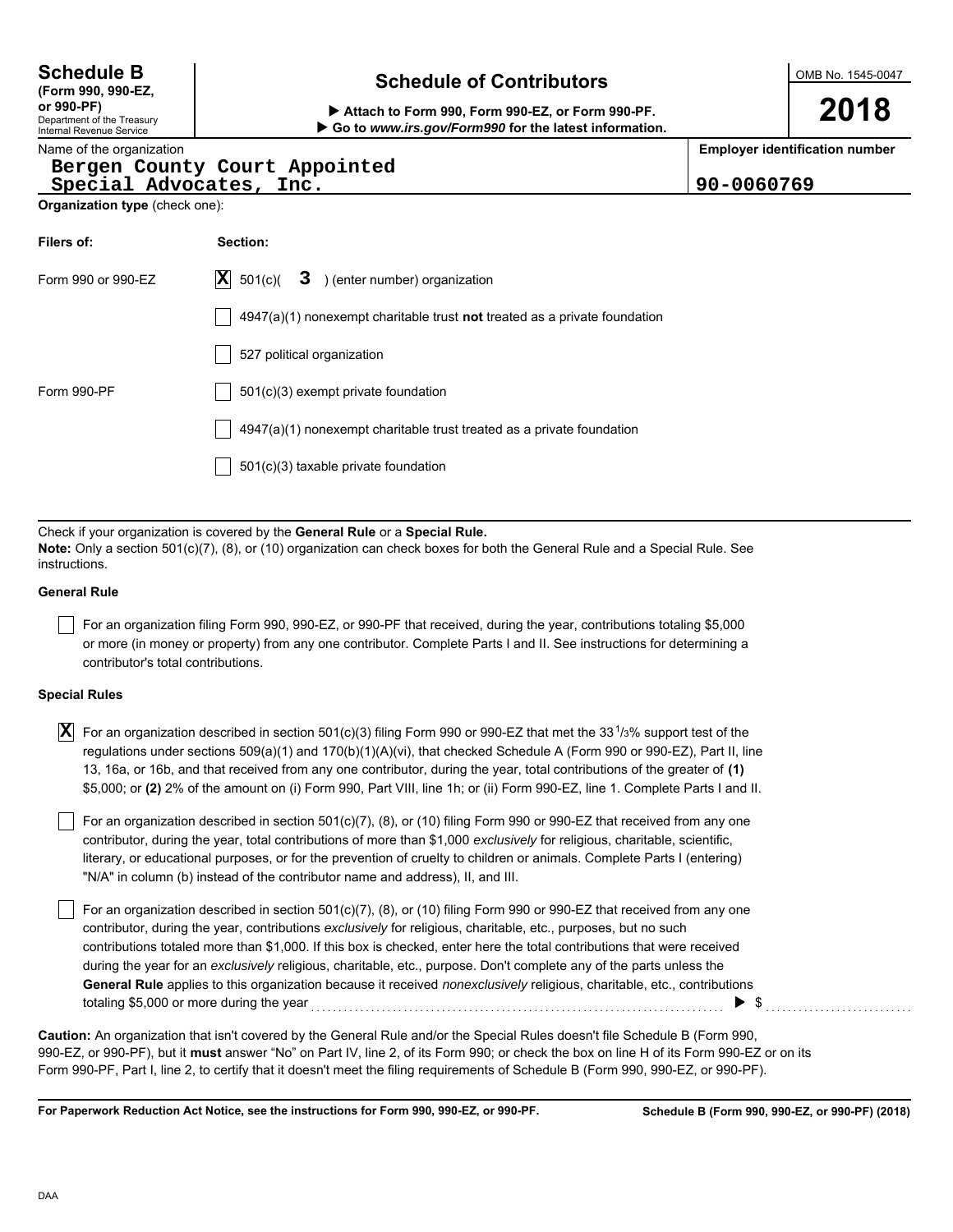| Schedule B (Form 990, 990-EZ, or 990-PF) (2018) | Page 1 of  |  | Page $2$                              |
|-------------------------------------------------|------------|--|---------------------------------------|
| Name of organization                            |            |  | <b>Employer identification number</b> |
| Bergen County Court Appointed                   | 90-0060769 |  |                                       |

| Part I         | <b>Contributors</b> (see instructions). Use duplicate copies of Part I if additional space is needed. |                                   |                                                                                                                      |
|----------------|-------------------------------------------------------------------------------------------------------|-----------------------------------|----------------------------------------------------------------------------------------------------------------------|
| (a)<br>No.     | (b)<br>Name, address, and ZIP + 4                                                                     | (c)<br><b>Total contributions</b> | (d)<br>Type of contribution                                                                                          |
| $1$            | N.J. Dept. of Law and Public Safety<br>P.O. Box 085<br>NJ 08625-0085<br>Trenton                       | 180,822                           | x<br>Person<br>Payroll<br><b>Noncash</b><br>(Complete Part II for<br>noncash contributions.)                         |
| (a)<br>No.     | (b)<br>Name, address, and ZIP + 4                                                                     | (c)<br><b>Total contributions</b> | (d)<br>Type of contribution                                                                                          |
| 2              | CASA of New Jersey, Inc.<br>77 Church Street<br>New Brunswick<br>NJ 08901                             | 80,794<br>$\sim$                  | x<br>Person<br>Payroll<br><b>Noncash</b><br>(Complete Part II for<br>noncash contributions.)                         |
| (a)            | (b)                                                                                                   | (c)                               | (d)                                                                                                                  |
| No.            | Name, address, and ZIP + 4                                                                            | <b>Total contributions</b>        | Type of contribution                                                                                                 |
| 3              | Van Houten Memorial Fund<br>190 River Road<br>Summit<br>NJ 07901                                      | 35,000<br>$\mathsf{\$}$           | x<br>Person<br>Payroll<br><b>Noncash</b><br>(Complete Part II for<br>noncash contributions.)                         |
| (a)            | (b)                                                                                                   | (c)<br><b>Total contributions</b> | (d)                                                                                                                  |
| No.<br>4       | Name, address, and ZIP + 4<br>TD Charitable Foundation<br>P.O. Box 9540<br>Portland<br>ME 04112       | 10,000<br>$\mathsf{\$}$           | Type of contribution<br>x<br>Person<br>Payroll<br><b>Noncash</b><br>(Complete Part II for<br>noncash contributions.) |
| (a)<br>No.     | (b)<br>Name, address, and ZIP + 4                                                                     | (c)<br><b>Total contributions</b> | (d)<br>Type of contribution                                                                                          |
| 5 <sub>1</sub> | Alfano Family Foundation<br>300B Lake Street<br>NJ 07446<br>Ramsey                                    | 10,000<br>\$                      | Χ<br>Person<br>Payroll<br>Noncash<br>(Complete Part II for<br>noncash contributions.)                                |
| (a)<br>No.     | (b)<br>Name, address, and ZIP + 4                                                                     | (c)<br><b>Total contributions</b> | (d)<br>Type of contribution                                                                                          |
| 6              | Valmark Global Gift Fund<br>130 Springside Drive<br>OH 44333<br>Akron                                 | 16,300<br>\$                      | X<br>Person<br>Payroll<br><b>Noncash</b><br>(Complete Part II for<br>noncash contributions.)                         |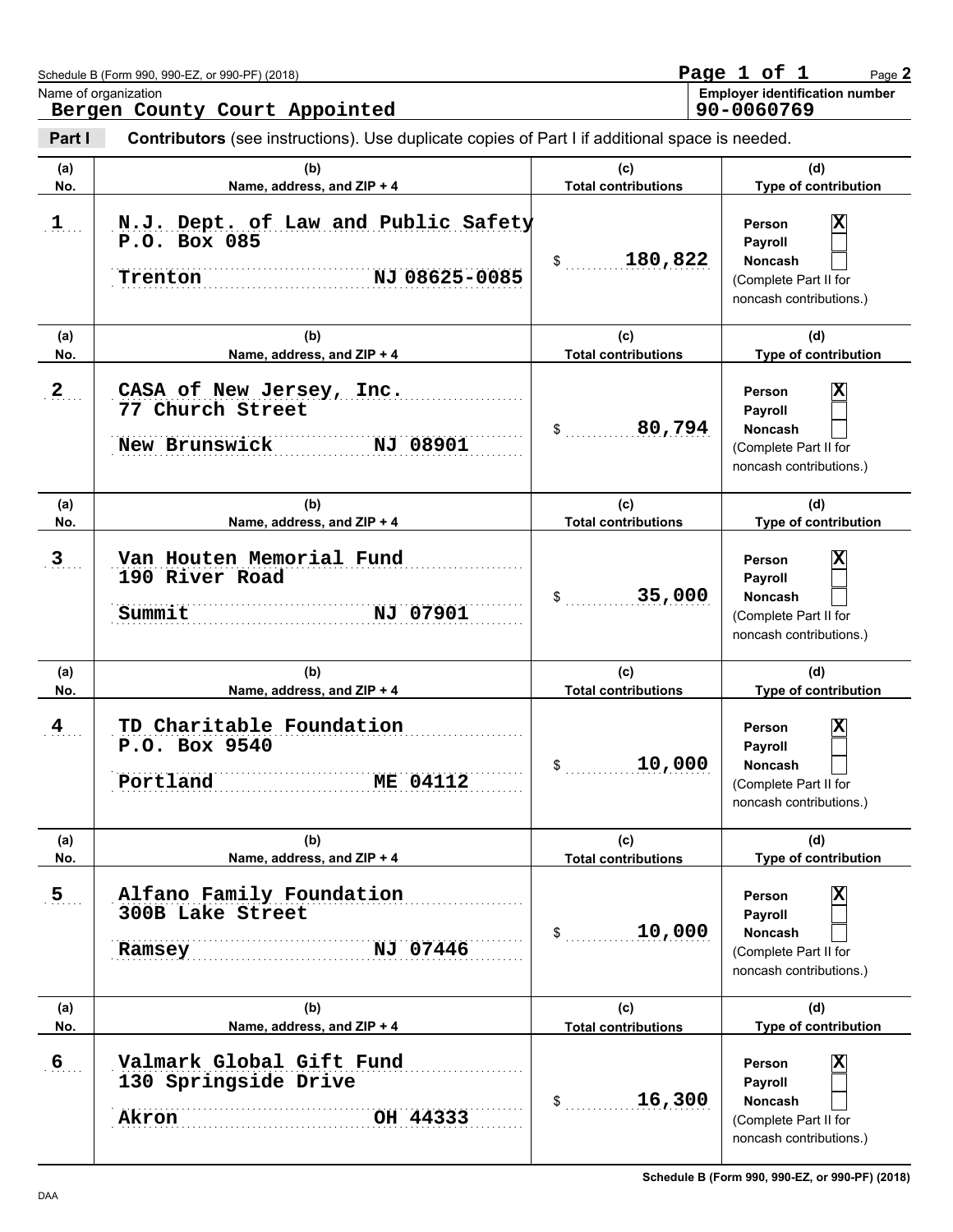|              | <b>SCHEDULE D</b>                                                                                                                                  |                                                                                                                                                              | Supplemental Financial Statements                                                                    |                                       | OMB No. 1545-0047               |
|--------------|----------------------------------------------------------------------------------------------------------------------------------------------------|--------------------------------------------------------------------------------------------------------------------------------------------------------------|------------------------------------------------------------------------------------------------------|---------------------------------------|---------------------------------|
|              | Complete if the organization answered "Yes" on Form 990,<br>(Form 990)<br>Part IV, line 6, 7, 8, 9, 10, 11a, 11b, 11c, 11d, 11e, 11f, 12a, or 12b. |                                                                                                                                                              |                                                                                                      |                                       |                                 |
|              | Department of the Treasury                                                                                                                         |                                                                                                                                                              | Attach to Form 990.                                                                                  |                                       | <b>Open to Public</b>           |
|              | Internal Revenue Service                                                                                                                           | Go to www.irs.gov/Form990 for instructions and the latest information.                                                                                       |                                                                                                      |                                       | <b>Inspection</b>               |
|              | Name of the organization                                                                                                                           |                                                                                                                                                              |                                                                                                      | <b>Employer identification number</b> |                                 |
|              |                                                                                                                                                    | Bergen County Court Appointed<br>Special Advocates, Inc.                                                                                                     |                                                                                                      | 90-0060769                            |                                 |
|              | Part I                                                                                                                                             | Organizations Maintaining Donor Advised Funds or Other Similar Funds or Accounts.                                                                            |                                                                                                      |                                       |                                 |
|              |                                                                                                                                                    | Complete if the organization answered "Yes" on Form 990, Part IV, line 6.                                                                                    |                                                                                                      |                                       |                                 |
|              |                                                                                                                                                    |                                                                                                                                                              | (a) Donor advised funds                                                                              |                                       | (b) Funds and other accounts    |
| 1            |                                                                                                                                                    |                                                                                                                                                              |                                                                                                      |                                       |                                 |
| 2            |                                                                                                                                                    |                                                                                                                                                              |                                                                                                      |                                       |                                 |
| 3            |                                                                                                                                                    |                                                                                                                                                              | <u> 1989 - Johann Stein, mars an deus Fran</u>                                                       |                                       |                                 |
| 4            |                                                                                                                                                    |                                                                                                                                                              |                                                                                                      |                                       |                                 |
| 5            |                                                                                                                                                    | Did the organization inform all donors and donor advisors in writing that the assets held in donor advised                                                   |                                                                                                      |                                       |                                 |
|              |                                                                                                                                                    |                                                                                                                                                              |                                                                                                      |                                       | Yes<br><b>No</b>                |
| 6            |                                                                                                                                                    | Did the organization inform all grantees, donors, and donor advisors in writing that grant funds can be used                                                 |                                                                                                      |                                       |                                 |
|              |                                                                                                                                                    | only for charitable purposes and not for the benefit of the donor or donor advisor, or for any other purpose                                                 |                                                                                                      |                                       |                                 |
|              | conferring impermissible private benefit?                                                                                                          |                                                                                                                                                              |                                                                                                      |                                       | Yes<br><b>No</b>                |
|              | Part II                                                                                                                                            | <b>Conservation Easements.</b><br>Complete if the organization answered "Yes" on Form 990, Part IV, line 7.                                                  |                                                                                                      |                                       |                                 |
|              |                                                                                                                                                    |                                                                                                                                                              |                                                                                                      |                                       |                                 |
| 1.           |                                                                                                                                                    | Purpose(s) of conservation easements held by the organization (check all that apply).<br>Preservation of land for public use (e.g., recreation or education) |                                                                                                      |                                       |                                 |
|              | Protection of natural habitat                                                                                                                      |                                                                                                                                                              | Preservation of a historically important land area<br>Preservation of a certified historic structure |                                       |                                 |
|              | Preservation of open space                                                                                                                         |                                                                                                                                                              |                                                                                                      |                                       |                                 |
| $\mathbf{2}$ |                                                                                                                                                    | Complete lines 2a through 2d if the organization held a qualified conservation contribution in the form of a conservation                                    |                                                                                                      |                                       |                                 |
|              | easement on the last day of the tax year.                                                                                                          |                                                                                                                                                              |                                                                                                      |                                       | Held at the End of the Tax Year |
|              | Total number of conservation easements                                                                                                             |                                                                                                                                                              |                                                                                                      | 2a                                    |                                 |
|              |                                                                                                                                                    |                                                                                                                                                              |                                                                                                      | 2 <sub>b</sub>                        |                                 |
|              |                                                                                                                                                    | Number of conservation easements on a certified historic structure included in (a) [[[[[[[[[[[[[[[[[[[[[[[[[]]                                               |                                                                                                      | 2c                                    |                                 |
|              |                                                                                                                                                    | d Number of conservation easements included in (c) acquired after 7/25/06, and not on a                                                                      |                                                                                                      |                                       |                                 |
|              |                                                                                                                                                    |                                                                                                                                                              |                                                                                                      | 2d                                    |                                 |
| 3            |                                                                                                                                                    | Number of conservation easements modified, transferred, released, extinguished, or terminated by the organization during the                                 |                                                                                                      |                                       |                                 |
|              | tax year $\blacktriangleright$                                                                                                                     |                                                                                                                                                              |                                                                                                      |                                       |                                 |
|              |                                                                                                                                                    | Number of states where property subject to conservation easement is located >                                                                                |                                                                                                      |                                       |                                 |
| 5            |                                                                                                                                                    | Does the organization have a written policy regarding the periodic monitoring, inspection, handling of                                                       |                                                                                                      |                                       |                                 |
|              |                                                                                                                                                    |                                                                                                                                                              |                                                                                                      |                                       | Yes<br>No                       |
| 6            |                                                                                                                                                    | Staff and volunteer hours devoted to monitoring, inspecting, handling of violations, and enforcing conservation easements during the year                    |                                                                                                      |                                       |                                 |
|              | .                                                                                                                                                  |                                                                                                                                                              |                                                                                                      |                                       |                                 |
| 7            |                                                                                                                                                    | Amount of expenses incurred in monitoring, inspecting, handling of violations, and enforcing conservation easements during the year                          |                                                                                                      |                                       |                                 |
|              |                                                                                                                                                    |                                                                                                                                                              |                                                                                                      |                                       |                                 |
| 8            |                                                                                                                                                    | Does each conservation easement reported on line $2(d)$ above satisfy the requirements of section $170(h)(4)(B)(i)$                                          |                                                                                                      |                                       |                                 |
|              |                                                                                                                                                    |                                                                                                                                                              |                                                                                                      |                                       | <b>Yes</b><br><b>No</b>         |
| 9            |                                                                                                                                                    | In Part XIII, describe how the organization reports conservation easements in its revenue and expense statement, and                                         |                                                                                                      |                                       |                                 |
|              |                                                                                                                                                    | balance sheet, and include, if applicable, the text of the footnote to the organization's financial statements that describes the                            |                                                                                                      |                                       |                                 |
|              | Part III                                                                                                                                           | organization's accounting for conservation easements.<br>Organizations Maintaining Collections of Art, Historical Treasures, or Other Similar Assets.        |                                                                                                      |                                       |                                 |
|              |                                                                                                                                                    | Complete if the organization answered "Yes" on Form 990, Part IV, line 8.                                                                                    |                                                                                                      |                                       |                                 |
|              |                                                                                                                                                    | 1a If the organization elected, as permitted under SFAS 116 (ASC 958), not to report in its revenue statement and balance sheet                              |                                                                                                      |                                       |                                 |
|              |                                                                                                                                                    | works of art, historical treasures, or other similar assets held for public exhibition, education, or research in furtherance of                             |                                                                                                      |                                       |                                 |
|              |                                                                                                                                                    | public service, provide, in Part XIII, the text of the footnote to its financial statements that describes these items.                                      |                                                                                                      |                                       |                                 |
|              |                                                                                                                                                    | b If the organization elected, as permitted under SFAS 116 (ASC 958), to report in its revenue statement and balance sheet                                   |                                                                                                      |                                       |                                 |
|              |                                                                                                                                                    | works of art, historical treasures, or other similar assets held for public exhibition, education, or research in furtherance of                             |                                                                                                      |                                       |                                 |
|              |                                                                                                                                                    | public service, provide the following amounts relating to these items:                                                                                       |                                                                                                      |                                       |                                 |
|              |                                                                                                                                                    |                                                                                                                                                              |                                                                                                      |                                       |                                 |
|              |                                                                                                                                                    |                                                                                                                                                              |                                                                                                      |                                       | $\blacktriangleright$ \$        |
| 2            |                                                                                                                                                    | If the organization received or held works of art, historical treasures, or other similar assets for financial gain, provide the                             |                                                                                                      |                                       |                                 |
|              |                                                                                                                                                    | following amounts required to be reported under SFAS 116 (ASC 958) relating to these items:                                                                  |                                                                                                      |                                       |                                 |
|              |                                                                                                                                                    |                                                                                                                                                              |                                                                                                      |                                       |                                 |
|              |                                                                                                                                                    |                                                                                                                                                              |                                                                                                      |                                       |                                 |
| DAA          |                                                                                                                                                    |                                                                                                                                                              |                                                                                                      |                                       | Schedule D (Form 990) 2018      |
|              |                                                                                                                                                    |                                                                                                                                                              |                                                                                                      |                                       |                                 |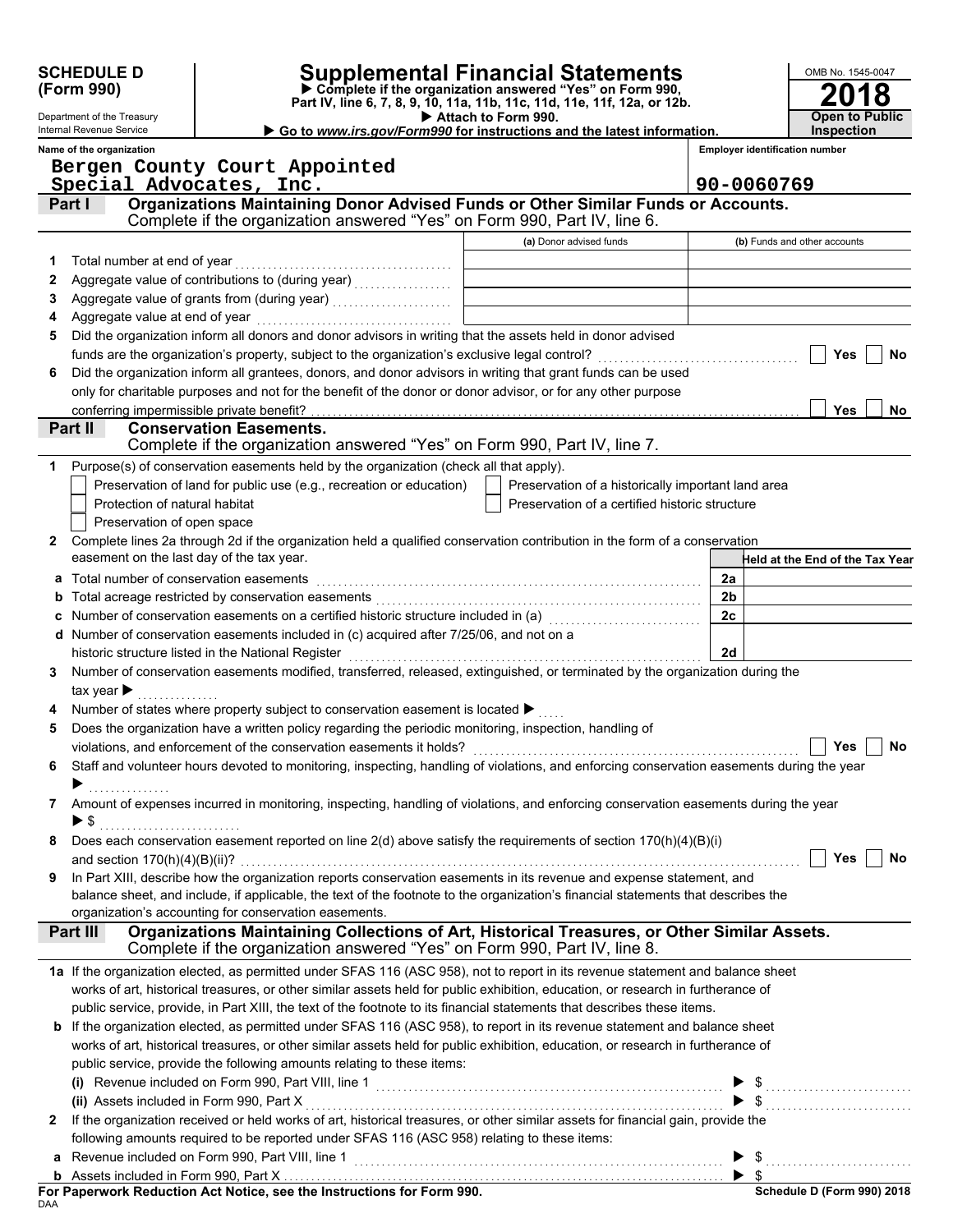|   | Schedule D (Form 990) 2018 Bergen County Court Appointed                                                                                                                                                                       |                  |                         |                           |                    | 90-0060769      |                      | Page 2                  |
|---|--------------------------------------------------------------------------------------------------------------------------------------------------------------------------------------------------------------------------------|------------------|-------------------------|---------------------------|--------------------|-----------------|----------------------|-------------------------|
|   | Organizations Maintaining Collections of Art, Historical Treasures, or Other Similar Assets (continued)<br><b>Part III</b>                                                                                                     |                  |                         |                           |                    |                 |                      |                         |
| 3 | Using the organization's acquisition, accession, and other records, check any of the following that are a significant use of its<br>collection items (check all that apply):                                                   |                  |                         |                           |                    |                 |                      |                         |
| a | Public exhibition                                                                                                                                                                                                              |                  | d                       | Loan or exchange programs |                    |                 |                      |                         |
| b | Scholarly research                                                                                                                                                                                                             |                  | е                       |                           |                    |                 |                      |                         |
| c | Preservation for future generations                                                                                                                                                                                            |                  |                         |                           |                    |                 |                      |                         |
|   | Provide a description of the organization's collections and explain how they further the organization's exempt purpose in Part<br>XIII.                                                                                        |                  |                         |                           |                    |                 |                      |                         |
| 5 | During the year, did the organization solicit or receive donations of art, historical treasures, or other similar                                                                                                              |                  |                         |                           |                    |                 |                      |                         |
|   | assets to be sold to raise funds rather than to be maintained as part of the organization's collection?                                                                                                                        |                  |                         |                           |                    |                 |                      | <b>Yes</b><br>No        |
|   | <b>Escrow and Custodial Arrangements.</b><br><b>Part IV</b>                                                                                                                                                                    |                  |                         |                           |                    |                 |                      |                         |
|   | Complete if the organization answered "Yes" on Form 990, Part IV, line 9, or reported an amount on Form                                                                                                                        |                  |                         |                           |                    |                 |                      |                         |
|   | 990, Part X, line 21.                                                                                                                                                                                                          |                  |                         |                           |                    |                 |                      |                         |
|   | 1a Is the organization an agent, trustee, custodian or other intermediary for contributions or other assets not                                                                                                                |                  |                         |                           |                    |                 |                      |                         |
|   |                                                                                                                                                                                                                                |                  |                         |                           |                    |                 |                      | Yes<br>No               |
|   | b If "Yes," explain the arrangement in Part XIII and complete the following table:                                                                                                                                             |                  |                         |                           |                    |                 |                      |                         |
|   |                                                                                                                                                                                                                                |                  |                         |                           |                    |                 |                      | Amount                  |
|   | c Beginning balance                                                                                                                                                                                                            |                  |                         |                           |                    |                 | 1с                   |                         |
|   | d Additions during the year manufactured and contact the year manufactured and a determinant contact the year                                                                                                                  |                  |                         |                           |                    |                 | 1 <sub>d</sub>       |                         |
|   | Distributions during the year [1, 1, 2010] [1, 2010] [1, 2010] [1, 2010] [1, 2010] [1, 2010] [1, 2010] [1, 2010                                                                                                                |                  |                         |                           |                    |                 | 1e                   |                         |
|   | Ending balance with a construction of the construction of the construction of the construction of the construction of the construction of the construction of the construction of the construction of the construction of the  |                  |                         |                           |                    |                 | 1f                   |                         |
|   | 2a Did the organization include an amount on Form 990, Part X, line 21, for escrow or custodial account liability?                                                                                                             |                  |                         |                           |                    |                 |                      | <b>Yes</b><br><b>No</b> |
|   |                                                                                                                                                                                                                                |                  |                         |                           |                    |                 |                      |                         |
|   | <b>Endowment Funds.</b><br><b>Part V</b>                                                                                                                                                                                       |                  |                         |                           |                    |                 |                      |                         |
|   | Complete if the organization answered "Yes" on Form 990, Part IV, line 10.                                                                                                                                                     |                  |                         |                           |                    |                 |                      |                         |
|   |                                                                                                                                                                                                                                | (a) Current year |                         | (b) Prior year            | (c) Two years back |                 | (d) Three years back | (e) Four years back     |
|   | 1a Beginning of year balance <i>minimizing</i>                                                                                                                                                                                 |                  |                         |                           |                    |                 |                      |                         |
|   | <b>b</b> Contributions                                                                                                                                                                                                         |                  |                         |                           |                    |                 |                      |                         |
|   | c Net investment earnings, gains, and                                                                                                                                                                                          |                  |                         |                           |                    |                 |                      |                         |
|   |                                                                                                                                                                                                                                |                  |                         |                           |                    |                 |                      |                         |
|   | d Grants or scholarships                                                                                                                                                                                                       |                  |                         |                           |                    |                 |                      |                         |
|   |                                                                                                                                                                                                                                |                  |                         |                           |                    |                 |                      |                         |
|   | e Other expenditures for facilities and                                                                                                                                                                                        |                  |                         |                           |                    |                 |                      |                         |
|   |                                                                                                                                                                                                                                |                  |                         |                           |                    |                 |                      |                         |
|   | f Administrative expenses                                                                                                                                                                                                      |                  |                         |                           |                    |                 |                      |                         |
|   | End of year balance <i>[[[[[[[[[[[[[[[[[[[[[[[[]]]]</i>                                                                                                                                                                        |                  |                         |                           |                    |                 |                      |                         |
|   | 2 Provide the estimated percentage of the current year end balance (line 1g, column (a)) held as:                                                                                                                              |                  |                         |                           |                    |                 |                      |                         |
|   | <b>a</b> Board designated or quasi-endowment $\blacktriangleright$                                                                                                                                                             |                  |                         |                           |                    |                 |                      |                         |
|   | <b>b</b> Permanent endowment $\blacktriangleright$<br>. %                                                                                                                                                                      |                  |                         |                           |                    |                 |                      |                         |
|   | c Temporarily restricted endowment >                                                                                                                                                                                           | . %              |                         |                           |                    |                 |                      |                         |
|   | The percentages on lines 2a, 2b, and 2c should equal 100%.                                                                                                                                                                     |                  |                         |                           |                    |                 |                      |                         |
|   | 3a Are there endowment funds not in the possession of the organization that are held and administered for the                                                                                                                  |                  |                         |                           |                    |                 |                      |                         |
|   | organization by:                                                                                                                                                                                                               |                  |                         |                           |                    |                 |                      | Yes  <br>No.            |
|   | (i) unrelated organizations with the contract of the contract of the contract of the contract of the contract or the contract of the contract of the contract of the contract of the contract of the contract of the contract  |                  |                         |                           |                    |                 |                      | 3a(i)                   |
|   | (ii) related organizations with an array contract of the contract of the contract of the contract of the contract of the contract of the contract of the contract of the contract of the contract of the contract of the contr |                  |                         |                           |                    |                 |                      | 3a(ii)                  |
|   |                                                                                                                                                                                                                                |                  |                         |                           |                    |                 |                      | 3b                      |
|   | Describe in Part XIII the intended uses of the organization's endowment funds.                                                                                                                                                 |                  |                         |                           |                    |                 |                      |                         |
|   | Land, Buildings, and Equipment.<br><b>Part VI</b>                                                                                                                                                                              |                  |                         |                           |                    |                 |                      |                         |
|   | Complete if the organization answered "Yes" on Form 990, Part IV, line 11a. See Form 990, Part X, line 10.                                                                                                                     |                  |                         |                           |                    |                 |                      |                         |
|   | Description of property                                                                                                                                                                                                        |                  | (a) Cost or other basis | (b) Cost or other basis   |                    | (c) Accumulated |                      | (d) Book value          |
|   |                                                                                                                                                                                                                                |                  | (investment)            | (other)                   |                    | depreciation    |                      |                         |
|   |                                                                                                                                                                                                                                |                  |                         |                           |                    |                 |                      |                         |
|   |                                                                                                                                                                                                                                |                  |                         |                           |                    |                 |                      |                         |
|   | c Leasehold improvements                                                                                                                                                                                                       |                  |                         |                           |                    |                 |                      |                         |
|   | d Equipment                                                                                                                                                                                                                    |                  |                         |                           | 10,181             |                 | 6,689                | 3,492                   |
|   |                                                                                                                                                                                                                                |                  |                         |                           |                    |                 |                      |                         |
|   | Total. Add lines 1a through 1e. (Column (d) must equal Form 990, Part X, column (B), line 10c.).                                                                                                                               |                  |                         |                           |                    |                 |                      | 3,492                   |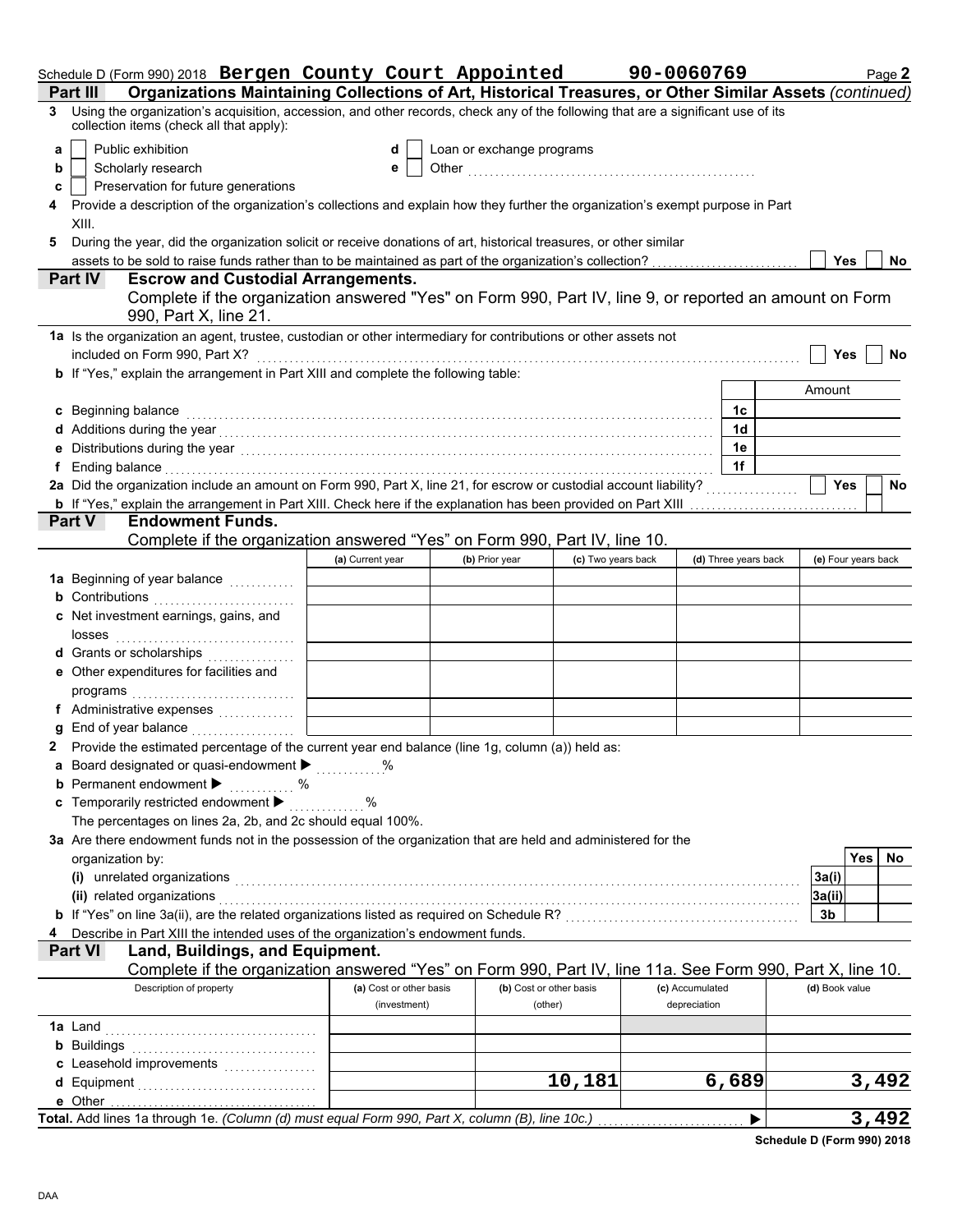| (A)                      |                                                                                                            |                |                                  |                |
|--------------------------|------------------------------------------------------------------------------------------------------------|----------------|----------------------------------|----------------|
| (B)                      |                                                                                                            |                |                                  |                |
| (C)                      |                                                                                                            |                |                                  |                |
| (D)                      |                                                                                                            |                |                                  |                |
| (E)                      |                                                                                                            |                |                                  |                |
| (F)                      |                                                                                                            |                |                                  |                |
| (G)                      |                                                                                                            |                |                                  |                |
| (H)                      |                                                                                                            |                |                                  |                |
|                          | Total. (Column (b) must equal Form 990, Part X, col. (B) line 12.) ▶                                       |                |                                  |                |
| <b>Part VIII</b>         | <b>Investments-Program Related.</b>                                                                        |                |                                  |                |
|                          | Complete if the organization answered "Yes" on Form 990, Part IV, line 11c. See Form 990, Part X, line 13. |                |                                  |                |
|                          | (a) Description of investment                                                                              | (b) Book value | (c) Method of valuation:         |                |
|                          |                                                                                                            |                | Cost or end-of-year market value |                |
|                          |                                                                                                            |                |                                  |                |
| (1)                      |                                                                                                            |                |                                  |                |
| (2)                      |                                                                                                            |                |                                  |                |
| (3)                      |                                                                                                            |                |                                  |                |
| (4)                      |                                                                                                            |                |                                  |                |
| (5)                      |                                                                                                            |                |                                  |                |
| (6)                      |                                                                                                            |                |                                  |                |
| (7)                      |                                                                                                            |                |                                  |                |
| (8)                      |                                                                                                            |                |                                  |                |
| (9)                      |                                                                                                            |                |                                  |                |
|                          | Total. (Column (b) must equal Form 990, Part X, col. (B) line 13.) ▶                                       |                |                                  |                |
| Part IX                  | <b>Other Assets.</b>                                                                                       |                |                                  |                |
|                          | Complete if the organization answered "Yes" on Form 990, Part IV, line 11d. See Form 990, Part X, line 15. |                |                                  |                |
|                          | (a) Description                                                                                            |                |                                  | (b) Book value |
| (1)                      |                                                                                                            |                |                                  |                |
| (2)                      |                                                                                                            |                |                                  |                |
| (3)                      |                                                                                                            |                |                                  |                |
| (4)                      |                                                                                                            |                |                                  |                |
| (5)                      |                                                                                                            |                |                                  |                |
| (6)                      |                                                                                                            |                |                                  |                |
| (7)                      |                                                                                                            |                |                                  |                |
| (8)                      |                                                                                                            |                |                                  |                |
| (9)                      |                                                                                                            |                |                                  |                |
|                          | Total. (Column (b) must equal Form 990, Part X, col. (B) line 15.)                                         |                |                                  |                |
| Part X                   | <b>Other Liabilities.</b>                                                                                  |                |                                  |                |
|                          | Complete if the organization answered "Yes" on Form 990, Part IV, line 11e or 11f. See Form 990, Part X,   |                |                                  |                |
|                          | line $25.$                                                                                                 |                |                                  |                |
| 1.                       | (a) Description of liability                                                                               | (b) Book value |                                  |                |
|                          |                                                                                                            |                |                                  |                |
| (1) Federal income taxes | Capital lease payable                                                                                      |                |                                  |                |
| (2)                      |                                                                                                            | 554            |                                  |                |
| (3)                      |                                                                                                            |                |                                  |                |
| (4)                      |                                                                                                            |                |                                  |                |
| (5)                      |                                                                                                            |                |                                  |                |
| (6)                      |                                                                                                            |                |                                  |                |
| (7)                      |                                                                                                            |                |                                  |                |
| (8)                      |                                                                                                            |                |                                  |                |

# Schedule D (Form 990) 2018 Bergen County Court Appointed 90-0060769

# **Part VII** Investments-Other Securities.

**(a)** Description of security or category (including name of security) Financial derivatives . . . . . . . . . . . . . . . . . . . . . . . . . . . . . . . . . . . . . . . . . . . . . . . . . (1) Closely-held equity interests . . . . . . . . . . . . . . . . . . . . . . . . . . . . . . . . . . . . . . . . . (2) Other . . . . . . . . . . . . . . . . . . . . . . . . . . . . . . . . . . . . . . . . . . . . . . . . . . . . . . . . . . . . . . . . . (3)

Complete if the organization answered "Yes" on Form 990, Part IV, line 11b. See Form 990, Part X, line 12.

Liability for uncertain tax positions. In Part XIII, provide the text of the footnote to the organization's financial statements that reports the **2.** organization's liability for uncertain tax positions under FIN 48 (ASC 740). Check here if the text of the footnote has been provided in Part XIII. **Total.** *(Column (b) must equal Form 990, Part X, col. (B) line 25.)*  **X**

**554**

DAA

(9)

Page **3**

Cost or end-of-year market value

**(b)** Book value **(c)** Method of valuation: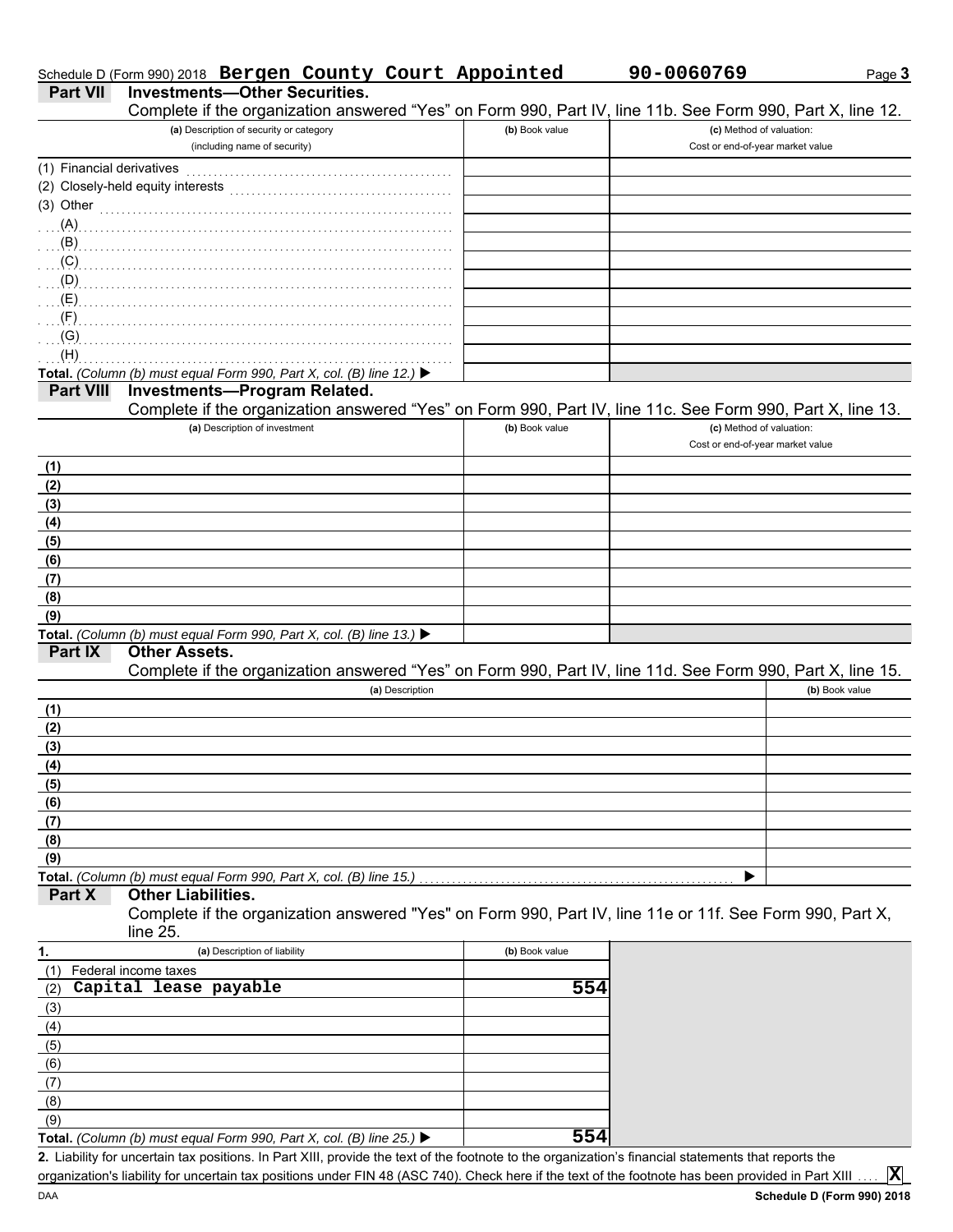|              | Schedule D (Form 990) 2018 Bergen County Court Appointed 90-0060769                                                                                             |                      |                      |                | Page 4   |
|--------------|-----------------------------------------------------------------------------------------------------------------------------------------------------------------|----------------------|----------------------|----------------|----------|
|              | Reconciliation of Revenue per Audited Financial Statements With Revenue per Return.<br><b>Part XI</b>                                                           |                      |                      |                |          |
|              | Complete if the organization answered "Yes" on Form 990, Part IV, line 12a.                                                                                     |                      |                      |                |          |
| 1            | Total revenue, gains, and other support per audited financial statements [11] [11] Total revenue in the control of the support per audited financial statements |                      |                      | $\mathbf 1$    | 702, 105 |
| $\mathbf{2}$ | Amounts included on line 1 but not on Form 990, Part VIII, line 12:                                                                                             |                      |                      |                |          |
|              |                                                                                                                                                                 | 2a<br>2 <sub>b</sub> | $\overline{269,144}$ |                |          |
|              |                                                                                                                                                                 |                      |                      |                |          |
|              | Recoveries of prior year grants [11] Martin Martin Martin Martin Martin Martin Martin Martin Martin Martin Mar                                                  | 2c<br>2d             |                      |                |          |
| d            |                                                                                                                                                                 |                      |                      | 2e             | 269,144  |
| 3            |                                                                                                                                                                 |                      |                      | 3 <sup>1</sup> | 432,961  |
| 4            | Amounts included on Form 990, Part VIII, line 12, but not on line 1:                                                                                            |                      |                      |                |          |
|              | a Investment expenses not included on Form 990, Part VIII, line 7b                                                                                              | 4a                   |                      |                |          |
| b            |                                                                                                                                                                 | 4 <sub>b</sub>       |                      |                |          |
|              | c Add lines 4a and 4b                                                                                                                                           |                      |                      | 4с             |          |
|              |                                                                                                                                                                 |                      |                      | 5              | 432,961  |
|              | Part XII Reconciliation of Expenses per Audited Financial Statements With Expenses per Return.                                                                  |                      |                      |                |          |
|              | Complete if the organization answered "Yes" on Form 990, Part IV, line 12a.                                                                                     |                      |                      |                |          |
| 1            |                                                                                                                                                                 |                      |                      | $\mathbf{1}$   | 612,219  |
| $\mathbf{2}$ | Amounts included on line 1 but not on Form 990, Part IX, line 25:                                                                                               |                      |                      |                |          |
|              | a Donated services and use of facilities <b>constructed and all allegers</b> and an alleger and all all all all all a                                           | 2a                   | 269, 144             |                |          |
| b            |                                                                                                                                                                 | 2 <sub>b</sub>       |                      |                |          |
|              | Other losses <b>contracts Other losses</b>                                                                                                                      | 2c                   |                      |                |          |
| d            |                                                                                                                                                                 | 2d                   |                      |                |          |
|              |                                                                                                                                                                 |                      |                      | 2e             | 269,144  |
| 3            |                                                                                                                                                                 |                      |                      | 3 <sup>1</sup> | 343,075  |
| 4            | Amounts included on Form 990, Part IX, line 25, but not on line 1:                                                                                              |                      |                      |                |          |
|              | a Investment expenses not included on Form 990, Part VIII, line 7b                                                                                              | 4a                   |                      |                |          |
|              |                                                                                                                                                                 | 4 <sub>b</sub>       |                      |                |          |
|              | c Add lines 4a and 4b                                                                                                                                           |                      |                      | 4с             |          |
|              |                                                                                                                                                                 |                      |                      | 5              | 343,075  |
|              | Part XIII Supplemental Information.                                                                                                                             |                      |                      |                |          |
|              | Provide the descriptions required for Part II, lines 3, 5, and 9; Part III, lines 1a and 4; Part IV, lines 1b and 2b; Part V, line 4; Part X, line              |                      |                      |                |          |
|              | 2; Part XI, lines 2d and 4b; and Part XII, lines 2d and 4b. Also complete this part to provide any additional information.                                      |                      |                      |                |          |
|              | Part X - FIN 48 Footnote                                                                                                                                        |                      |                      |                |          |
|              |                                                                                                                                                                 |                      |                      |                |          |
|              | The Organization evaluates all significant tax positions as required by the                                                                                     |                      |                      |                |          |
|              |                                                                                                                                                                 |                      |                      |                |          |
|              | general standards of accounting for uncertainty in income taxes established                                                                                     |                      |                      |                |          |
|              |                                                                                                                                                                 |                      |                      |                |          |
|              | by the Financial Accounting Standards Board. The Organization does not                                                                                          |                      |                      |                |          |
|              |                                                                                                                                                                 |                      |                      |                |          |
|              | believe that it has taken any tax positions that would require the                                                                                              |                      |                      |                |          |
|              |                                                                                                                                                                 |                      |                      |                |          |
|              | recording of any additional tax liability nor does it believe that there                                                                                        |                      |                      |                |          |
|              | are any unrealized tax benefits that would increase or decrease within the                                                                                      |                      |                      |                |          |
|              |                                                                                                                                                                 |                      |                      |                |          |
|              | next twelve months.                                                                                                                                             |                      |                      |                |          |
|              |                                                                                                                                                                 |                      |                      |                |          |
|              |                                                                                                                                                                 |                      |                      |                |          |
|              |                                                                                                                                                                 |                      |                      |                |          |
|              | The Organization files returns in the federal and New Jersey jurisdictions.                                                                                     |                      |                      |                |          |
|              |                                                                                                                                                                 |                      |                      |                |          |
|              | The returns filed within the last four years are generally open for                                                                                             |                      |                      |                |          |
|              | examination by those jurisdictions.                                                                                                                             |                      |                      |                |          |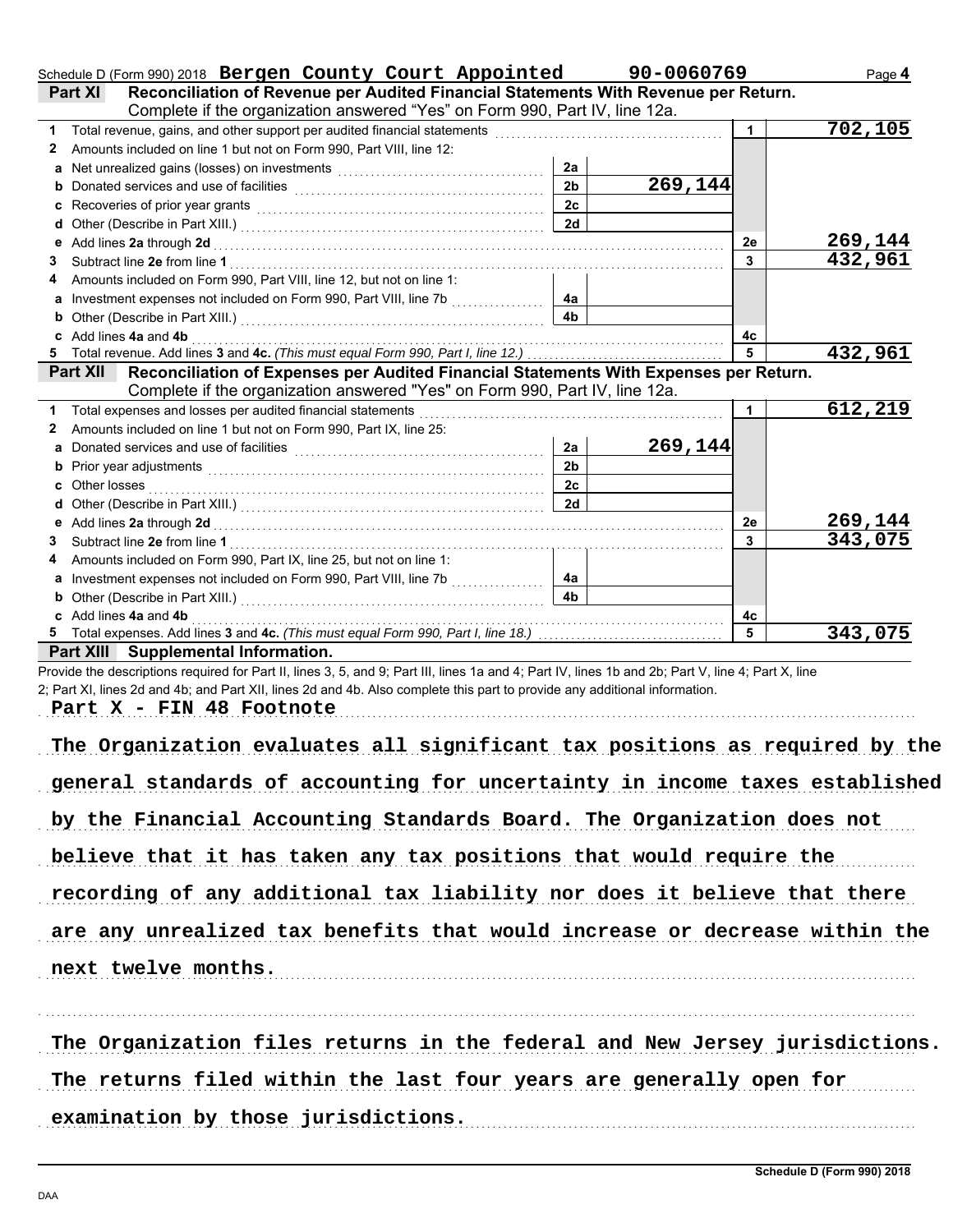| <b>SCHEDULE G</b><br><b>Supplemental Information Regarding Fundraising or Gaming Activities</b><br>Complete if the organization answered "Yes" on Form 990, Part IV, line 17, 18, or 19, or if the<br>(Form 990 or 990-EZ) |                                                                                                                                                                  |                                 |                                                          |  |                                                                        | OMB No. 1545-0047                                    |                                  |
|----------------------------------------------------------------------------------------------------------------------------------------------------------------------------------------------------------------------------|------------------------------------------------------------------------------------------------------------------------------------------------------------------|---------------------------------|----------------------------------------------------------|--|------------------------------------------------------------------------|------------------------------------------------------|----------------------------------|
| organization entered more than \$15,000 on Form 990-EZ, line 6a.<br>Attach to Form 990 or Form 990-EZ.<br>Department of the Treasury                                                                                       |                                                                                                                                                                  |                                 |                                                          |  |                                                                        | <b>Open to Public</b>                                |                                  |
| Internal Revenue Service                                                                                                                                                                                                   |                                                                                                                                                                  |                                 |                                                          |  | Go to www.irs.gov/Form990 for instructions and the latest information. |                                                      | Inspection                       |
| Name of the organization                                                                                                                                                                                                   | Bergen County Court Appointed<br>Special Advocates, Inc.                                                                                                         |                                 |                                                          |  |                                                                        | <b>Employer identification number</b><br>90-0060769  |                                  |
| Part I                                                                                                                                                                                                                     | Fundraising Activities. Complete if the organization answered "Yes" on Form 990, Part IV, line 17.<br>Form 990-EZ filers are not required to complete this part. |                                 |                                                          |  |                                                                        |                                                      |                                  |
| 1                                                                                                                                                                                                                          | Indicate whether the organization raised funds through any of the following activities. Check all that apply.                                                    |                                 |                                                          |  |                                                                        |                                                      |                                  |
| Mail solicitations<br>a                                                                                                                                                                                                    |                                                                                                                                                                  | е                               |                                                          |  | Solicitation of non-government grants                                  |                                                      |                                  |
| Internet and email solicitations                                                                                                                                                                                           |                                                                                                                                                                  | f                               |                                                          |  | Solicitation of government grants                                      |                                                      |                                  |
| Phone solicitations<br>c                                                                                                                                                                                                   |                                                                                                                                                                  | Special fundraising events<br>g |                                                          |  |                                                                        |                                                      |                                  |
| In-person solicitations<br>d                                                                                                                                                                                               |                                                                                                                                                                  |                                 |                                                          |  |                                                                        |                                                      |                                  |
| 2a Did the organization have a written or oral agreement with any individual (including officers, directors, trustees,                                                                                                     | or key employees listed in Form 990, Part VII) or entity in connection with professional fundraising services?                                                   |                                 |                                                          |  |                                                                        |                                                      | Yes<br>No                        |
| b If "Yes," list the 10 highest paid individuals or entities (fundraisers) pursuant to agreements under which the fundraiser is to be<br>compensated at least \$5,000 by the organization.                                 |                                                                                                                                                                  |                                 |                                                          |  |                                                                        |                                                      |                                  |
|                                                                                                                                                                                                                            |                                                                                                                                                                  |                                 | (iii) Did fund-                                          |  |                                                                        | (v) Amount paid to                                   | (vi) Amount paid to              |
| (i) Name and address of individual<br>or entity (fundraiser)                                                                                                                                                               |                                                                                                                                                                  | (ii) Activity                   | raiser have<br>custody or<br>control of<br>:ontributions |  | (iv) Gross receipts<br>from activity                                   | (or retained by)<br>fundraiser listed in<br>col. (i) | (or retained by)<br>organization |
|                                                                                                                                                                                                                            |                                                                                                                                                                  |                                 | Yes No                                                   |  |                                                                        |                                                      |                                  |
| 1                                                                                                                                                                                                                          |                                                                                                                                                                  |                                 |                                                          |  |                                                                        |                                                      |                                  |
| $\mathbf{2}$                                                                                                                                                                                                               |                                                                                                                                                                  |                                 |                                                          |  |                                                                        |                                                      |                                  |
| 3                                                                                                                                                                                                                          |                                                                                                                                                                  |                                 |                                                          |  |                                                                        |                                                      |                                  |
|                                                                                                                                                                                                                            |                                                                                                                                                                  |                                 |                                                          |  |                                                                        |                                                      |                                  |
| 4                                                                                                                                                                                                                          |                                                                                                                                                                  |                                 |                                                          |  |                                                                        |                                                      |                                  |
| 5                                                                                                                                                                                                                          |                                                                                                                                                                  |                                 |                                                          |  |                                                                        |                                                      |                                  |
| ĥ                                                                                                                                                                                                                          |                                                                                                                                                                  |                                 |                                                          |  |                                                                        |                                                      |                                  |
| 7                                                                                                                                                                                                                          |                                                                                                                                                                  |                                 |                                                          |  |                                                                        |                                                      |                                  |
| 8                                                                                                                                                                                                                          |                                                                                                                                                                  |                                 |                                                          |  |                                                                        |                                                      |                                  |
| 9                                                                                                                                                                                                                          |                                                                                                                                                                  |                                 |                                                          |  |                                                                        |                                                      |                                  |
| 10                                                                                                                                                                                                                         |                                                                                                                                                                  |                                 |                                                          |  |                                                                        |                                                      |                                  |
| Total                                                                                                                                                                                                                      |                                                                                                                                                                  |                                 |                                                          |  |                                                                        |                                                      |                                  |
| 3<br>registration or licensing.                                                                                                                                                                                            | List all states in which the organization is registered or licensed to solicit contributions or has been notified it is exempt from                              |                                 |                                                          |  |                                                                        |                                                      |                                  |
|                                                                                                                                                                                                                            |                                                                                                                                                                  |                                 |                                                          |  |                                                                        |                                                      |                                  |
|                                                                                                                                                                                                                            |                                                                                                                                                                  |                                 |                                                          |  |                                                                        |                                                      |                                  |
|                                                                                                                                                                                                                            |                                                                                                                                                                  |                                 |                                                          |  |                                                                        |                                                      |                                  |
|                                                                                                                                                                                                                            |                                                                                                                                                                  |                                 |                                                          |  |                                                                        |                                                      |                                  |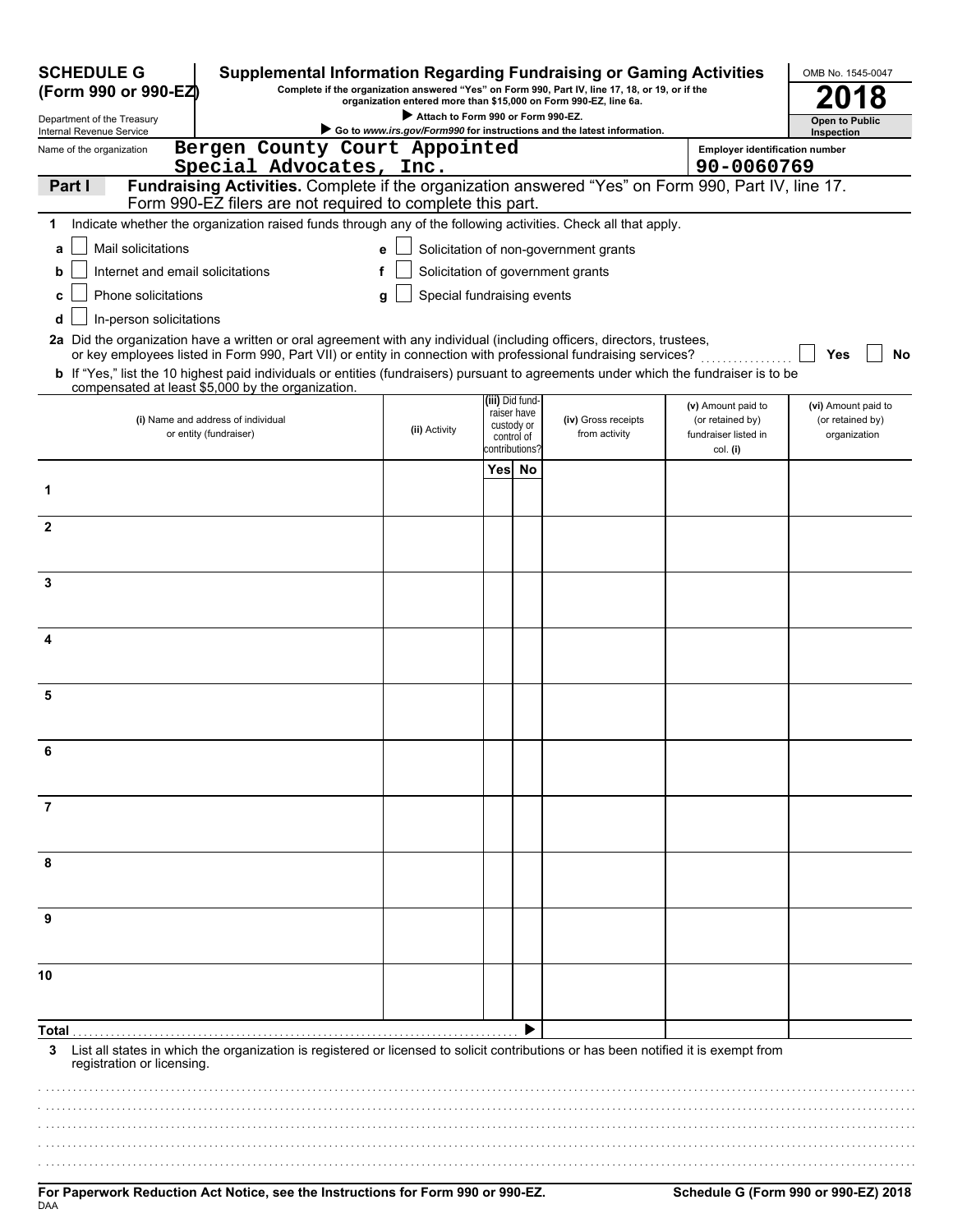## Schedule G (Form 990 or 990-EZ) 2018 **Bergen County Court Appointed 90-0060769** Page **2**

**Part II** Fundraising Events. Complete if the organization answered "Yes" on Form 990, Part IV, line 18, or reported more gross receipts greater than \$5,000. than \$15,000 of fundraising event contributions and gross income on Form 990-EZ, lines 1 and 6b. List events with

| Revenue         |                                                                                                                                                                                                      | 1 Gross receipts                                                              | (a) Event $#1$<br>Casino Night<br>(event type)<br>72,554                                                  | $(b)$ Event #2<br>(event type)                   | (c) Other events<br>None<br>(total number) | (d) Total events<br>(add col. (a) through<br>col. (c)<br>72,554 |  |  |
|-----------------|------------------------------------------------------------------------------------------------------------------------------------------------------------------------------------------------------|-------------------------------------------------------------------------------|-----------------------------------------------------------------------------------------------------------|--------------------------------------------------|--------------------------------------------|-----------------------------------------------------------------|--|--|
|                 |                                                                                                                                                                                                      | 2 Less: Contributions<br>3 Gross income (line 1 minus                         | 19,958<br>52,596                                                                                          |                                                  |                                            | 19,958                                                          |  |  |
|                 |                                                                                                                                                                                                      | 4 Cash prizes                                                                 |                                                                                                           |                                                  |                                            | 52,596                                                          |  |  |
|                 |                                                                                                                                                                                                      | 5 Noncash prizes                                                              |                                                                                                           |                                                  |                                            |                                                                 |  |  |
| Direct Expenses |                                                                                                                                                                                                      | 6 Rent/facility costs<br>7 Food and beverages                                 | 17,375                                                                                                    |                                                  |                                            | 17,375                                                          |  |  |
|                 |                                                                                                                                                                                                      | 8 Entertainment                                                               | 4,895                                                                                                     |                                                  |                                            | <u>4,895</u>                                                    |  |  |
|                 |                                                                                                                                                                                                      | 9 Other direct expenses                                                       | 15,061                                                                                                    |                                                  |                                            | 15,061                                                          |  |  |
|                 | Part III                                                                                                                                                                                             |                                                                               | Gaming. Complete if the organization answered "Yes" on Form 990, Part IV, line 19, or reported more       |                                                  | ▶                                          | 37,331<br>15,265                                                |  |  |
| Revenue         |                                                                                                                                                                                                      |                                                                               | than \$15,000 on Form 990-EZ, line 6a.<br>(a) Bingo                                                       | (b) Pull tabs/instant<br>bingo/progressive bingo | (c) Other gaming                           | (d) Total gaming (add<br>col. (a) through col. (c))             |  |  |
| Direct Expenses |                                                                                                                                                                                                      | 1 Gross revenue<br>2 Cash prizes<br>3 Noncash prizes<br>4 Rent/facility costs |                                                                                                           |                                                  |                                            |                                                                 |  |  |
|                 |                                                                                                                                                                                                      | 5 Other direct expenses<br>6 Volunteer labor                                  | Yes<br>%<br><b>No</b><br>7 Direct expense summary. Add lines 2 through 5 in column (d)                    | Yes<br>%<br>No                                   | %<br>Yes<br>No.<br>Þ                       |                                                                 |  |  |
| 9               | Enter the state(s) in which the organization conducts gaming activities:<br>a Is the organization licensed to conduct gaming activities in each of these states?<br>Yes<br>No<br>b If "No," explain: |                                                                               |                                                                                                           |                                                  |                                            |                                                                 |  |  |
|                 |                                                                                                                                                                                                      | <b>b</b> If "Yes," explain:                                                   | 10a Were any of the organization's gaming licenses revoked, suspended, or terminated during the tax year? |                                                  |                                            | Yes<br>No                                                       |  |  |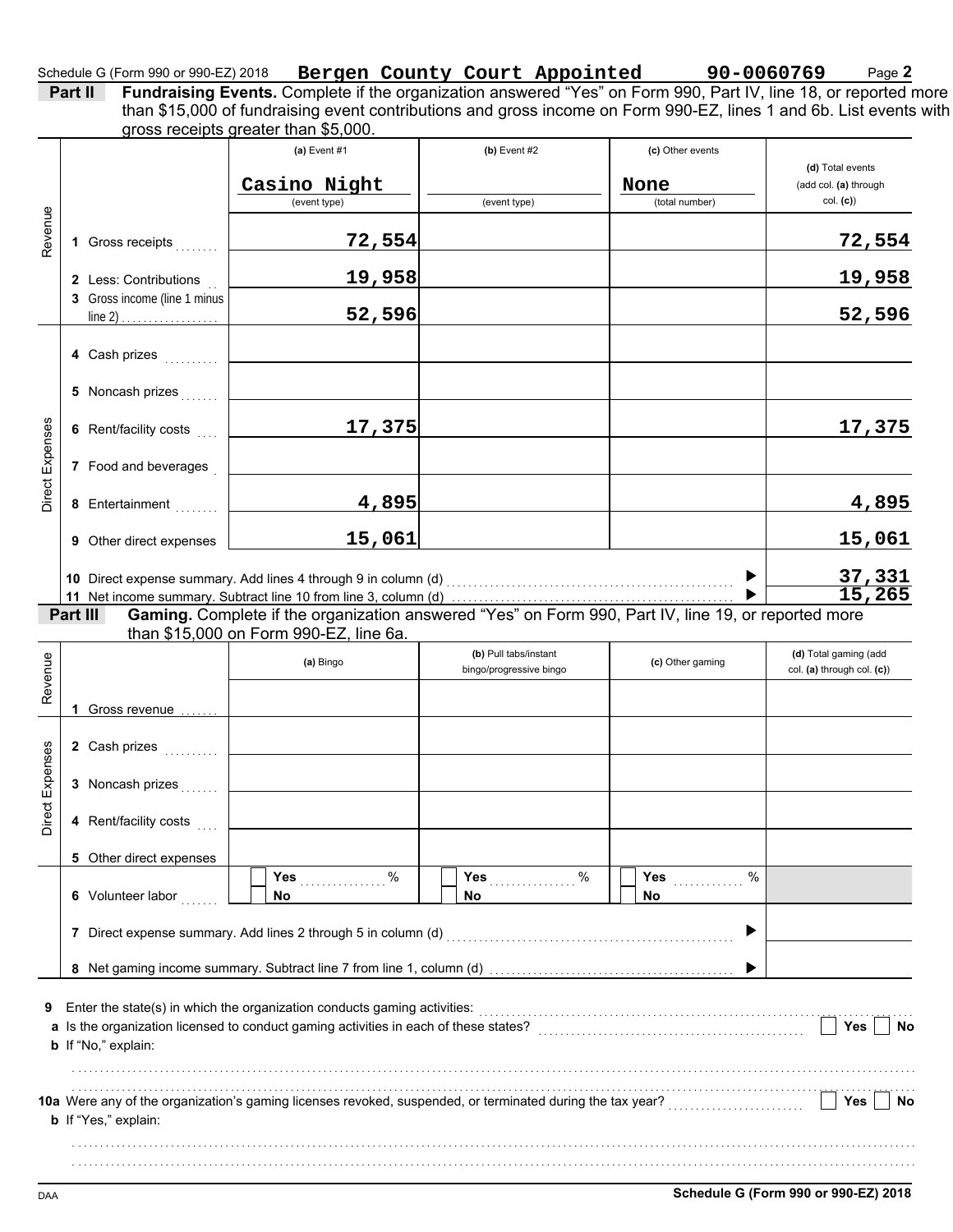|        | Schedule G (Form 990 or 990-EZ) 2018<br>Bergen County Court Appointed 90-0060769                                                                                                                                                                                                                                                                                                                                                                                 |                 |            | Page 3 |      |
|--------|------------------------------------------------------------------------------------------------------------------------------------------------------------------------------------------------------------------------------------------------------------------------------------------------------------------------------------------------------------------------------------------------------------------------------------------------------------------|-----------------|------------|--------|------|
| 11     | Does the organization conduct gaming activities with nonmembers?                                                                                                                                                                                                                                                                                                                                                                                                 |                 | <b>Yes</b> |        | No   |
| 12     | Is the organization a grantor, beneficiary or trustee of a trust, or a member of a partnership or other entity                                                                                                                                                                                                                                                                                                                                                   |                 |            |        |      |
|        |                                                                                                                                                                                                                                                                                                                                                                                                                                                                  |                 | Yes        |        | No   |
| 13     | Indicate the percentage of gaming activity conducted in:                                                                                                                                                                                                                                                                                                                                                                                                         | 13a             |            |        | %    |
| a<br>b | The organization's facility [1, 2003] The organization's facility [1, 2014] The organization's facility [1, 2014] The organization's facility [1, 2014] The organization's facility [1, 2014] The organization of the organiza<br>An outside facility with an account of the contract of the contract of the contract of the contract of the contract of the contract of the contract of the contract of the contract of the contract of the contract of the con | 13 <sub>b</sub> |            |        | $\%$ |
| 14     | Enter the name and address of the person who prepares the organization's gaming/special events books and                                                                                                                                                                                                                                                                                                                                                         |                 |            |        |      |
|        | records:                                                                                                                                                                                                                                                                                                                                                                                                                                                         |                 |            |        |      |
|        |                                                                                                                                                                                                                                                                                                                                                                                                                                                                  |                 |            |        |      |
|        | Address $\blacktriangleright$                                                                                                                                                                                                                                                                                                                                                                                                                                    |                 |            |        |      |
|        | 15a Does the organization have a contract with a third party from whom the organization receives gaming                                                                                                                                                                                                                                                                                                                                                          |                 | <b>Yes</b> |        | No   |
|        |                                                                                                                                                                                                                                                                                                                                                                                                                                                                  |                 |            |        |      |
|        | amount of gaming revenue retained by the third party ▶ \$                                                                                                                                                                                                                                                                                                                                                                                                        |                 |            |        |      |
|        | c If "Yes," enter name and address of the third party:                                                                                                                                                                                                                                                                                                                                                                                                           |                 |            |        |      |
|        |                                                                                                                                                                                                                                                                                                                                                                                                                                                                  |                 |            |        |      |
|        | Address $\blacktriangleright$                                                                                                                                                                                                                                                                                                                                                                                                                                    |                 |            |        |      |
| 16     | Gaming manager information:                                                                                                                                                                                                                                                                                                                                                                                                                                      |                 |            |        |      |
|        |                                                                                                                                                                                                                                                                                                                                                                                                                                                                  |                 |            |        |      |
|        |                                                                                                                                                                                                                                                                                                                                                                                                                                                                  |                 |            |        |      |
|        |                                                                                                                                                                                                                                                                                                                                                                                                                                                                  |                 |            |        |      |
|        | Director/officer<br>Employee<br>Independent contractor                                                                                                                                                                                                                                                                                                                                                                                                           |                 |            |        |      |
| 17     | Mandatory distributions:                                                                                                                                                                                                                                                                                                                                                                                                                                         |                 |            |        |      |
|        | Is the organization required under state law to make charitable distributions from the gaming proceeds to                                                                                                                                                                                                                                                                                                                                                        |                 |            |        |      |
|        | retain the state gaming license?                                                                                                                                                                                                                                                                                                                                                                                                                                 |                 | <b>Yes</b> |        | No   |
|        | <b>b</b> Enter the amount of distributions required under state law to be distributed to other exempt organizations or                                                                                                                                                                                                                                                                                                                                           |                 |            |        |      |
|        | spent in the organization's own exempt activities during the tax year S<br>Supplemental Information. Provide the explanations required by Part I, line 2b, columns (iii) and (v); and<br>Part IV                                                                                                                                                                                                                                                                 |                 |            |        |      |
|        | Part III, lines 9, 9b, 10b, 15b, 15c, 16, and 17b, as applicable. Also provide any additional information.                                                                                                                                                                                                                                                                                                                                                       |                 |            |        |      |
|        | See instructions.                                                                                                                                                                                                                                                                                                                                                                                                                                                |                 |            |        |      |
|        |                                                                                                                                                                                                                                                                                                                                                                                                                                                                  |                 |            |        |      |
|        |                                                                                                                                                                                                                                                                                                                                                                                                                                                                  |                 |            |        |      |
|        |                                                                                                                                                                                                                                                                                                                                                                                                                                                                  |                 |            |        |      |
|        |                                                                                                                                                                                                                                                                                                                                                                                                                                                                  |                 |            |        |      |
|        |                                                                                                                                                                                                                                                                                                                                                                                                                                                                  |                 |            |        |      |
|        |                                                                                                                                                                                                                                                                                                                                                                                                                                                                  |                 |            |        |      |
|        |                                                                                                                                                                                                                                                                                                                                                                                                                                                                  |                 |            |        |      |
|        |                                                                                                                                                                                                                                                                                                                                                                                                                                                                  |                 |            |        |      |
|        |                                                                                                                                                                                                                                                                                                                                                                                                                                                                  |                 |            |        |      |
|        |                                                                                                                                                                                                                                                                                                                                                                                                                                                                  |                 |            |        |      |
|        |                                                                                                                                                                                                                                                                                                                                                                                                                                                                  |                 |            |        |      |
|        |                                                                                                                                                                                                                                                                                                                                                                                                                                                                  |                 |            |        |      |

Schedule G (Form 990 or 990-EZ) 2018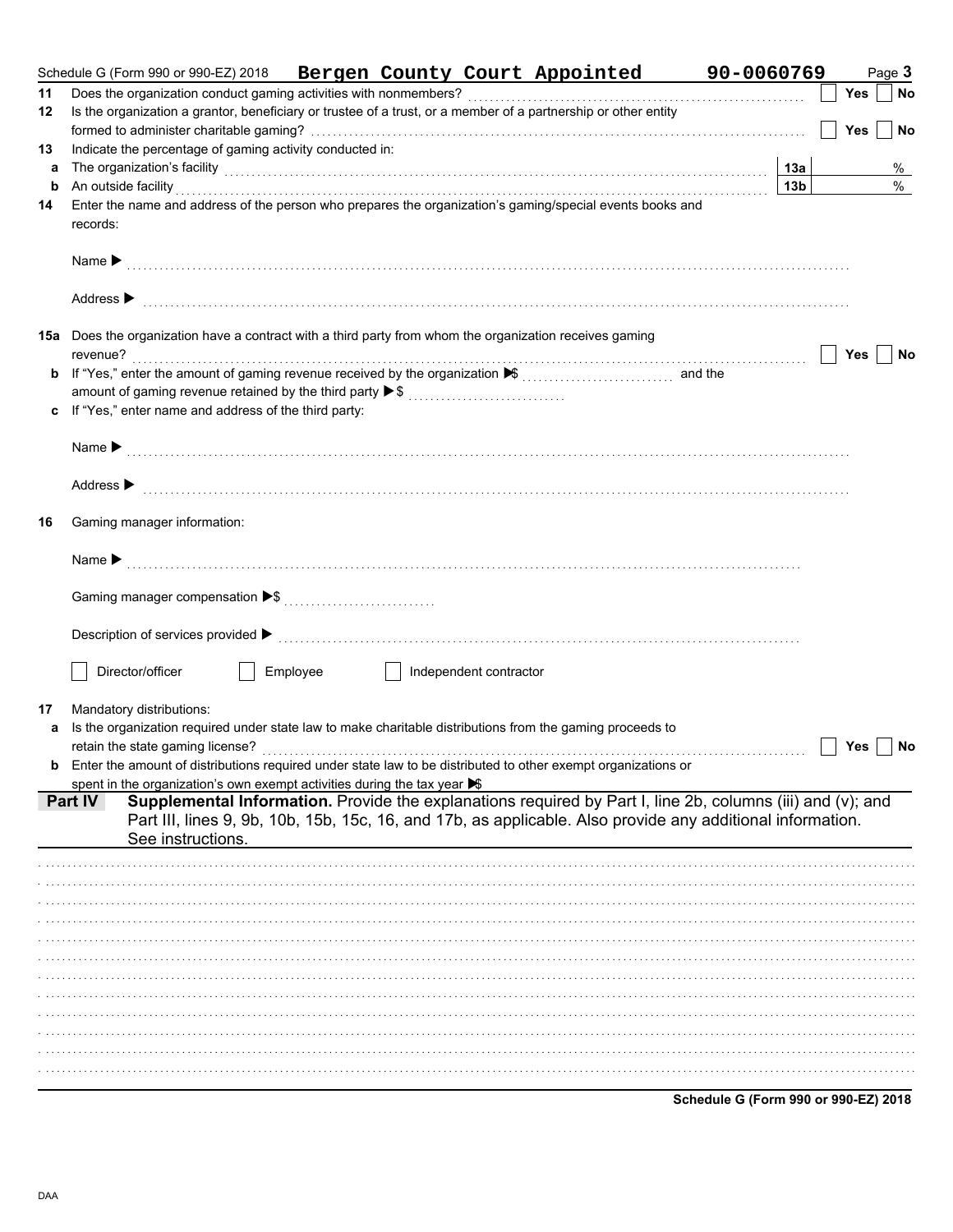| Supplemental Information to Form 990 or 990-EZ<br><b>SCHEDULE O</b> |                                                                                        |                                       |  |  |  |
|---------------------------------------------------------------------|----------------------------------------------------------------------------------------|---------------------------------------|--|--|--|
| (Form 990 or 990-EZ)                                                | 2018                                                                                   |                                       |  |  |  |
| Department of the Treasury<br>Internal Revenue Service              | Attach to Form 990 or 990-EZ.<br>Go to www.irs.gov/Form990 for the latest information. |                                       |  |  |  |
|                                                                     | Name of the organization Bergen County Court Appointed                                 | <b>Employer identification number</b> |  |  |  |
| Special Advocates, Inc.<br>90-0060769                               |                                                                                        |                                       |  |  |  |
|                                                                     |                                                                                        |                                       |  |  |  |

Form 990 - Organization's Mission (1999) 75-10 (1999) 76-10-2008 70-2008 70-2008 70-2008 70-2008 70-2008 70-20

The Organization provides court-appointed volunteers to advocate for permanent homes for children. The organization is principally in the business of recruiting, training, and supervising volunteers who are appointed by a judge in Family Court to advocate for a child or family of children who are in foster care.

. . . . . . . . . . . . . . . . . . . . . . . . . . . . . . . . . . . . . . . . . . . . . . . . . . . . . . . . . . . . . . . . . . . . . . . . . . . . . . . . . . . . . . . . . . . . . . . . . . . . . . . . . . . . . . . . . . . . . . . . . . . . . . . . . . . . . . . . . . . . . . . . . . . . . . . . . . . . . . . . .

Form 990, Part VI, Line 11b - Organization's Process to Review Form 990 The organization has retained an external accounting firm to prepare its Form 990 and has established the following review process to ensure that the information reported is complete and accurate. A draft of Form 990 is reviewed by the Treasurer/Finance Committee prior to the form being filed. Any questions or comments are addressed to the Executive Director. Once any questions on the draft Form 990 are resolved, the changes are made to the form. The final Form 990 is then provided to each member of the Board of Directors by email. Board members are encouraged to review and ask any questions about it by email or at the next Board meeting. After all review is complete, the final Form 990 is filed with the Internal Revenue Service.

Form 990, Part VI, Line 12c - Enforcement of Conflicts Policy The Organization requires the completion of annual conflict of interest statements from all covered members. The organization's conflict of interest policy covers all officers, directors and key employees. Full disclosure of conflicts of interest includes actual and potential conflicts involving family members, affiliated entities and affiliated trusts. The

. . . . . . . . . . . . . . . . . . . . . . . . . . . . . . . . . . . . . . . . . . . . . . . . . . . . . . . . . . . . . . . . . . . . . . . . . . . . . . . . . . . . . . . . . . . . . . . . . . . . . . . . . . . . . . . . . . . . . . . . . . . . . . . . . . . . . . . . . . . . . . . . . . . . . . . . . . . . . . . . .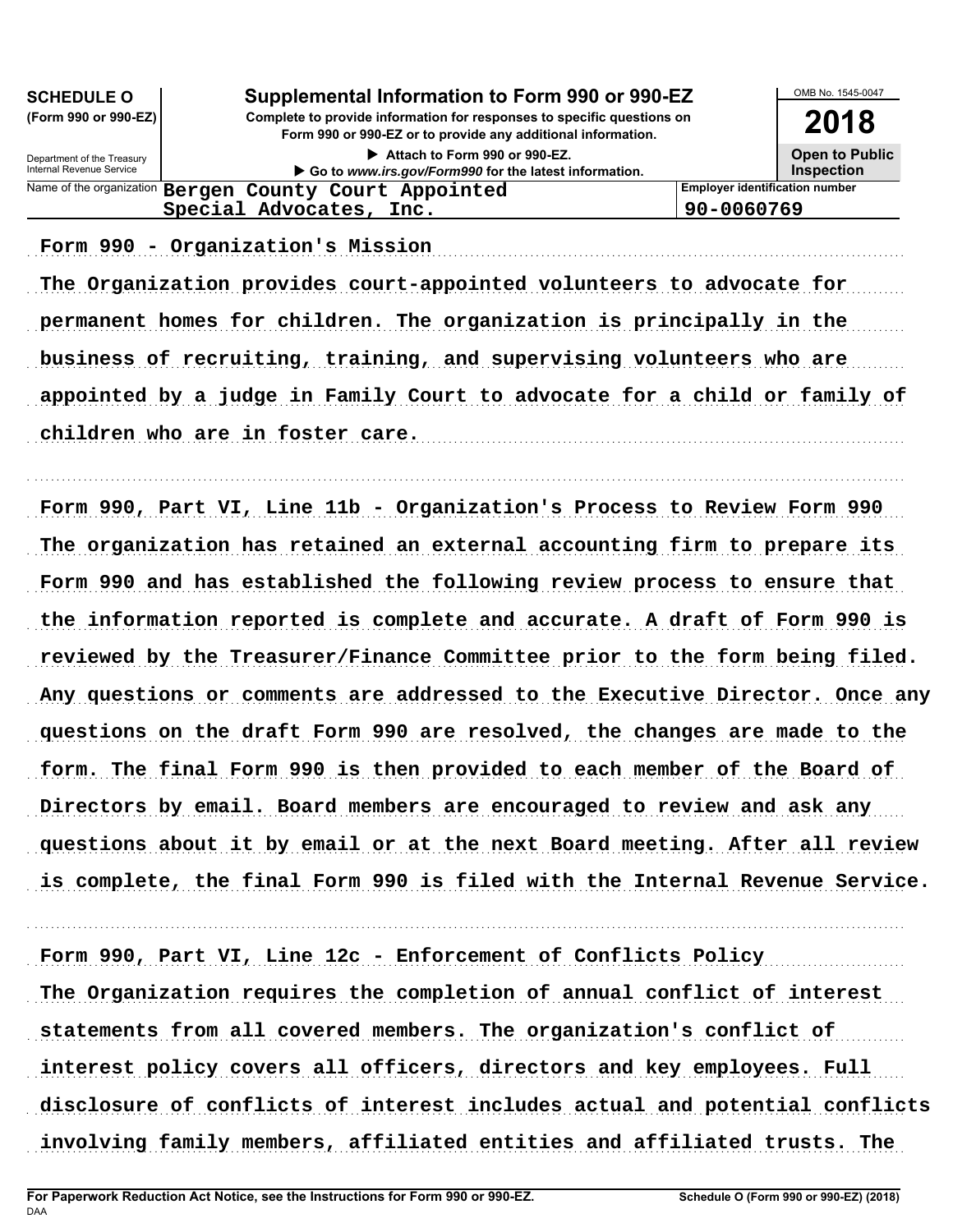| Schedule O (Form 990 or 990-EZ) (2018)                                                                                                                                                 | Page 2                                |
|----------------------------------------------------------------------------------------------------------------------------------------------------------------------------------------|---------------------------------------|
| Name of the organization                                                                                                                                                               | <b>Employer identification number</b> |
| Bergen County Court Appointed                                                                                                                                                          | 90-0060769                            |
| conflict of interest statements are distributed to all covered persons upon<br>the commencement of a person's relationship with the organization and<br>thereafter on an annual basis. |                                       |
| Form 990, Part VI, Line 15a - Compensation Process for Top Official                                                                                                                    |                                       |
| The Executive Committee of the Board determines the compensation for the                                                                                                               |                                       |
| Executive Director based on the use of annual percentage increases and                                                                                                                 |                                       |
| knowledge of regional wage trends for comparable personnel. The Board                                                                                                                  |                                       |
| approves this compensation during the annual budget process.                                                                                                                           |                                       |

Form 990, Part VI, Line 15b - Compensation Process for Officers The Executive Director determines compensation for all employees based upon the use of annual percentage increases and knowledge of regional wage trends for comparable personnel. The Board approves aggregate compensation during the annual budget process. The approval of the budget, including aggregate budgeted compensation, is documented in the minutes of the Board meeting.

Form 990, Part VI, Line 19 - Governing Documents Disclosure Explanation The governing documents, conflict of interest policy and financial statements are always available to the public at the organization's office or by request.

Form 990, Part VIII - Additional Information The Organizaion's revenue and program services expenses as presented in Form 990 does not include the following donated items: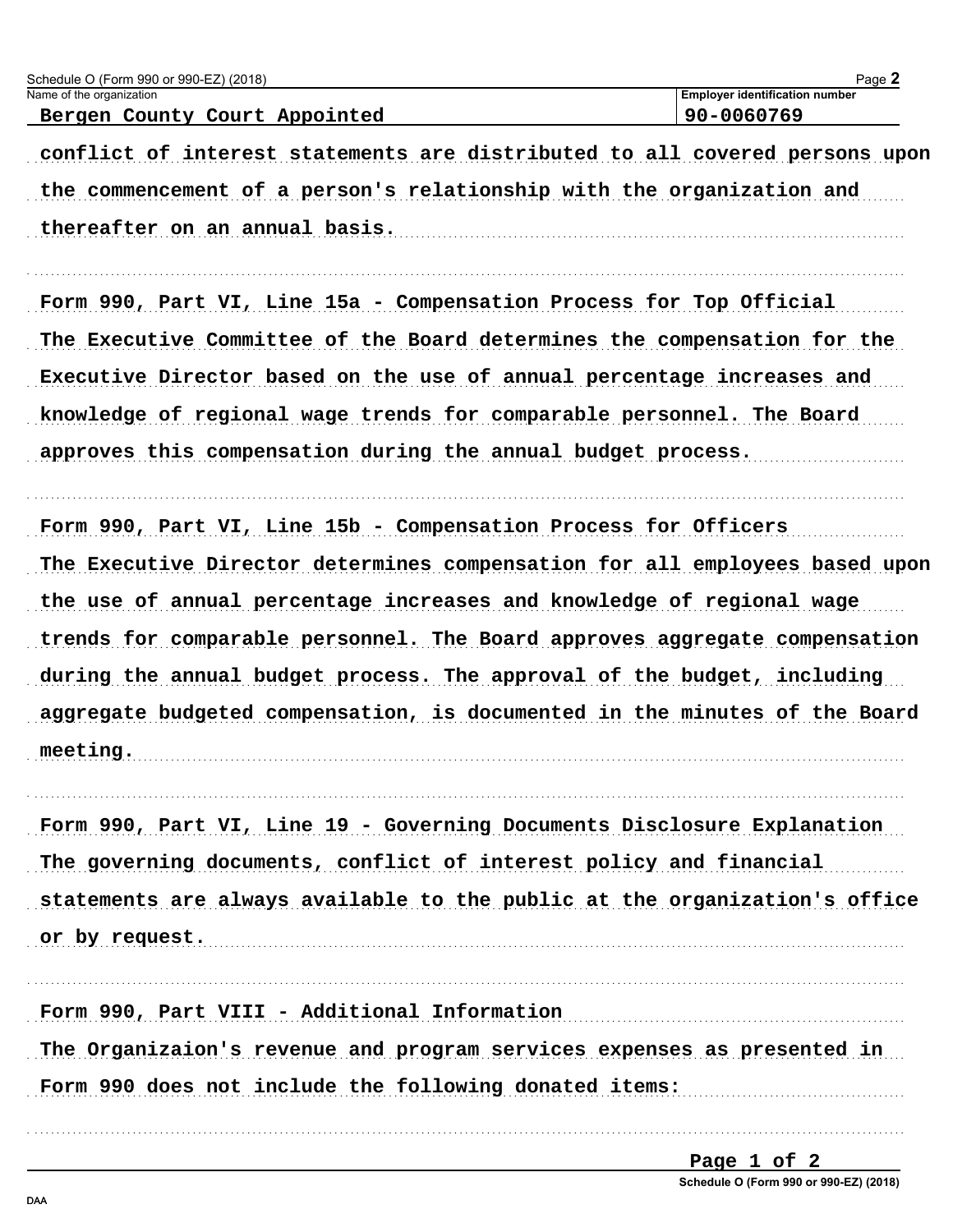| Schedule O (Form 990 or 990-EZ) (2018)         | Page 2                                |
|------------------------------------------------|---------------------------------------|
| Name of the organization                       | <b>Employer identification number</b> |
| Bergen County Court Appointed                  | 90-0060769                            |
| Donated volunteer services                     | \$215,651                             |
| Donated gifts to children and other materials  | 12,300                                |
| Donated accounting and administrative services | 20,793                                |
| Donated office space                           | 18,000                                |
| Donated telephone usage                        | 2,400                                 |
|                                                |                                       |
| Total                                          | \$269,144                             |
|                                                | =======                               |
|                                                |                                       |
|                                                |                                       |
|                                                |                                       |
|                                                |                                       |
|                                                |                                       |
|                                                |                                       |
|                                                |                                       |
|                                                |                                       |
|                                                |                                       |
|                                                |                                       |
|                                                |                                       |
|                                                |                                       |
|                                                |                                       |
|                                                |                                       |
|                                                |                                       |
|                                                |                                       |
|                                                |                                       |
|                                                |                                       |
|                                                |                                       |
|                                                |                                       |
|                                                |                                       |
|                                                |                                       |
|                                                |                                       |
|                                                |                                       |
|                                                |                                       |
|                                                |                                       |

| Page 2 of 2                                |  |  |  |
|--------------------------------------------|--|--|--|
| <b>O-L-J-L-O/E---- 000---000 E71 (0040</b> |  |  |  |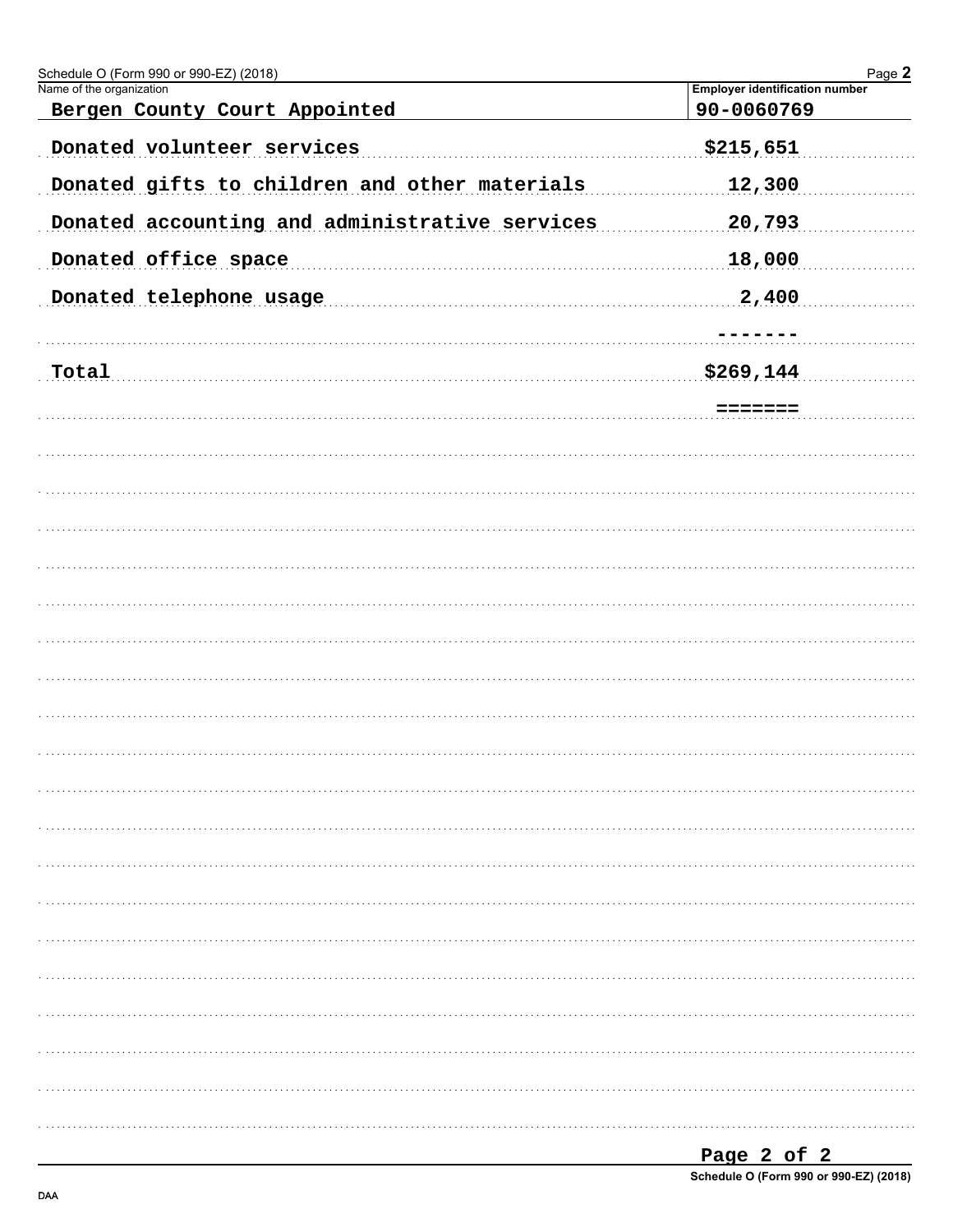90-0060769

# **Federal Statements**

# **Form 990, Part IX, Line 24e - All Other Expenses**

| <b>Description</b>                                                         | Total<br>Expenses |                         | Program<br>Service      |  | Management &<br>General |  | Fund<br>Raising |
|----------------------------------------------------------------------------|-------------------|-------------------------|-------------------------|--|-------------------------|--|-----------------|
| Miscellaneous expense<br>Volunteer services exp.<br>Dues and subscriptions |                   | 2,738<br>1,296<br>1,115 | 2,224<br>1,296<br>1,115 |  | 216                     |  | 298             |
| Postage and delivery                                                       |                   | 982                     | 797                     |  | 78                      |  | 107             |
| Total                                                                      |                   | 6,131                   | 5,432                   |  | 294                     |  | 405             |